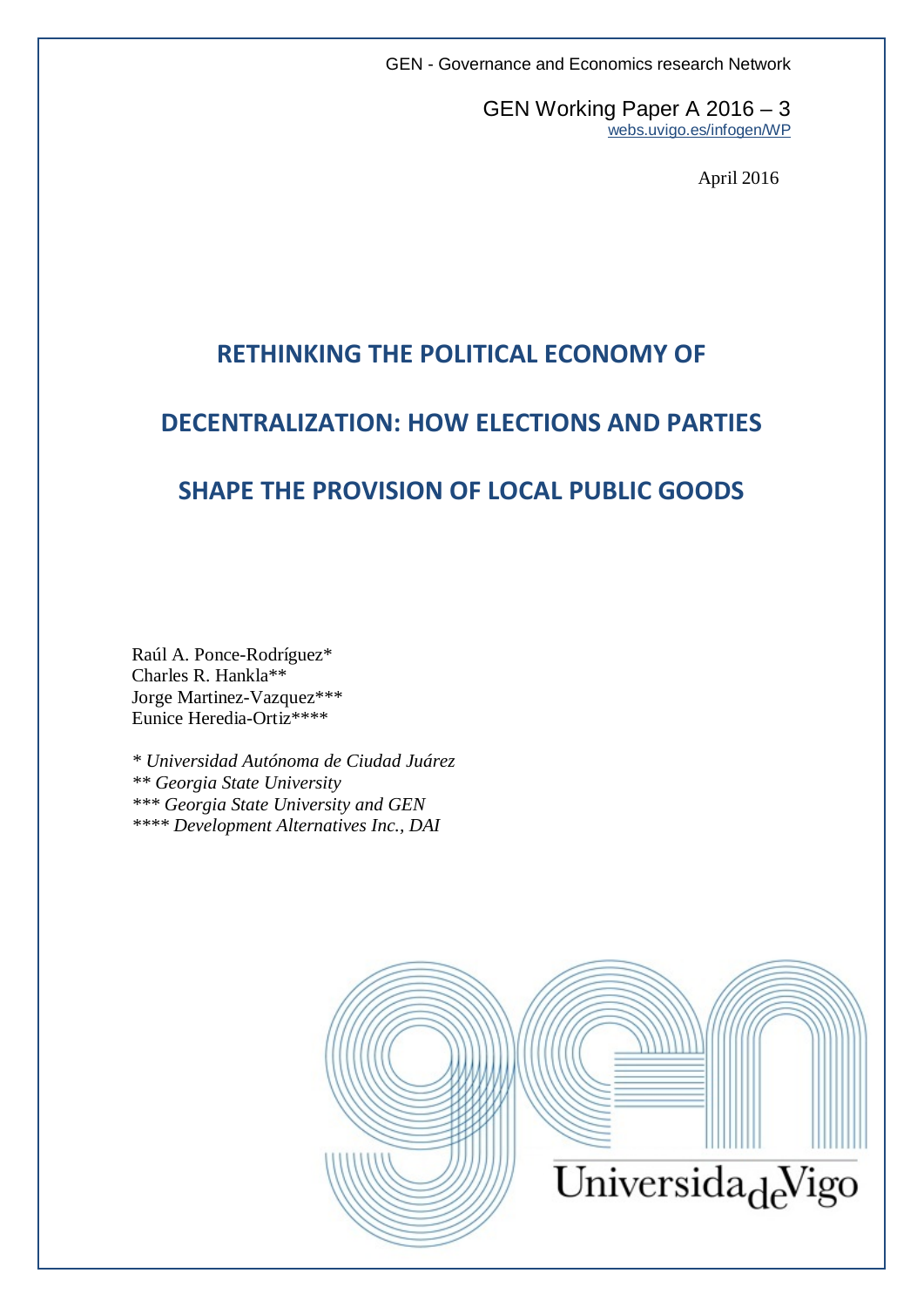# **Rethinking the Political Economy of Decentralization: How Elections and Parties Shape the Provision of Local Public Goods**

## **Raúl A. Ponce-Rodríguez**

Department of Economics Universidad Autónoma de Ciudad Juárez

**Charles R. Hankla** Department of Political Science Georgia State University

### **Jorge Martinez-Vazquez**

Department of Economics Georgia State University

## **Eunice Heredia-Ortiz[1](#page-1-0)**

l

Development Alternatives Inc., DAI

As more and more of the world's states devolve power and resources to sub-national governments, decentralization has emerged as one of the most important global trends of the new century. Yet there is still no consensus concerning the benefits of decentralization and how to design institutions that can realize these benefits. In this paper, we investigate the political conditions under which the decentralization of authority will improve the delivery of public goods. Building off Oates' "decentralization theorem" to include inter-jurisdictional spillovers, we develop a new theory suggesting that the interaction of democratic decentralization (the popular election of sub-national governments) and party centralization (the power of national party leaders over sub-national office-seekers) will produce the best service delivery outcomes. To test this argument empirically, we develop a new dataset of sub-national political institutions. Our analyses, which examine educational and health service delivery in 135 countries across 30 years, provide support for our theoretical expectations.

<span id="page-1-0"></span><sup>&</sup>lt;sup>1</sup>The order of authors has been drawn randomly. We would like to thank Roger Myerson, Irfan Nooruddin, Craig Volden and Kyle Hanniman for their helpful feedback and Gustavo Canavire-Baccarreza for discussions on the empirical approach. Our thanks also go to Daniel Kuthy and Vanja Petricevic for their work in coding our dataset, and to the International Center for Public Policy at Georgia State's Andrew Young School of Policy Studies for financing the coding. Finally, we would like to thank the members of the Deil Wright Awards committee for naming an earlier version of this work the best paper on federalism presented at the 2011 American Political Science Association Convention in Seattle. Replication data and instructions are available from the authors.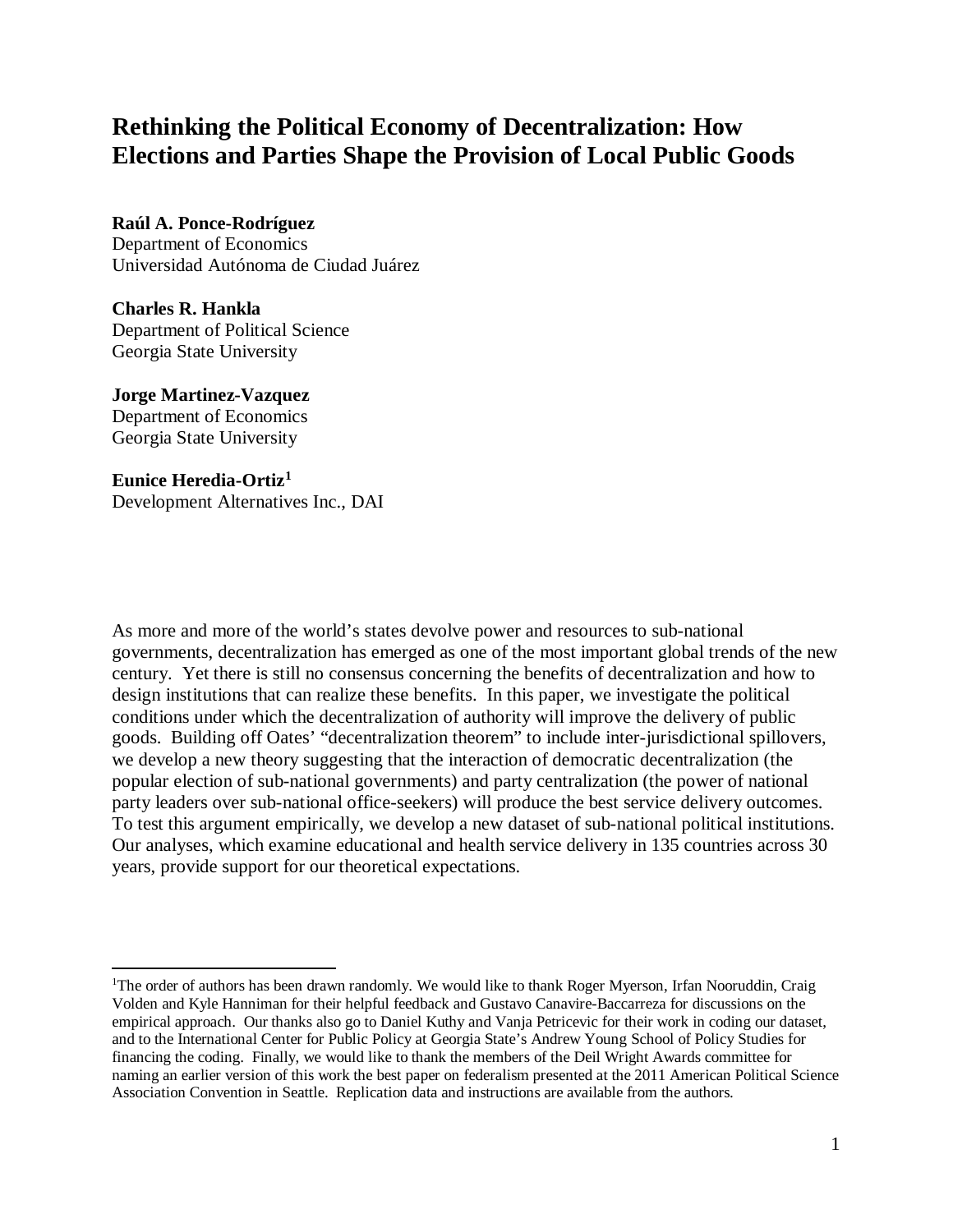### *1. Introduction*

As more and more of the world's states devolve power and resources to sub-national governments, decentralization has emerged as one of the most important global trends of the new century. Yet there is still no consensus concerning the benefits of decentralization and how to design institutions that can realize these benefits. In this paper, we investigate the political institutions under which the decentralization of authority will improve the delivery of public goods.

We begin with Oates' (1972) decentralization theorem, in which he shows formally that the decentralized provision of local public goods will be more efficient. This theorem has influenced virtually all of the modern literature in decentralization, and it is the cornerstone of many of the arguments supporting decentralization programs today.

But Oates' theorem has a weakness: it makes the assumption that local public goods have no interjurisdictional spillovers. Unfortunately, in the real world, these goods often have crossborder effects, raising the risk that local officials may be unwilling to pay for their efficient provision because some of the benefits are "wasted" on the citizens of other constituencies. To take an example, will regional or local governments be ready to construct health centers and schools that citizens of neighboring jurisdictions may use? Such public goods may be efficient and to the benefit of a nation in the aggregate, but local officials may be unwilling to pay for them if they cannot internalize all of the credit.

In this paper, then, we ask whether the hypothesized advantages of empowering subnational governments will still hold even when public goods are assumed to spill over across jurisdictions. We develop an argument, described conceptually here and presented formally in Ponce et al. (2015a, 2015b), showing that, under certain political conditions, decentralization can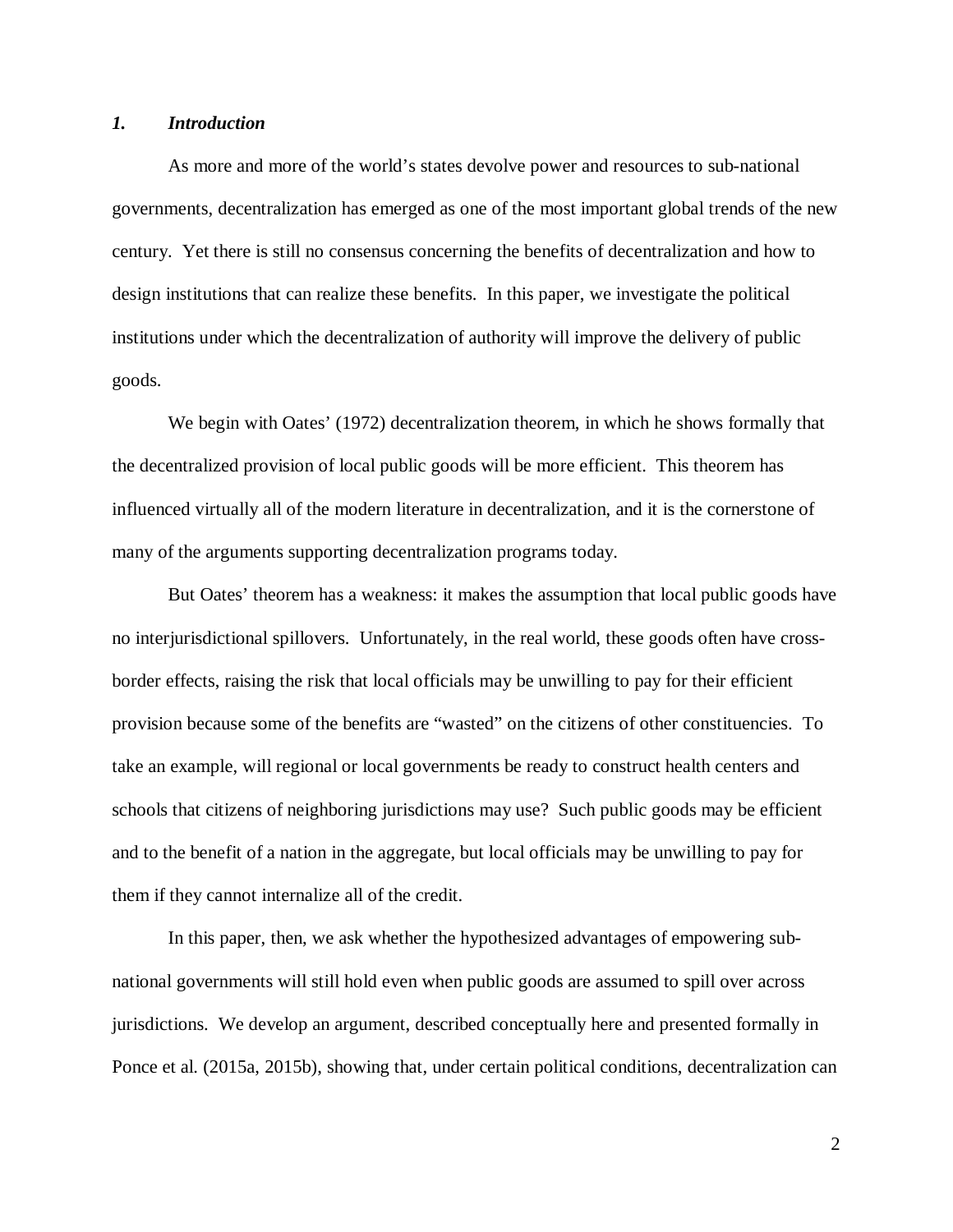still maximize the efficiency of public goods provision even when spillovers are present. More specifically, we contend that local public goods will best be provided when democratic decentralization is combined with party centralization. In democratically decentralized systems, subnational governments are elected by their citizens, ensuring the accountability mechanisms necessary to incentivize the provision of desired public goods. In party centralized systems, however, these local elections are contested by national parties that are controlled by central elites. Under these circumstances, national interests seep into local policy-making, increasing the motivation of local governments to provide efficient levels of public goods, even when their benefits might spill across jurisdictions.

To test these arguments empirically, we make use of a new dataset of sub-national political institutions created for this project. Up to this point, scholars interested in sub-national political institutions have been forced to focus on single cases (especially the United States) or to assume that national-level political institutions are replicated at the sub-national level. Our new dataset allows us to examine how the structure of sub-national political institutions influences educational and health outcomes (our proxies for public goods provision) in 135 countries across 30 years. This empirical analysis, to our knowledge the broadest quantitative exploration of subnational politics in the literature, provides solid support for our theoretical expectations.

The rest of the paper is organized as follows. Section two reviews the pertinent literature. Section three discusses the basic intuition behind our analysis. Section four presents our empirical analysis and our results. Section five concludes.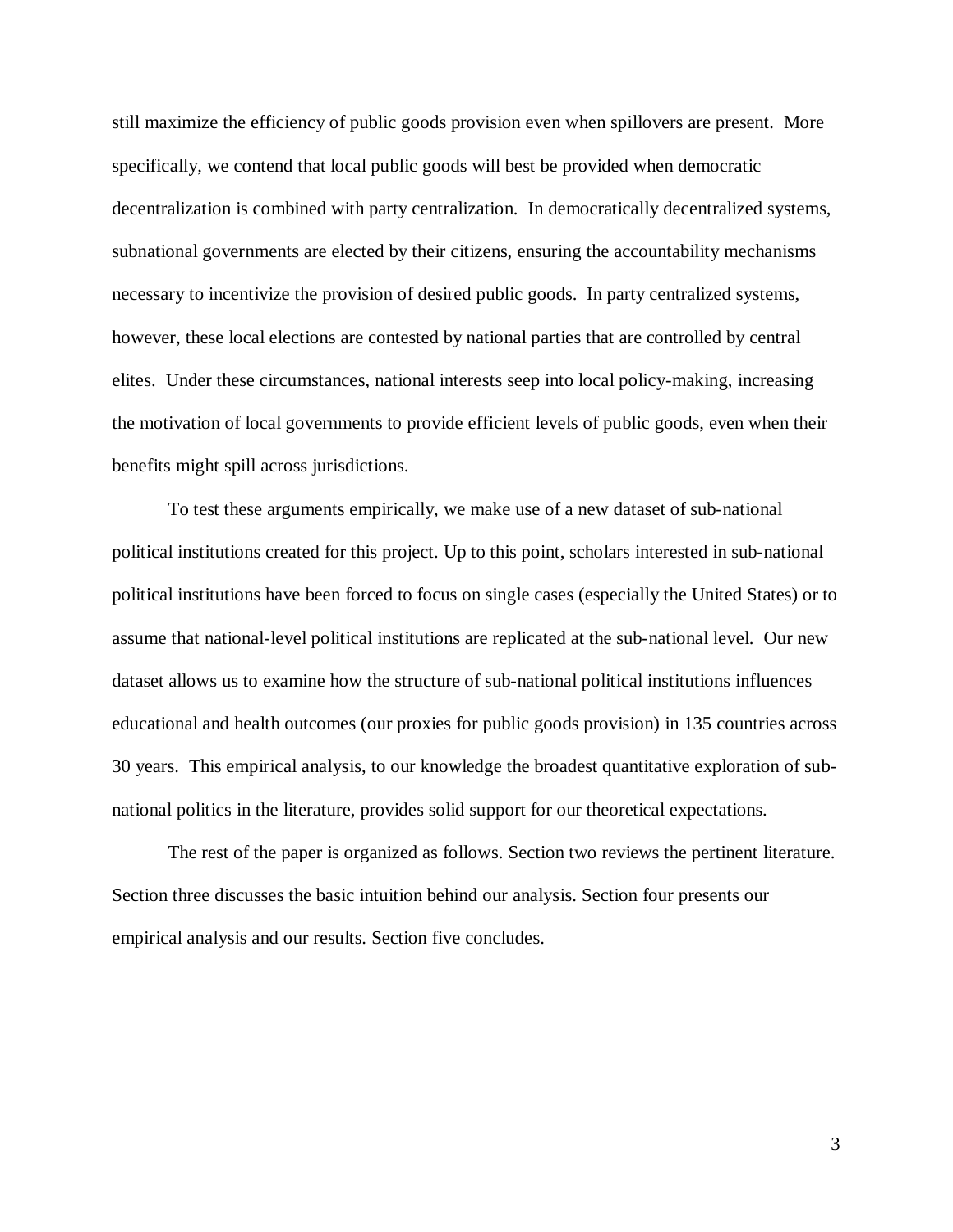### *2. Review of the Literature*

Among economists, most modern research on decentralization can be traced back to Tiebout's landmark 1956 study, which argued that a decentralized system of public service delivery maximizes efficiency by allowing government services to vary according to the preferences of citizens in different jurisdictions. Oates in his 1972 formulation of the decentralization theorem picked up on this idea and qualified it by assuming away interjurisdictional spillovers. Ever since then, scholars have spent significant time critiquing and testing the proposition that decentralization improves governance.

To take a few examples from this expansive literature, Breton (2002), Treisman (2007), Lockwood (2002), and Besley and Coate (2003) examine whether central governments could themselves target public goods delivery to regional preferences, while Bardhan (2002) and Manor (1999) express skepticism that individuals will move to regions that provide the policies they prefer. Treisman (2000, 2007) and Tanzi (2002) assert that decentralization increases opportunities for corruption, while Shah (2003) and Manor (1999) worry that it can be counterproductive if sub-national civil servants are not sufficiently professionalized.

More recently, another group of scholars, most notably Brennan and Buchanan (1980) and Weingast (1995), have developed a somewhat different logic for the benefits of decentralization. Instead of allocative efficiency, these researchers emphasize the utility of decentralization in generating a healthy competition among jurisdictions. Those that are most efficient at public goods delivery will attract new citizens, they argue, whereas those that govern poorly will find their populations and tax bases shriveled. Of course, this contention, like the arguments made by Tiebout and Oates, has attracted its share of critics, especially among those who fear that decentralization could produce an inequitable distribution of goods (Prud'Homme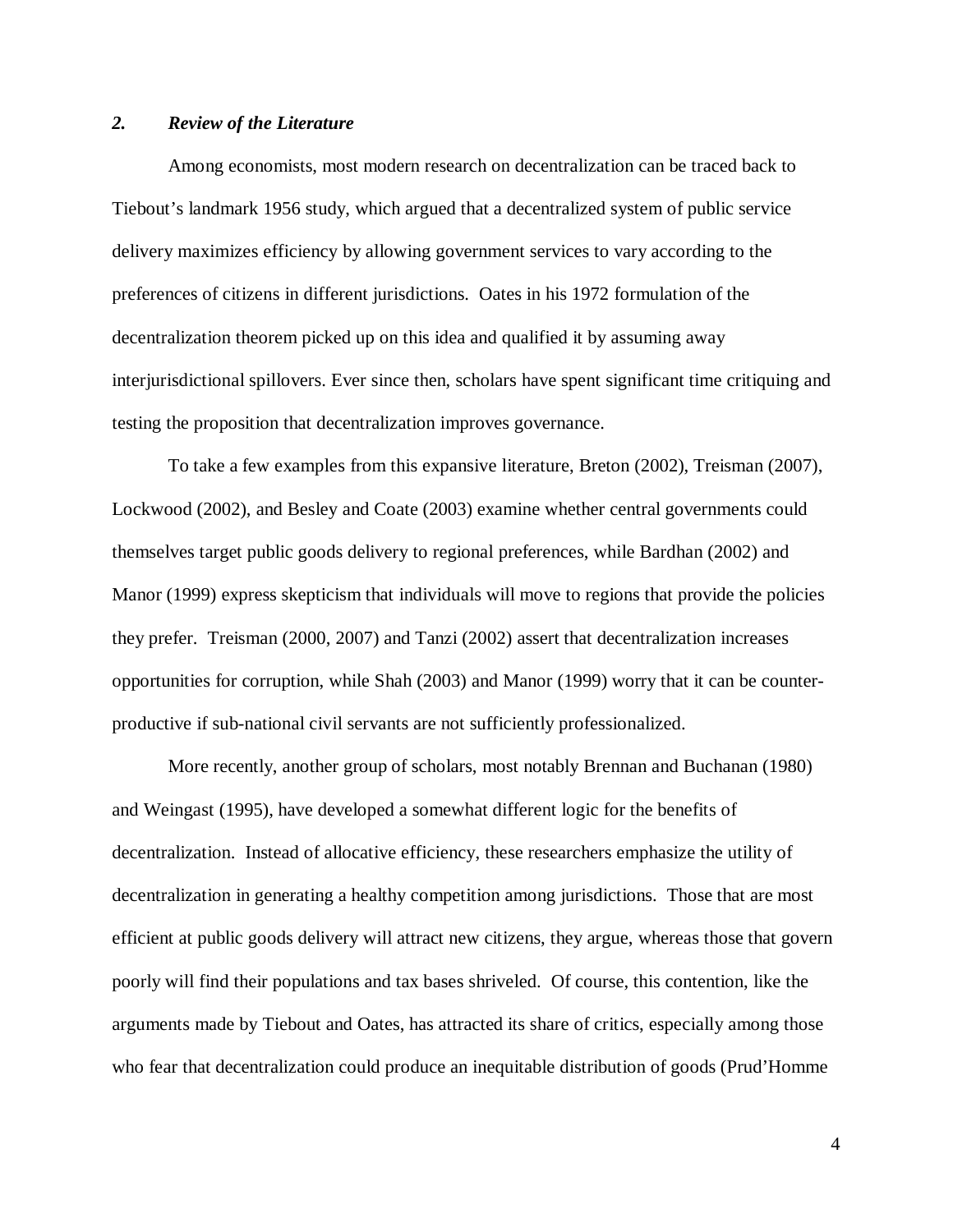1995), exacerbate regional enmities (Treisman 1999, von Braun and Grote 2002), or lead to local elite capture (Bardhan and Mookherjee, 2000). Many scholars are also concerned about the possible negative impact of decentralization for a country's fiscal balances. For example, Treisman (2000) and Wibbels (2000) find an empirical connection between federalism and inflation.

Despite the critics, most scholarship in political science and economics, following in the tradition of Tiebout, Oates, and Weingast, has viewed decentralization positively. On the empirical side, however, evidence for the proposed link between decentralization and efficiency has been mixed. Among the skeptics, Davoodi and Zou (1998) believe that devolving power to sub-national governments slows economic growth in developing countries, Parry (1997) is skeptical that decentralization in Chile has improved educational outcomes, and, more recently, Malesky, Nguyen, and Tran (2014) find that public service provision mostly improved after the abolition of district-level representative councils in Vietnam. On the positive side, Lewis (1998) associates improved water delivery with decentralization in Kenya and Habibi et al. (2003) point to evidence that strong sub-national government reduced infant mortality in Argentina. Studies of Bolivia (Faguet and Sanchez 2008), Argentina (Habibi et al. 2003), and Indonesia (Simatupang 2009), as well as cross-national quantitative analyses (Heredia 2006), also point to improved educational outcomes with decentralization.[2](#page-5-0)

A reasonable summary, then, is that most scholars continue to see decentralization as a route to improving the delivery of public goods, but with a number of significant caveats (see Hankla 2009). If the benefits of decentralization are indeed conditional on other factors, something that many scholars suspect, it could help account for the mixed empirical findings outlined above. Thus far, however, the literature has spent little time considering how political

 $\overline{\phantom{a}}$ 

<span id="page-5-0"></span><sup>2</sup> This literature is comprehensively evaluated in Martinez-Vazquez, Lago-Peñas, and Sacchi (2015).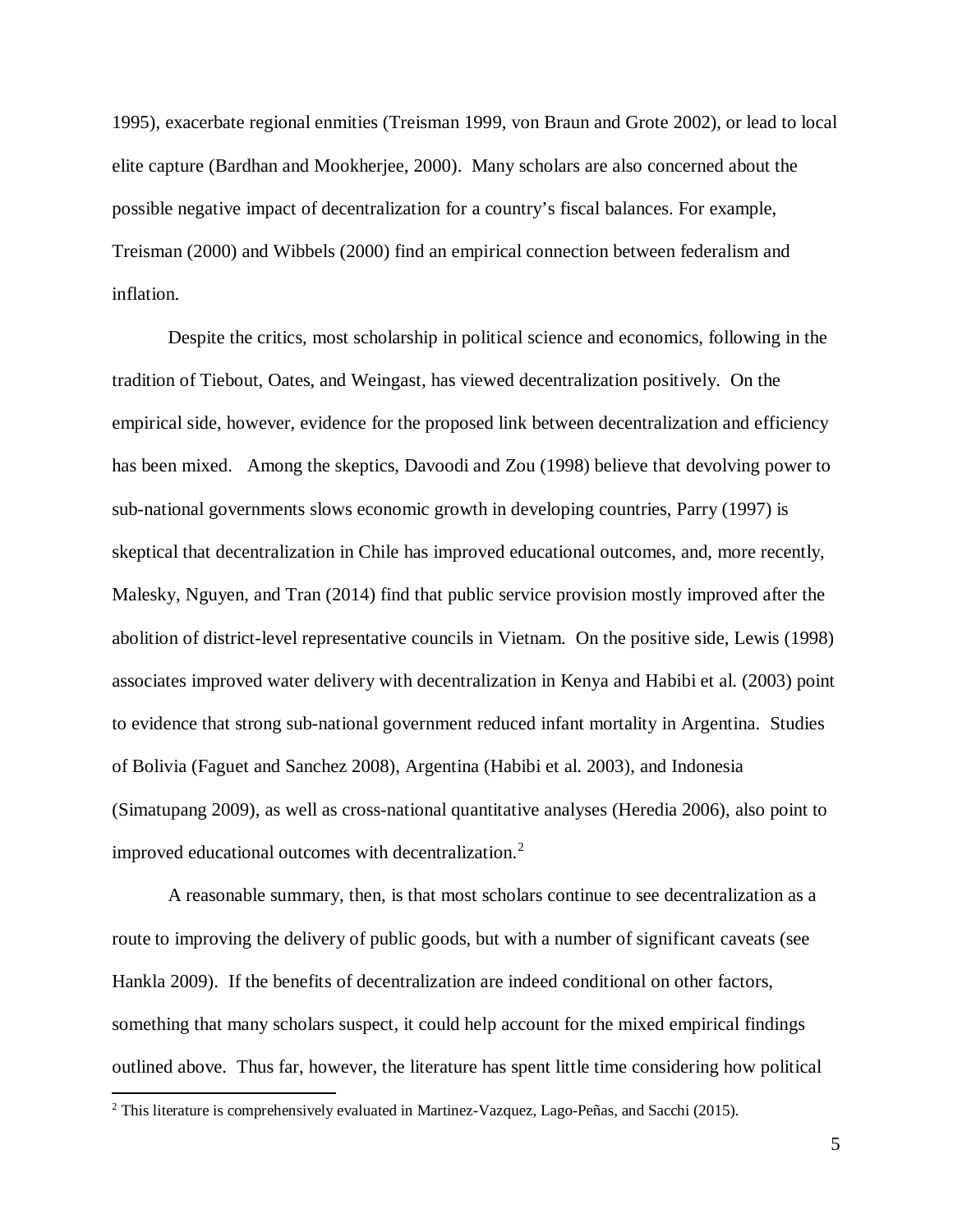institutions might matter in mediating the effects of devolving power to sub-national governments.

Political scientists have long investigated the implications of different institutional configurations for the delivery of public goods, but their efforts have focused almost exclusively on national governments. Most scholars in this area agree, at least implicitly, that the political institutions likely to produce positive outcomes are those which expose leaders to popular democratic pressures while insulating them from particularistic interest groups (e.g. O'Halloran 1994, Haggard and Kaufman 1995, Hallerberg and Marier 2004).

That said, scholars have explored the impact of political party organization on policy outcomes (one of the central concerns of this article) less thoroughly than other institutions. The little research that has considered party organization has linked a more centralized structure (with empowered national elites) to improved public goods provision. Hankla (2006) and Nielson (2003), for example, argue that democracies with centralized political parties are more likely to adopt free trade policies, and Hallerberg and Marier (2004) find a connection between centralized parties and balanced budgets in Latin America. Similarly, Hicken and Simmons (2008) argue that that education spending undertaken by decentralized parties is more particularistic and less effective. These scholars argue that party centralization shifts power from local elites, who might be tempted to shore-up their support with particularistic goods, to national party leaders, who have electoral incentives to consider the aggregate national interest.

While the research relating party structures to public goods generally concerns the national level, some scholars have investigated the causal relationship between party and party system centralization on the one hand and the empowerment of sub-national governments on the other (e.g. Chhibber and Kollman 2004; Dickovic 2011). Others have addressed the question of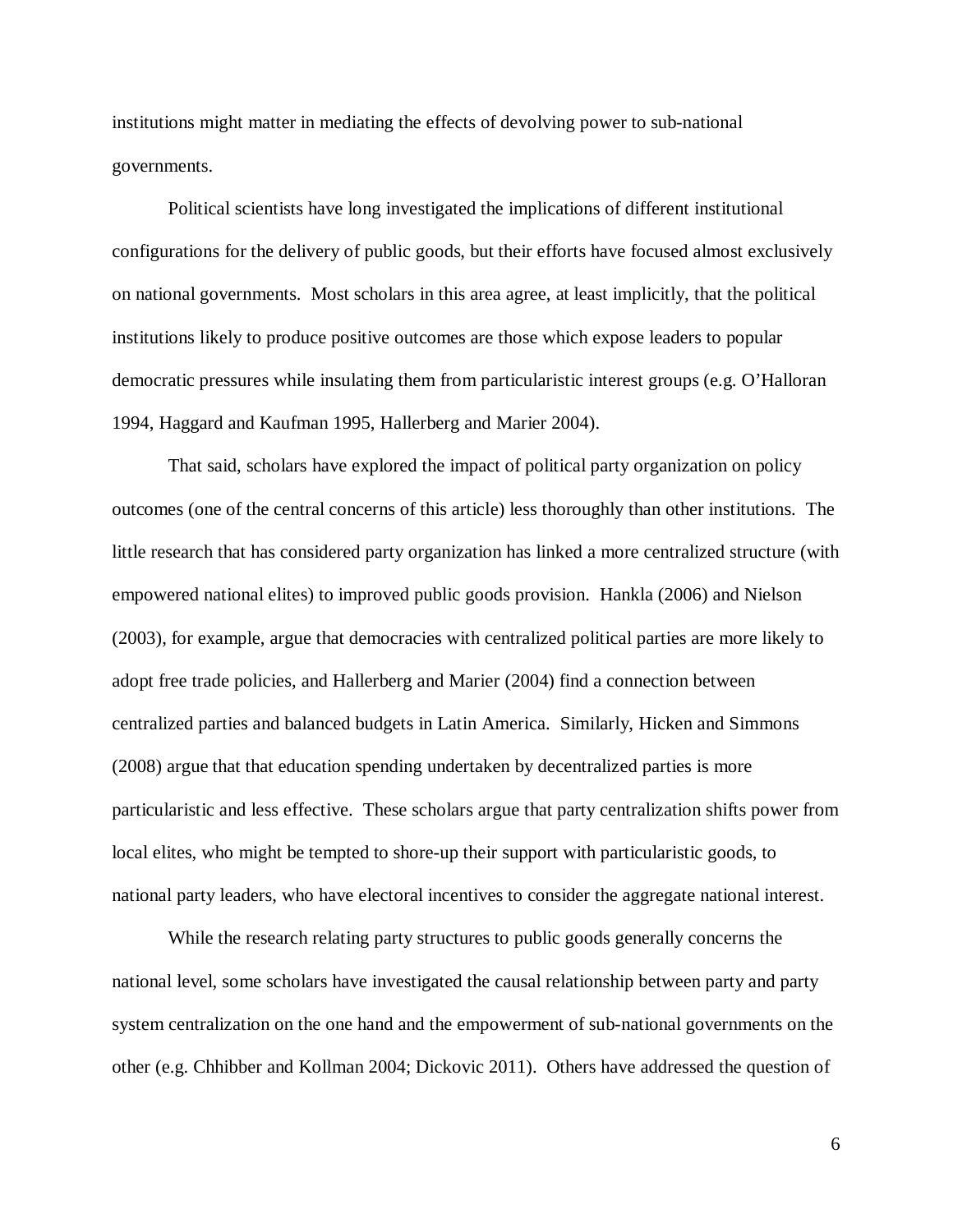whether and how party structures can contribute to (or undermine) the stability of federalism (e.g. Filippov, Ordeshook, and Shvetsova 2004; Myerson 2006).

All of these scholars have improved our understanding of how partisan and sub-national institutions interact, but their focus has not been on connecting particular sub-national political institutions with public goods provision. Indeed, there are very few systematic studies in the literature that make this connection, but it is worth highlighting four influential analyses here. First, Riker, in his 1964 study, suggests that decentralized parties could be both a driver of democratic decentralization and a protector of the benefits of federalism. Second, Wibbels argues in his 2005 book that the presence of centralized parties facilitates the efforts of national leaders to push sub-national governments into market reforms. Third, Hecock (2006) finds a positive relationship between sub-national political competition and educational spending in Mexico. Finally, and perhaps most related to our own work, Enikolopov and Zhuravskaya (2007) conclude, after a cross-national empirical study, that devolving fiscal authority to subnational governments is more likely to improve public goods (in this case, education) delivery when parties are centralized.

Despite some overlap, however, there are a number of significant differences between our argument and those set forth by these scholars. For example, Riker is primarily concerned with the causal relationship between party and democratic decentralization, rather than with the combinations of the two that would best generate public goods. Wibbels (2005), for his part, focuses on party centralization as a means of national control within a decentralized political system, and not on the incentives such structures create for internalizing externalities. In a similar vein, Hecock (2006) is more interested in the level of partisan competition than in the questions of party organization that we study here.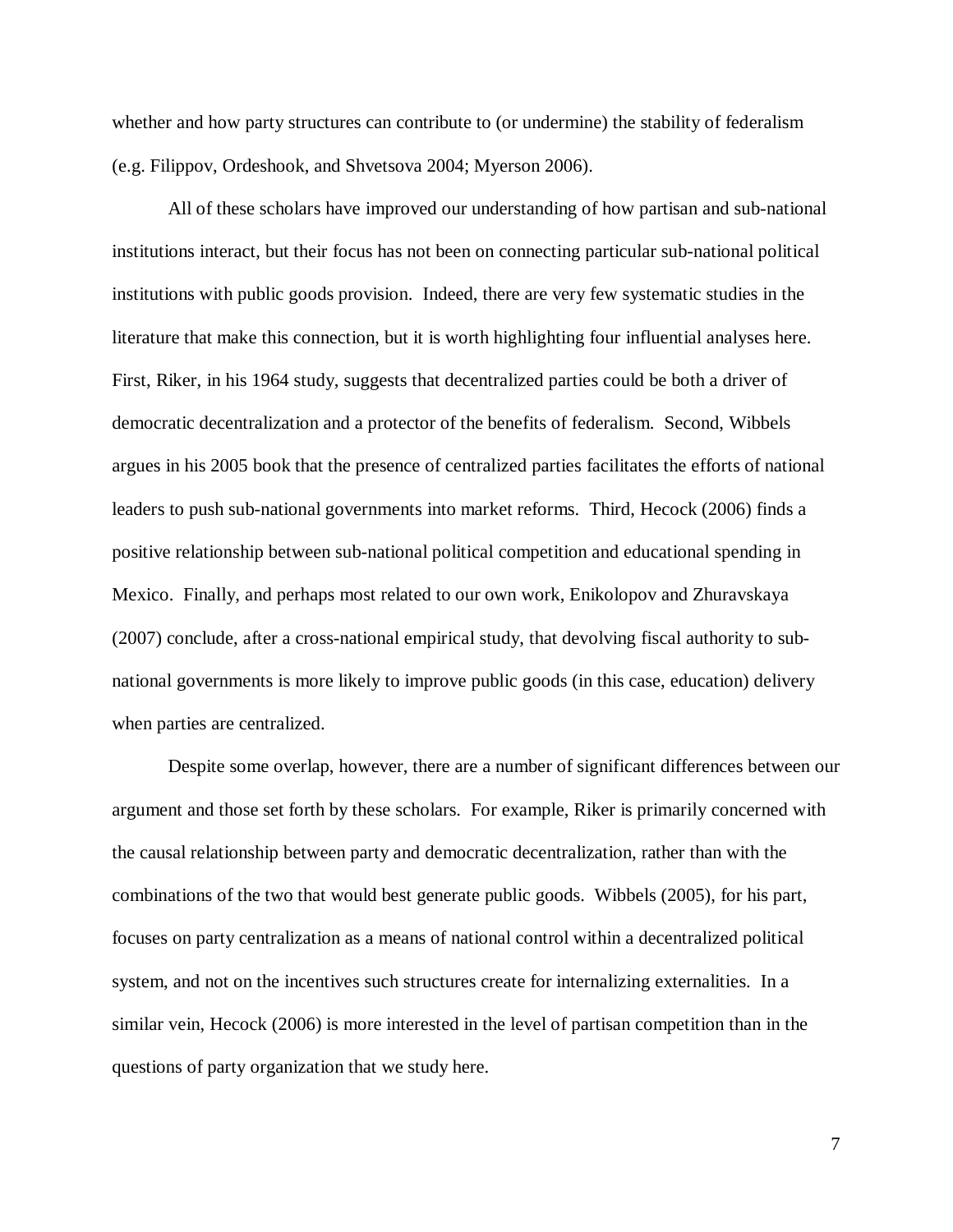Moreover, in contrast to Enikolopov and Zhuravshaya's important and well-executed 2007 study, we consider here the interaction between party centralization and democratic decentralization rather than that between party centralization and fiscal decentralization, and so our theory is significantly different. To be more specific, Enikolopov and Zhuravshaya do not consider, as we do, whether sub-national governments are elected, but focus instead on whether they are fiscally empowered. This is certainly an important factor, but previous work has indicated that the accountability that comes with democratic elections is very likely necessary to improve governance outcomes (i.e. Manor 1999). For that reason, we choose to examine the significant cross-national variation in sub-national democracy that exists in the world, making the assumption that democratically decentralized governments are also fiscally decentralized.<sup>[3](#page-8-0)</sup>

On the empirical side, we believe that our dataset, which measures party decentralization not only more directly but also at the sub-national level, hews more closely to theory. Enikolopov and Zhuravshaya do not observe political centralization directly but rather use two proxies: *i)* the age of the main parties (the older the more centralized), and *ii)* the fractionalization of the party system (the higher the less centralized). While these proxies were undoubtedly the best indicators available to them at the time, they are quite problematic. There is little reason to believe, for example, that party age should correlate closely to party centralization. Party centralization is largely a function of a country's specific political institutions, including its electoral system, its degree of federalism, and its candidate nomination procedures, rather than a result of its political development. For instance, many scholars, beginning with Riker in 1964, have classified America's two major parties as decentralized because of their lack of party unity at the national level and because primaries determine their

l

<span id="page-8-0"></span><sup>3</sup> The reverse case – that fiscally decentralized systems are generally democratically decentralized – is not likely to hold, as the prominent contemporary cases of Vietnam and China clearly show.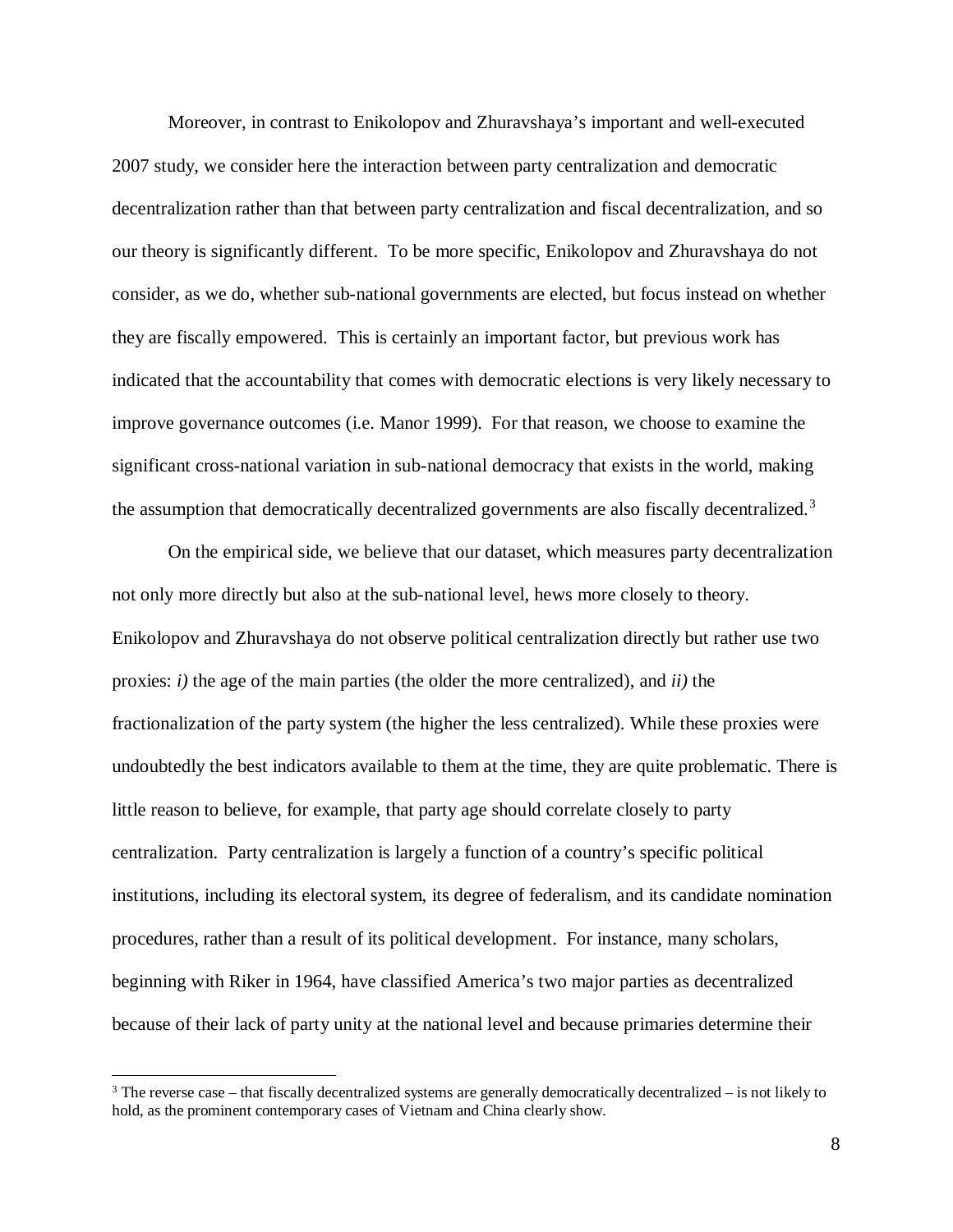nomination decisions. These parties are, of course, among the oldest in the world. By contrast, many new democracies have centralized parties that are dominated by a highly charismatic leader.

A country's party system fractionalization, its effective number of parties, is also a problematic proxy for its party centralization. The reason is that fractionalization is measured at the *party system* level, not the party level. It is entirely possible, and indeed common, for decentralized parties to form a low fractionalized party system, and for centralized parties to join together in a highly fractionalized party system. The United States is an example of the first contrary case, while Mexico, the Netherlands, and many other countries fall into the second. As a result, it is clear that a higher number of effective parties does not necessarily lead to more decentralized parties, as Enikolopov and Zhuravshaya assume.Our new dataset, which measures party (de)centralization using the power of national party leaders to nominate candidates for subnational office, is coded at the sub-national party level and therefore represents a much more direct measure of the underlying concepts.

To summarize, then, the purpose of our paper is to merge insights from the decentralization literature with scholarship on institutions, all to identify the political conditions needed for realizing the benefits of decentralization. We turn to developing our theory in the next section.

#### *3 Theory*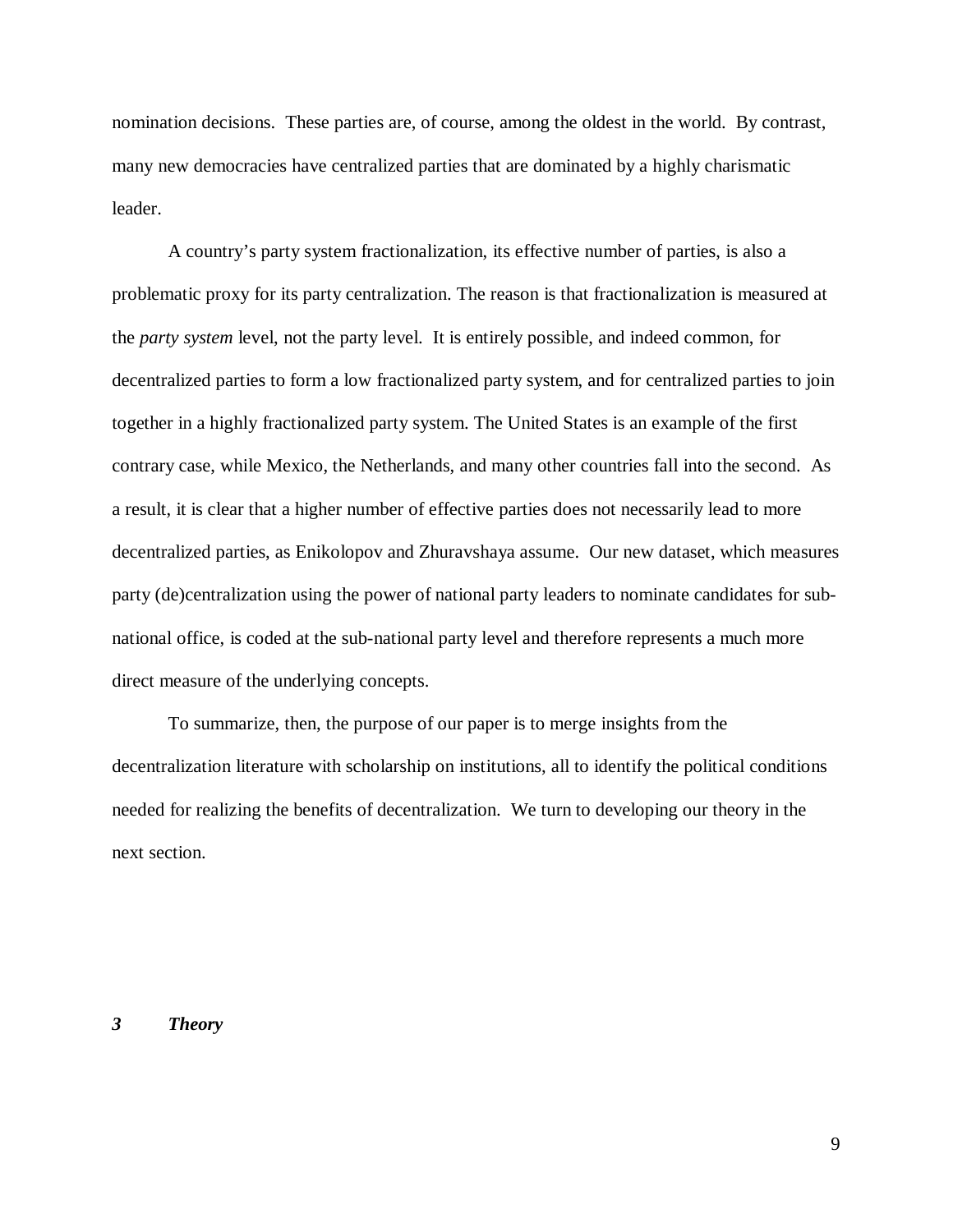In developing our theory, we address the implications of different institutional configurations for local public goods provision in the presence of interjurisdictional spillovers. [4](#page-10-0) More specifically, we consider four cases:

- (1) countries that are **democratically decentralized** (i.e. they have democratically elected sub-national governments) and **party decentralized** (i.e. national leaders lack the power to select candidates for these sub-national elections);
- (2) countries that are **democratically centralized** (i.e. they have no elected sub-national governments) but **party decentralized** (i.e. national leaders lack the power to nominate candidates for constituency elections to the national legislature);
- (3) countries that are **democratically decentralized** (i.e. they have elected sub-national governments) but **party centralized** (i.e. national party leaders select candidates for subnational elections); and
- (4) countries that are **democratically centralized** (i.e. they have no elected sub-national governments) and **party centralized** (i.e. national party leaders nominate candidates to constituency elections for the national legislature).

We argue, first, that democratic decentralization produces incentives for politicians to provide citizens with the bundle of public goods that they desire. It can do so through two primary mechanisms: accountability and information. Elected subnational governments are accountable to their local constituents, and therefore have an incentive to provide the goods and services that these citizens desire, on pain of being voted out of office (see von Braun and Grote

<span id="page-10-0"></span> <sup>4</sup> We develop this argument formally for plurality electoral systems in Ponce et al. (2015a) and for proportional electoral systems in Ponce et al. (2015b). For space reasons, we limit ourselves here to a conceptual summary of our theoretical argument, but one that we believe can stand on its own reasonably well. For more development of the arguments, please see the above cited papers.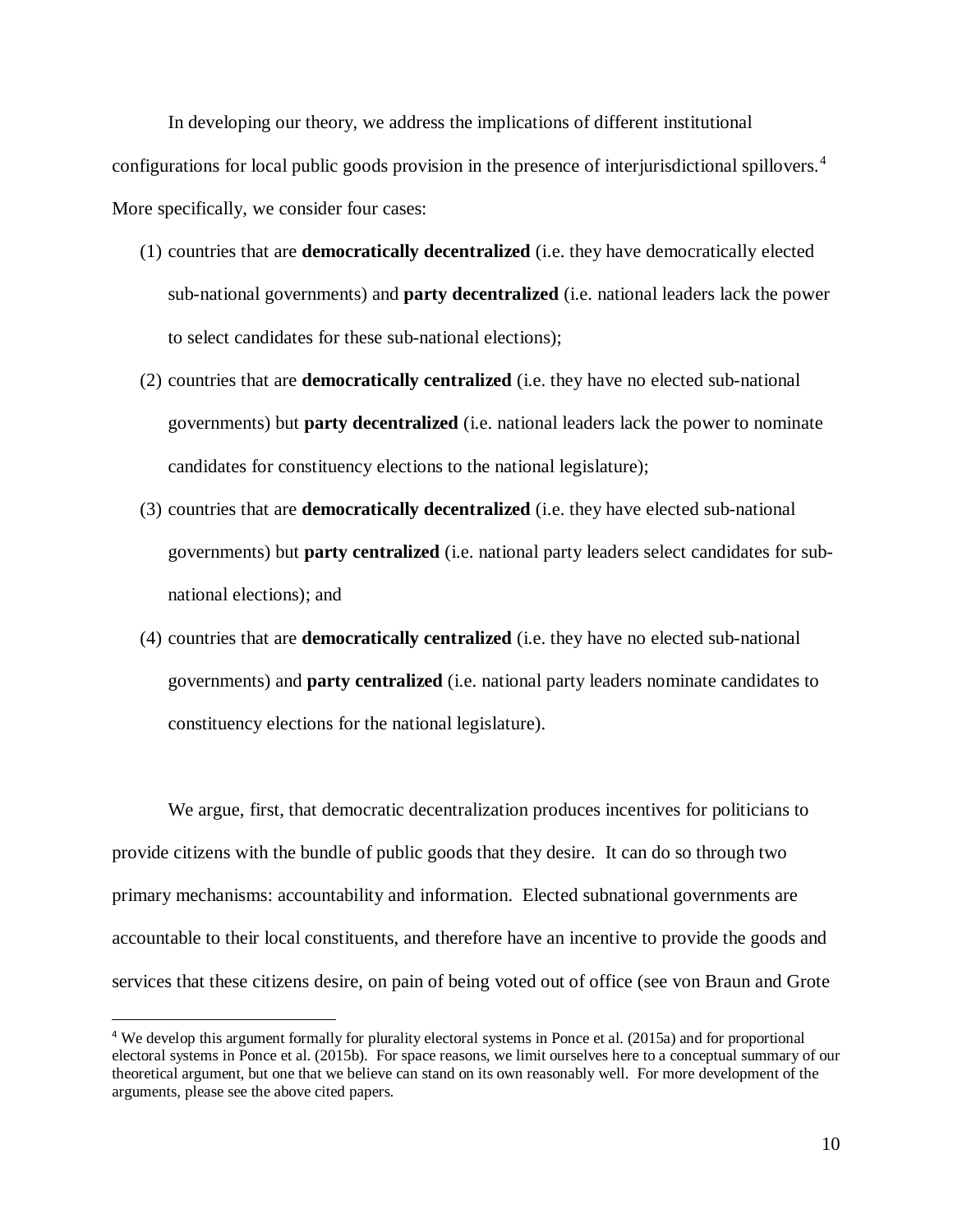2002). They are also likely to have more information about what these preferences are than officials in far-away national capitals. As a result, in keeping with the basic logic of the decentralization theorem, polities with elected sub-national governments are more likely to target public services to the needs and preferences of their constituents, allowing bundles of goods to vary across constituency. Of course, having these governments democratically elected is the key to ensuring that they are responsive to citizen desires (Bird and Vaillancourt 1998, Manor 1999).

Second, we contend that party centralization has the contrasting benefit of increasing the chances that any externalities from local public goods will be internalized. When democratically decentralized systems are party centralized, local elections will be contested mainly by parties which compete nationally. Countries with non-partisan local elections, as well as those with local elections contested primarily by regional parties or independents, will not, therefore, meet our definition of party centralized systems. Additionally, party centralized systems will be characterized by national parties that are internally centralized, meaning that national party elites will have control over the nomination of candidates for sub-national office (see Carey and Shugart 1995). When both of these conditions are met, namely that national parties dominate local elections and are themselves internally centralized, the parties can serve as a conduit for linking the national and the local, as described below.

We have already noted that a common concern about democratic and fiscal decentralization is that local governments will under-provide public goods with beneficial spillovers beyond their constituencies. This is because such governments are unable to internalize and profit from the political rewards of providing these goods optimally. The "rational" policy is instead to ignore the benefits that arise in other jurisdictions and/or to freeride on the expenditures of neighboring governments; in either case the production of public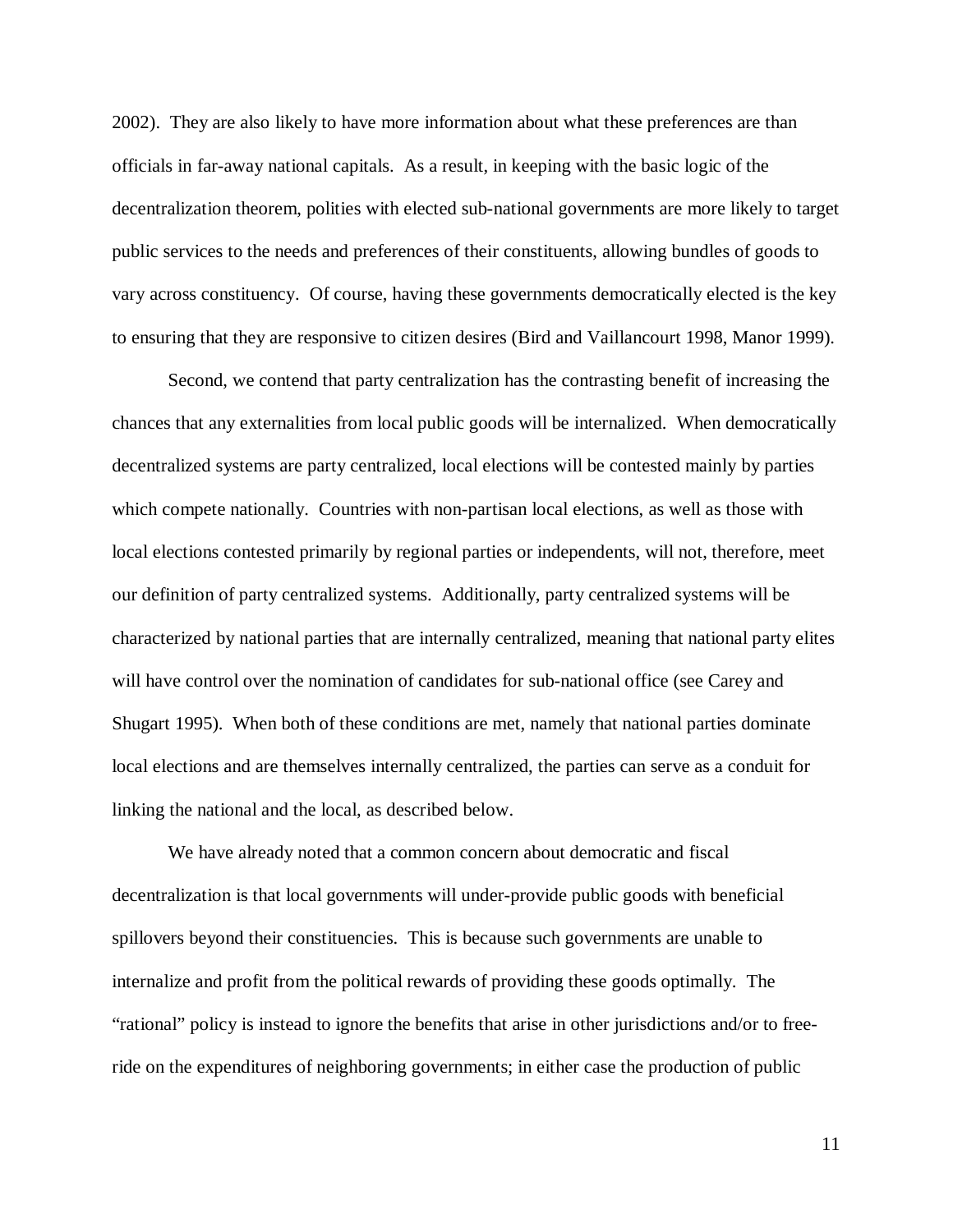goods will not be optimal. A number of basic public services, such as primary health, general education, water treatment and environmental protection, are likely to generate spillover effects and may not receive sufficient financing from local governments when parties are decentralized.<sup>[5](#page-12-0)</sup>

When parties are centralized, however, sub-national elected leaders do have incentives to provide more public goods with benefits that spillover into neighboring constituencies. National party leaders will be interested in generating optimal levels of public goods with spillover effects because they are concerned with their party's prospects in the country as a whole. In centralized parties, these national leaders have significant powers, not least nomination powers over subnational politicians, and therefore can push them to optimally supply these goods. Not only that, but local officials in party centralized systems are likely to harbor the desire to move up within their own parties and, eventually, to acquire national office. They will thus have one eye on the national implications of their local policies, and are therefore less likely to eschew public goods with spillovers.

To summarize, sub-national leaders in systems with democratic decentralization and party centralization have two masters whose interests are sometimes in competition, namely party chiefs in the national capital and local voters in their constituencies. Without the former, these leaders cannot be nominated and without the latter they cannot be elected. These competing loyalties produce incentives both to provide differentiated local public goods and to spend more money on goods with spillover effects. As a result, our argument is that systems that mix democratic decentralization with party centralization will have the best outcomes from the perspective of the optimal supply of local public goods, other things equal. Systems that are centralized in both ways lack sufficient incentives to differentiate and target goods to local

l

<span id="page-12-0"></span><sup>&</sup>lt;sup>5</sup> In the theory and practice of fiscal federalism, these externalities justify the use of conditional grants from the central to subnational governments.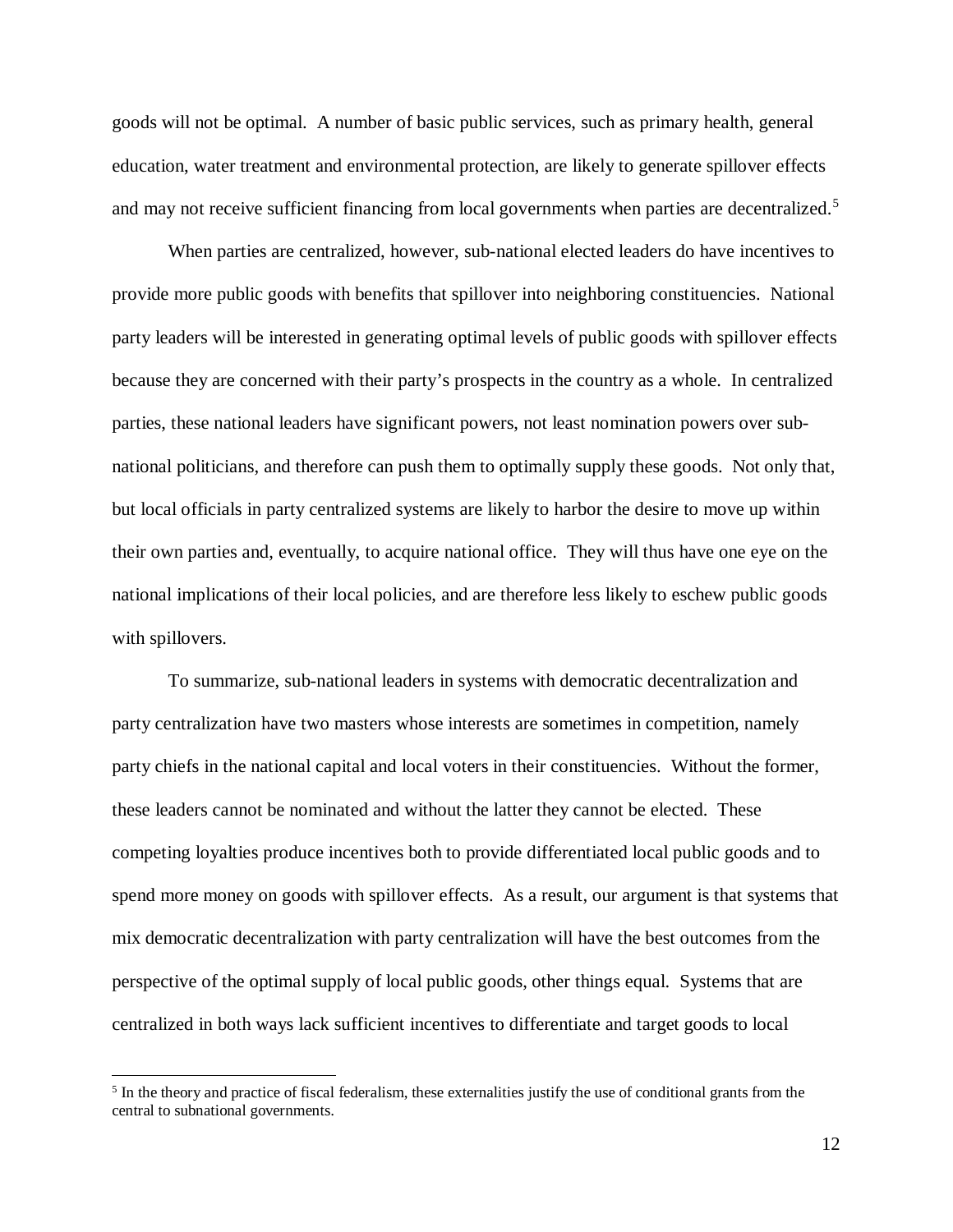preferences, and systems that are decentralized in both dimensions have little incentive to generate optimal levels of public goods with geographical externalities.

A final question is whether countries that mix centralization and decentralization in the reverse way, those with no locally elected governments but with decentralized parties, might be able to produce the same beneficial results. We think not. Even if politicians elected to the national legislature from local districts have incentives to concern themselves with local preferences, their ability to force the central government to differentiate tax and spending bundles for their constituents will be limited. Moreover, theoretical models developed by Lockwood (2002) and Besley and Coate (2003) indicate that, while central governments may provide different constituencies with different bundles of public goods, a more decentralized approach to decision-making is likely to produce more efficient differentiation. In any case, such systems are empirically very rare, and so we do not focus on them in the statistical analysis that we present below.

#### *5 Empirical Analysis*

l

In this section we test our hypothesis that political institutions affect the efficiency with which local public goods are provided. More specifically, we evaluate the key expectation stemming from our theory that the combination of democratic decentralization and party centralization will lead to the best delivery of local public goods, other things equal.<sup>[6](#page-13-0)</sup> To do this, we make use of a series of quantitative models of all electorally competitive countries from

<span id="page-13-0"></span> $6$  Our formal treatments of the theory, found in Ponce at al. (2015a, 2015b), indicate that, in the presence of interjurisdictional spillovers, democratic decentralization is optimal for the provision of public goods when parties are centralized, as argued above. They also indicate that, under certain limited conditions, democratic decentralization can be efficient even when parties are decentralized (i.e. when primaries are open or open list proportional systems are organized centrally). At the sub-national level, however, we are unable to differentiate empirically between types of primaries and whether open list systems are more or less decentralized. For that reason, we compare centralized and decentralized parties in the aggregate. If our arguments are correct, an aggregate comparison of centralized and decentralized parties should reveal the expected differential effects.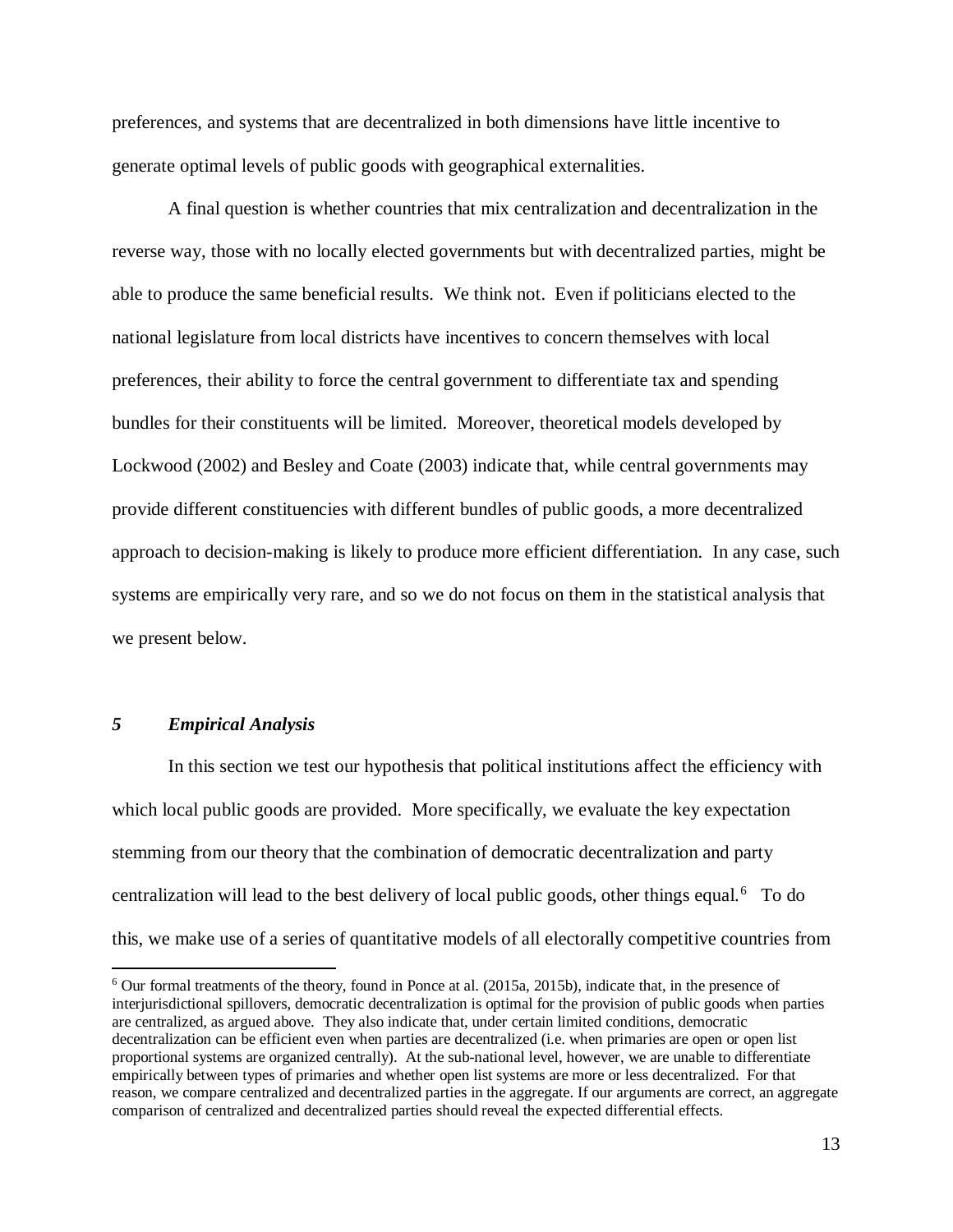1976 to 2006, contingent on data availability. Our most expansive model considers 2237 observations and 135 countries, to our knowledge the broadest examination of sub-national political institutions in the literature.

We employ five different measures of educational outcomes and three different measures of health outcomes to operationalize our dependent variable, the provision of public goods at the sub-national level. Education and health measures are often used in the empirical literature to denote public goods provision at the sub-national level (see, for example, Enikolopov and Zhuravskaya 2007 and Faguet and Sanchez 2008). Our specific measures come from World Bank (2010) and include *Primary School Completion Rate*, *Primary School Teachers* as a proportion of youth population, *Children out of School* as a proportion of youth population, *Primary Enrollment Rate*, *Primary School Ratio of Girls to Boys, Children Receiving DPT Immunizations, Public Health Expenditures,* and *Infant Mortality*. Note that, for robustness, these variables include indicators of both policy input (i.e. *Public Health Expenditures*) and final policy outcome (i.e. *Infant Mortality*). Indeed, in order to determine whether our theory operates through increased spending or increased policy efficiency, we divide our health policy analyses into one model that considers inputs and two that measure outputs. Consistent with the literature, these latter models make use of a policy outcome as the dependent variable and also control for spending. Note that we are unable to construct our education model in this way because educational spending data are much sparser. We discuss how our eight dependent variables are coded and provide some summary statistics in Table 1.

#### **Insert Table 1 here**

We select educational and health outcomes as our dependent variables because they allow us to examine both allocative efficiency gains (i.e. differentiation based on local preference – the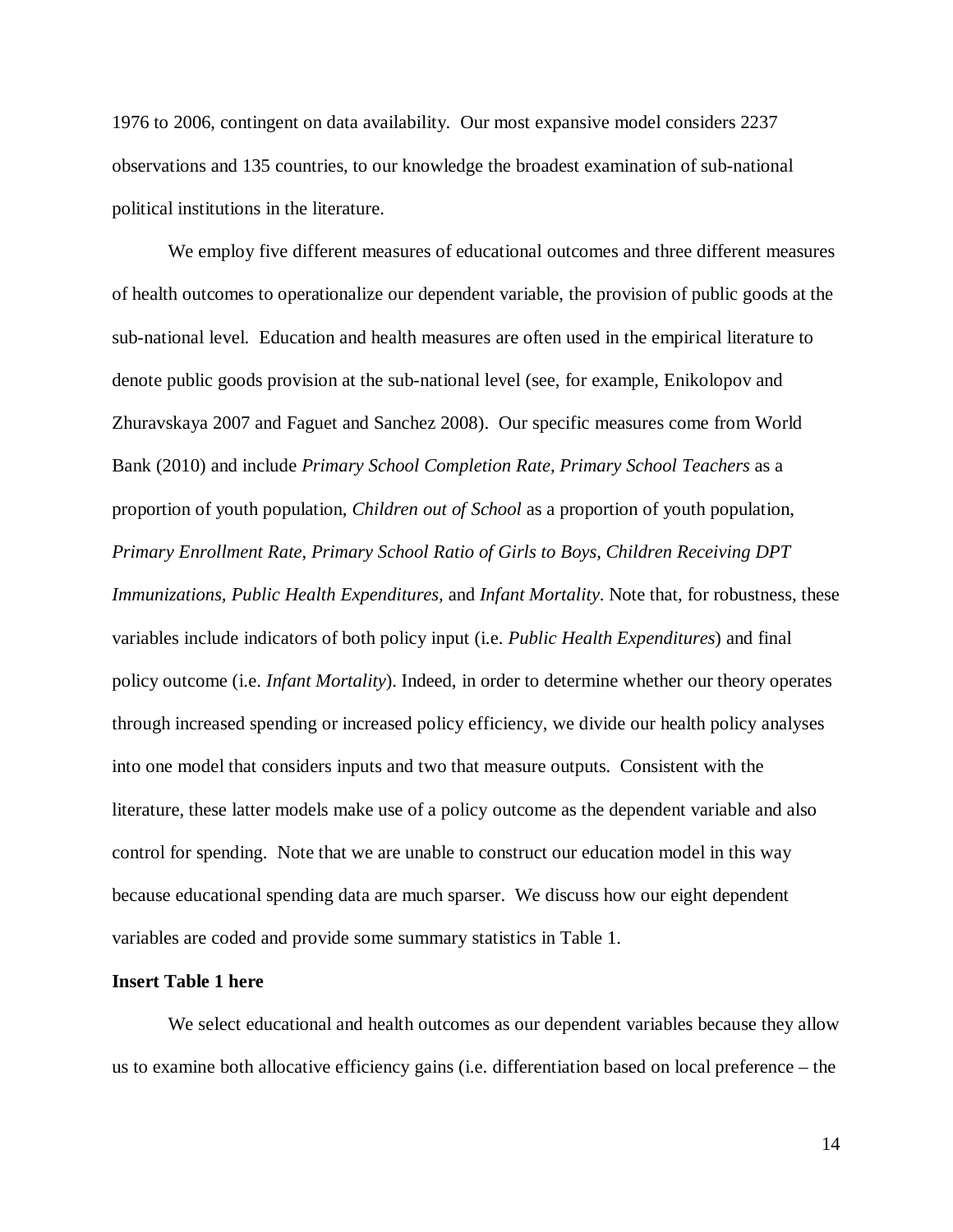main hypothesized benefit of decentralization as reflected in the decentralization theorem) and the degree to which public goods are provided in the face of spillovers (our hypothesized benefit of centralized parties). Why should this be so? First, our indicators of educational and health provision are subject to strong extra-jurisdictional spillover effects. All inhabitants of a country benefit from the educational attainment of their fellow citizens — in general, greater knowledge accumulation leads to reduced crime and economic improvements that spill outside the limits of any single jurisdiction. Another source of spillover effects occurs with population mobility – local residents may move outside a jurisdiction after receiving their education, and residents of neighboring jurisdictions may sometimes register for schools not provided in their own locales. For these reasons, the provision of education, as measured by our indicators, can be associated with a greater willingness on the part of local leaders to provide public goods in the presence of spillovers. The same is likely to be the case with the provision of basic health services such as vaccination. In many countries, basic health is under the authority of sub-national governments, and it is a common occurrence for citizens to cross jurisdictional boundaries in pursuit of care. In addition, as with education, there are clear national spillover effects associated with immunization rates, for example, and more generally with a healthier population.

Our educational and health indicators also capture allocative efficiency effects. Improved political accountability resulting from democratic decentralization provides decentralized governments greater incentives to act in accordance with the needs and preferences of their constituents. While most constituencies will prize superior educational outcomes, different sorts of practices are likely to produce these outcomes in different locales. For example, in one jurisdiction, limited resources might best be channeled into increasing the number of teachers, whereas in another improved educational materials might be the focus. As a result, we believe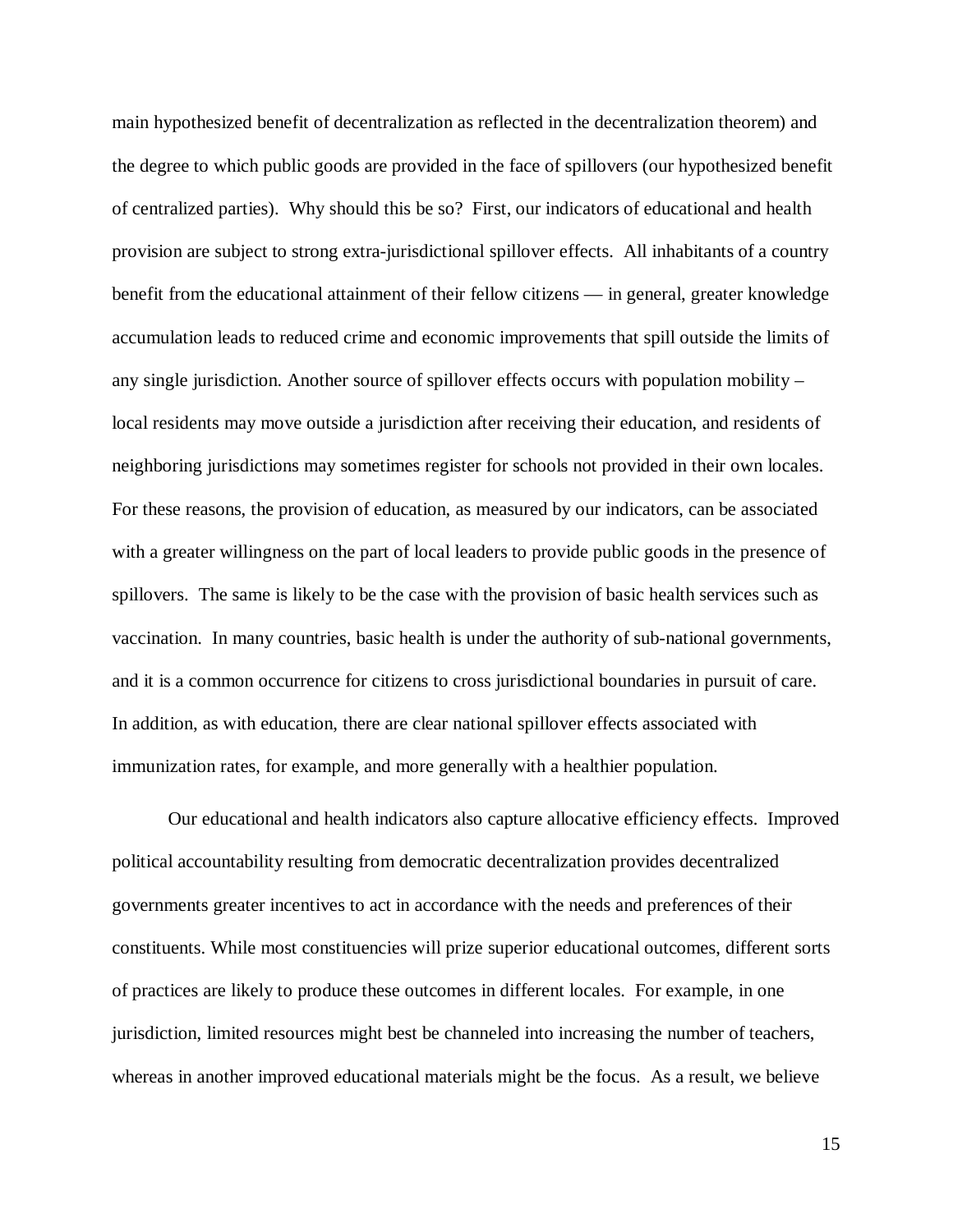that superior educational provision likely reflects (other things equal) an ability on the part of officials to consider local preferences and conditions. In a similar way, while all citizens are likely to favor high quality health services, scarce local resources may, for example, be more efficiently used on medical centers in one constituency and on medicines in another. Positive health outcomes are therefore more likely to obtain, we believe, when local governments can target their resources to the differing needs of their constituents.[7](#page-16-0)

On the right side of the equation, our theory requires that we consider both the existence of elected sub-national governments and the level of party decentralization at the sub-national level. We develop an original dataset of sub-national political institutions to capture both of these measures, which we code for all countries between 1975 and 2007, where data are available. As part of this dataset, we code for the presence of elections, the structure of legislative-executive relations, the electoral system, the extent to which the national party system is replicated, and the centralization of parties at both the highest sub-national level and the municipal level (defined as the lowest level of sub-national government).

To operationalize party centralization, we code candidate nomination powers as conceived by Carey and Shugart (1995) and supplement those data with a measure of the local presence of national parties. From our original dataset, then, we create two key independent variables to include in the model. Our first dummy variable, labeled *Democratic* 

<span id="page-16-0"></span> <sup>7</sup> The literature also bears out our use of educational and health outcomes to measure allocative efficiency and the internalization of spillovers. For example, two papers (Faguet and Sanchez 2005 and Solé-Ollé and Esteller-Moré 2005) conclude that decentralization leads to better adjustment between investment patterns and local demands (in Bolivian municipalities in the first instance and Spanish provinces in the second). Similarly, in a more recent paper, Arze del Granado, Martinez-Vazquez, and McNab (2012) analyze the effects of decentralization on the composition of public expenditures for a large panel of countries and conclude that decentralization of public goods delivery is usually accompanied by an increase in educational expenditures. This finding asserts that decentralization, via greater responsiveness of public officials and preference matching, can increase allocative efficiency by altering the composition of public expenditures. And an analysis by Cerniglia and Longaretti (2013) shows that the targeting of educational services to the specific preferences of different jurisdictions can contribute to more rapid human capital accumulation and accelerated growth.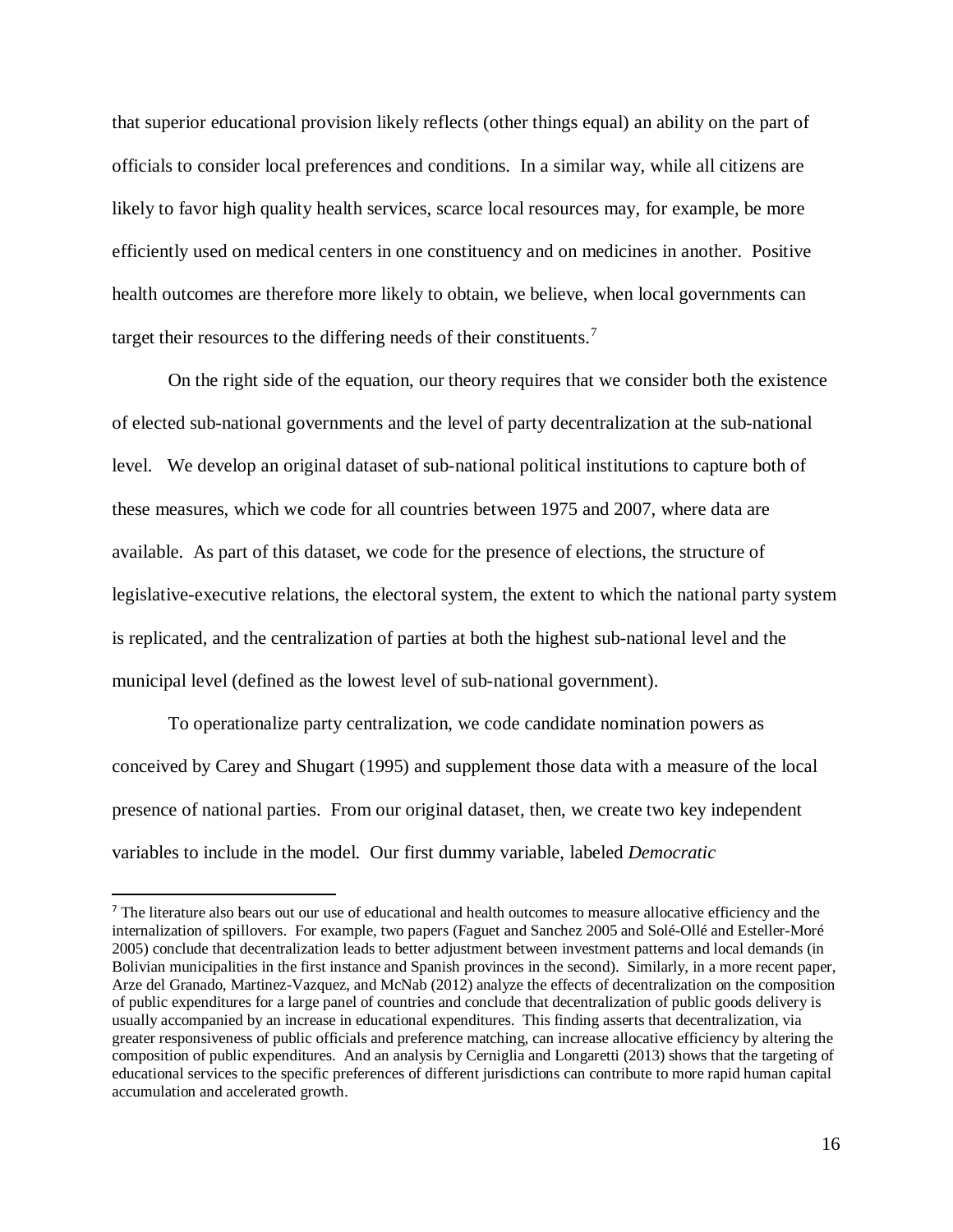*Decentralization, Party Centralization*, is coded "1" when (1) there are municipal elections, and (2) more than 75% of municipal council seats are held by national parties, and (3) national party leaders exercise centralized power over municipal party nomination (i.e. party centralization is coded "0" above).<sup>[8](#page-17-0)</sup> Our second, labeled *Democratic Decentralization, Party Decentralization*, is coded "1" when (1) there are municipal elections, and either (2) 75% or fewer of municipal council seats are held by national parties, or (3) national party leaders do not control party nomination in municipal elections. Our omitted reference category, of course, is systems with no democratic decentralization at all. To our knowledge, this article is the first to consider party system nationalization and party centralization simultaneously in a large empirical model.

Our operationalization of municipal elections is fairly permissive, requiring only that multiparty or competitive non-party elections are held. It is also worth noting that, although our dataset includes information on both regional and municipal institutions, we focus on municipalities (defined as the lowest sub-national authority) in this analysis. We believe that this level of government, in the aggregate, is most likely to matter for the educational and health outcomes that we consider.

Beyond our key theoretical indicators, we control for potentially confounding political factors by including three additional variables, also coded as part of our original dataset. The first of these is *Municipal Plurality,* coded "1" when municipal council elections are held using a plurality (as opposed to a proportional or mixed) electoral system. The second is *Municipal Directly Elected Executive,* coded "1" when municipal executives are directly elected and not

l

<span id="page-17-0"></span><sup>&</sup>lt;sup>8</sup> Note that the extent of local party system nationalization can vary by municipality within individual countries, and that party centralization can vary by party within individual countries. There tends, all the same, to be a great deal of commonality in party system nationalization and party structure within a country, allowing for relatively straightforward coding in most cases. That said, when we encountered mixed cases, we went with what appeared to be the most common institutional structure in the country. In addition, in cases where all the available evidence pointed to national party domination of local elections, we assumed that more than 75% of seats were held by these parties, even if detailed data were not available. Those country-years coded "1" on the primary dummy variable are listed in Table 2, and we are very open to feedback by country experts on the accuracy of the coding.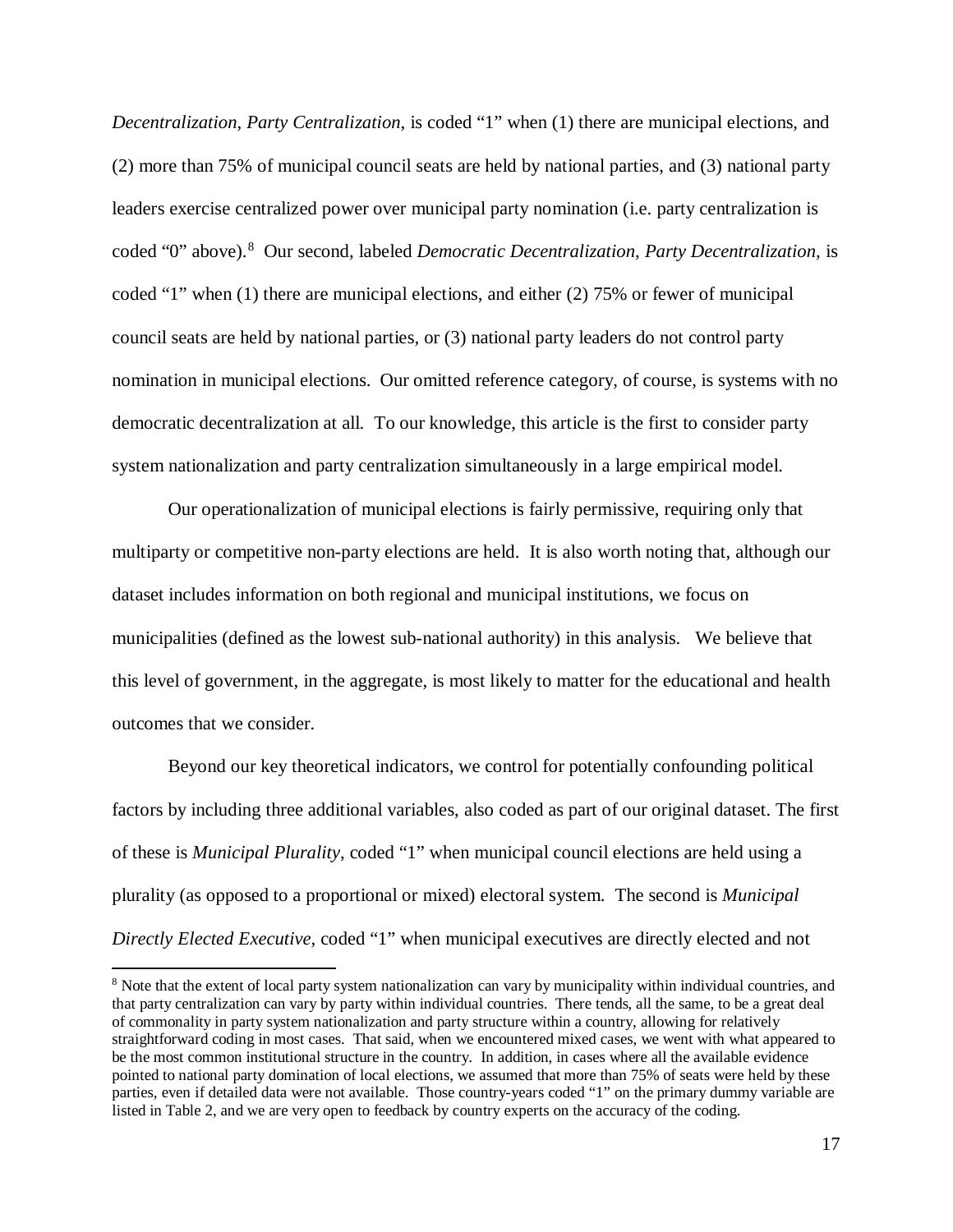removable (except through impeachment or election recall) by the municipal councils. While there is little research on the impact of these institutions at the municipal level, previous research on electoral and executive institutions at the national level indicates strong unitary executives (elected and subject to reasonable legislative oversight) may produce better public outcomes than dominant legislatures (see, for example, Mukherjee 2003; Egger, Koethenbuerger and Smart 2010; and Sabatini 2003). And, although this finding is still quite contested, proportional electoral systems may have certain benefits over simple plurality systems (see, for example, Lijphart 1977). Our third political control variable is coded "1" when elections are held at the regional, or highest sub-national, level. Elected government at this intermediate level, when it exists, may have an independent impact on public goods delivery. For all of the political variables, of course, democratically centralized systems are among those coded "0".

We also include in the model a series of economic and social control variables, namely GDP per capita in purchasing power parity, fertility rate, population density, total population, decade dummies, and, in some cases, world region dummies. The data for all of our economic and social indicators are taken from World Bank (2010). As our theoretical model assumes elections, we also restrict our models to countries that are minimally electorally competitive at the national level, using a six out of seven on the *Legislative Index of Electoral Competitiveness* from the Database of Political Institutions as our cut-off (Beck et al. 2001). Summary statistics on all of our variables are presented in Table 1, and a complete listing of all country-years coded "1" on our primary *Democratic Decentralization, Party Centralization* variable is presented in Table 2.

To ensure the robustness of our empirical tests, we estimate three separate models for each dependent variable. Our primary models use a random effects framework with AR1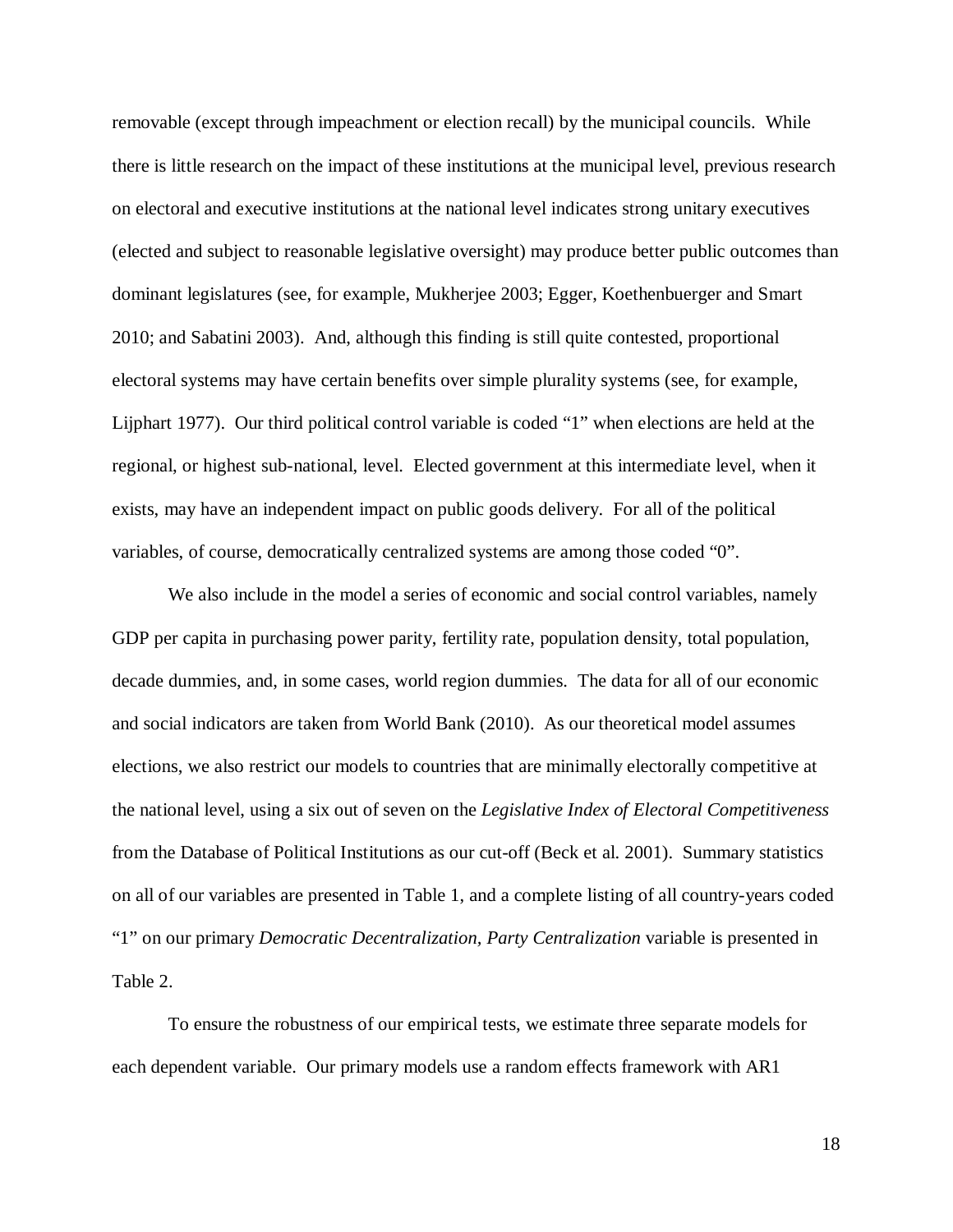autocorrelation correction, decade dummies, and world region dummies. To avoid any chance of bias arising from the assumption of random effects, we also estimate fixed effects models as our first robustness test. These models, like those above, make use of decade dummies and an AR1 correction. They are, of course, more robust to omitted variable bias than the random effects models, but they also consider only the less important cross-temporal variation present in our data. Our final robustness tests make use of the Arellano-Bond System Generalized Method of Moments (GMM) estimator (see Roodman 2009). This approach allows us to address any potential reverse causality in the models by instrumenting endogenous variables with their differences and lags.<sup>[9](#page-19-0)</sup> It also corrects for panel effects, autocorrelation, and (with robust standard errors) heteroskadasticity. We present the results of our eight primary models in Table 3, of our fixed effects models in Table 4, and of our Arellano-Bond models in Table 5.

### **Insert Tables 3, 4, and 5 here**

#### *5.1 Results*

l

The empirical results provide strong support for our hypotheses. Taking first the primary models in Table 3, the *Democratic Decentralization, Party Centralization* variable is statistically significant in six of the eight estimations and in the expected direction but not significant in the other two. Given that these eight models differ significantly in their dependent variables and in the number and identity of the observations they include, the consistency of the results is quite striking. The *Democratic Decentralization, Party Decentralization* variable is statistically significant only in the *Children Out of School* model, where its coefficient is much lower than

<span id="page-19-0"></span><sup>9</sup> We identify three variables – *Fertility, Logged GDP per capita, and Logged Population Density* as potentially endogenous.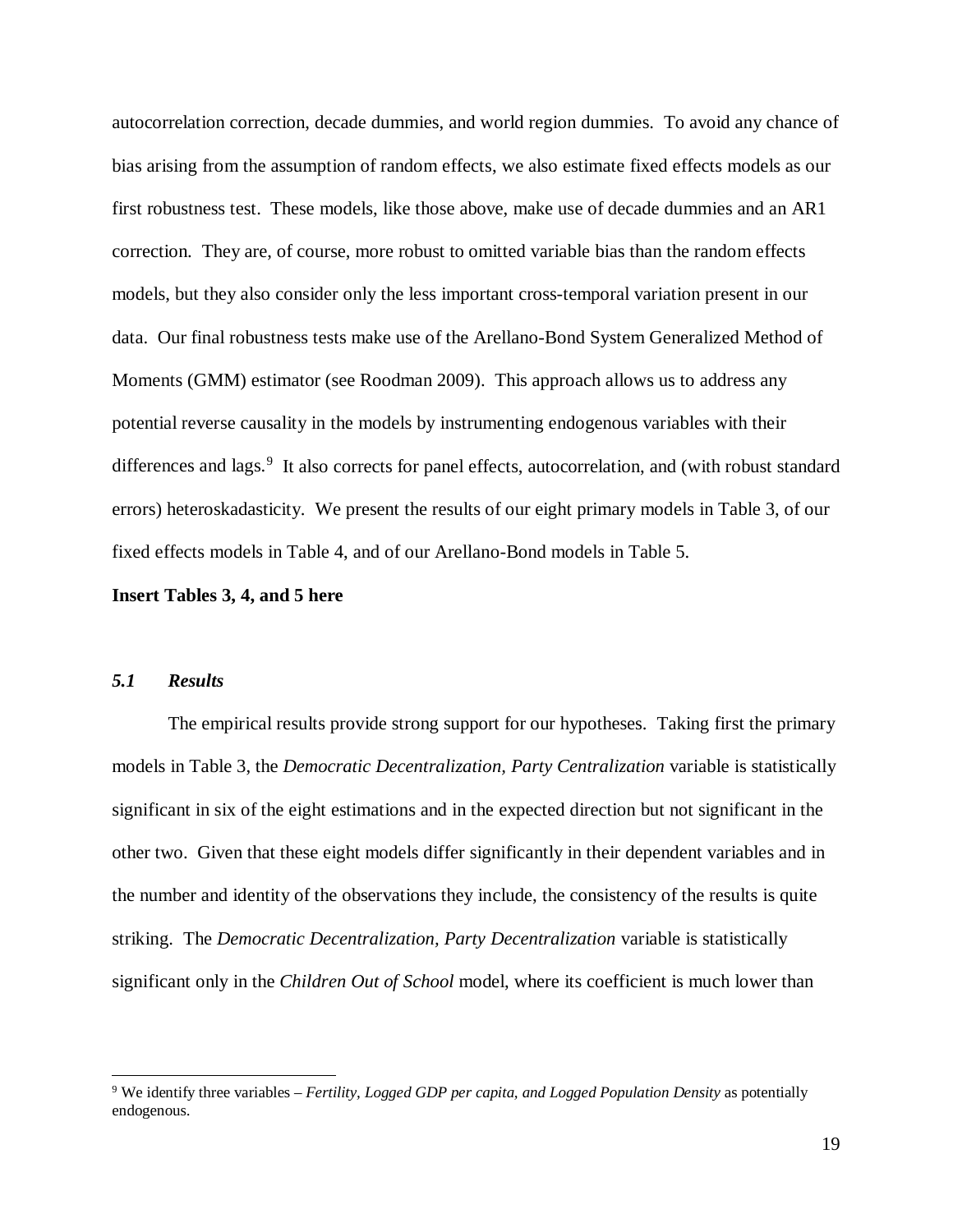the coefficient of the *Democratic Decentralization, Party Centralization* variable. [10](#page-20-0) In all of the remaining models, the variable is in the expected direction but not statistically significant. These results support our expectations that combining municipal elections with centralized parties produces the best service delivery outcomes, and that combining municipal elections with decentralized parties is still generally superior to having no democratic decentralization at all (the omitted reference category).<sup>11</sup> And the size of these predicted effects is also worthy of consideration. Model 1, for instance, indicates that the combination of democratic decentralization and party centralization causes an increase in primary school enrollment of more than two percent, or a little less than one-tenth of a standard deviation. The effect of this institutional combination on the percentage of children out of school is even greater, reducing it by about one-fifth of a standard deviation.

Moreover, the results are only slightly weaker when rerun using fixed effects and Arellano-Bond. In the fixed effects models, shown in Table 4, the *Democratic Decentralization, Party Centralization* variable is statistically significant in five of the eight estimations, and the *Democratic Decentralization, Party Decentralization* in two (and nearly so in a third). It is

l

<span id="page-20-0"></span><sup>10</sup> When *Democratic Decentralization, Party Centralization* is statistically significant and *Democratic Decentralization, Party Decentralization* is not, we can be confident that the combination of democratic decentralization and party centralization produces better outcomes than the residual category of no local elections. As expected, however, such results provide no evidence of any differential effect when local elections occur under decentralized parties. Such a finding is clearly supportive of our arguments, but it is distinct from a finding that the effects of *Democratic Decentralization, Party Centralization* and those of *Democratic Decentralization, Party Decentralization* are statistically significantly different from one another. We tested this hypothesis for the models in Table 1 and found that the effects of *Democratic Decentralization, Party Centralization* were indeed significantly greater than those of *Democratic Decentralization, Party Decentralization* in two models (*Primary Enrollment Rate* and *Public Health Expenditures)* and that they were nearly so (between 10% and 20% probability) in two others (*Infant Mortality* and *Children Out of School).*

<span id="page-20-1"></span> $11$  Some readers may wonder about the impact of fiscal decentralization on our models. Might the relationships we identify only matter when local governments have the financial power to deliver public goods? To evaluate this possibility, we estimated the random effects models with only fiscally decentralized countries and years, defined as those observations where both revenue and expenditure decentralization exceeded 10% of total government amounts (as reported in the IMF's Government Financial Statistics). Because this approach severely limited our total observations, due largely to missing data, we did not report these as our primary models. The results are robust for most of the dependent variables, but they do become insignificant for *Primary Enrollment Rate* and *Public Health Expenditures,* and fall to just below the 10% significance mark for *Infant Mortality.* These changes are likely due to the dramatic lowering of the number of observations we are able to include in these models.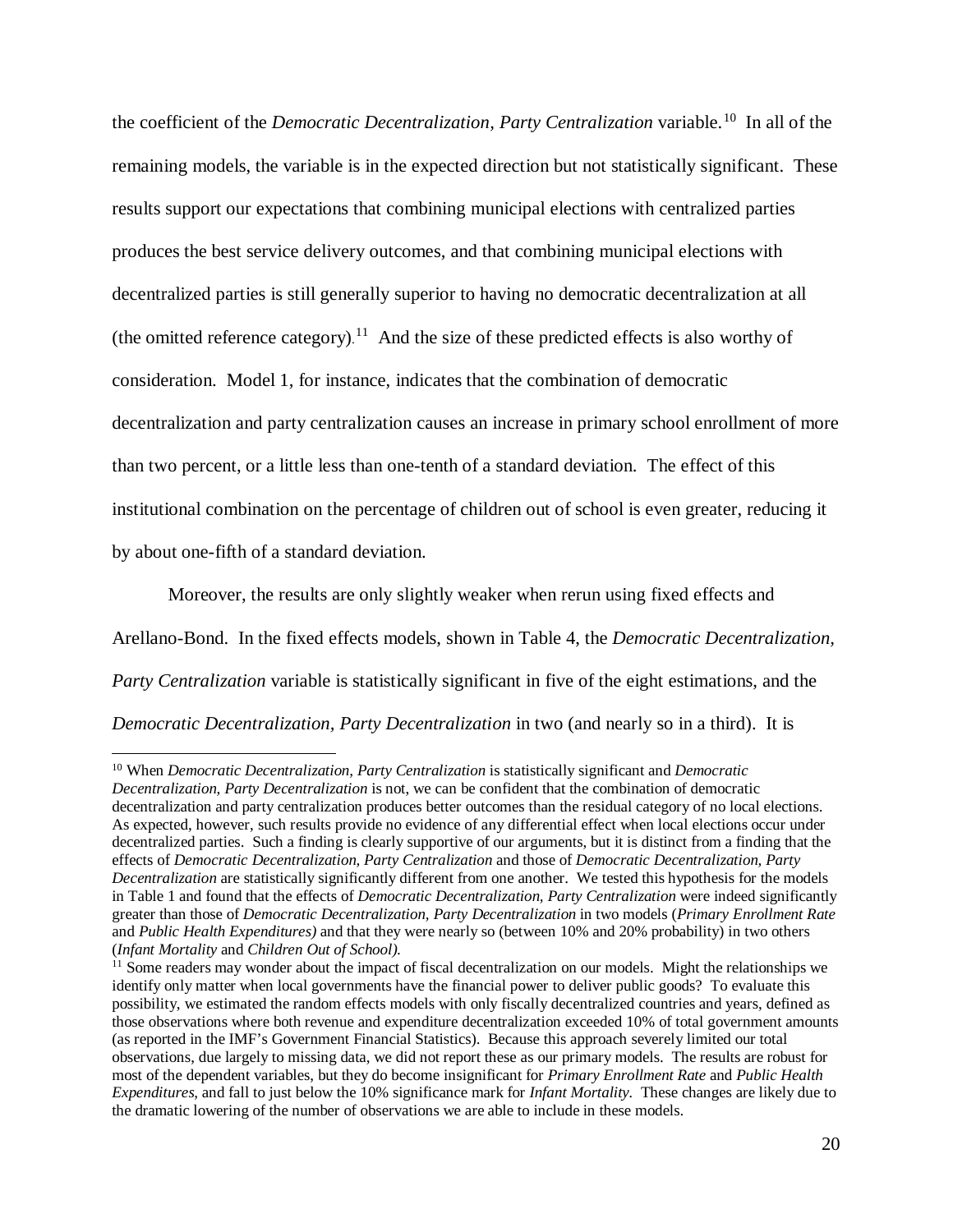worth noting that in two of the five models with significant results (*Children Out of School* and *Primary School Teachers*), there is no evidence that democratically decentralized countries with centralized parties outperform those with decentralized parties. Such evidence is, however, present in the remaining three models (*Primary Completion Rate, Primary Enrollment Rate,* and *Public Health Expenditures*). It is likely that the slightly weaker results produced by these models result from their focus only on cross-temporal changes in the independent variables of interest. Finally, in the Arellano-Bond models, shown in Table 5, the *Democratic Decentralization, Party Centralization* variable is statistically significant in seven of the eight estimations, and the *Democratic Decentralization, Party Decentralization* in six. In all but one of these cases, the impact of the *Democratic Decentralization, Party Centralization* variable is greater than that of the *Democratic Decentralization, Party Decentralization* variable, as expected, although the difference is less great than in the primary models. It is also worth noting that we find significant effects for two of the dependent variables, *Primary Ratio of Girls to Boys*  and *DPT Immunization,* which were not significant in Tables 3 and 4. Overall, the Arellano-Bond models provide evidence for the hypothesis that local elections and centralized parties are best, but this evidence is somewhat weaker than that found in Table 3. However, these models do demonstrate clearly the benefits of democratic decentralization relative to the complete absence of local elections.

Does the available evidence support a spending or an efficiency explanation for the superior performance of party centralized, democratically decentralized systems? The presence of local elections is clearly associated both with increased spending on health and with better immunization and infant mortality outcomes. The evidence for the additional benefit of centralized parties is, however, clearer in the spending models (though it also appears in the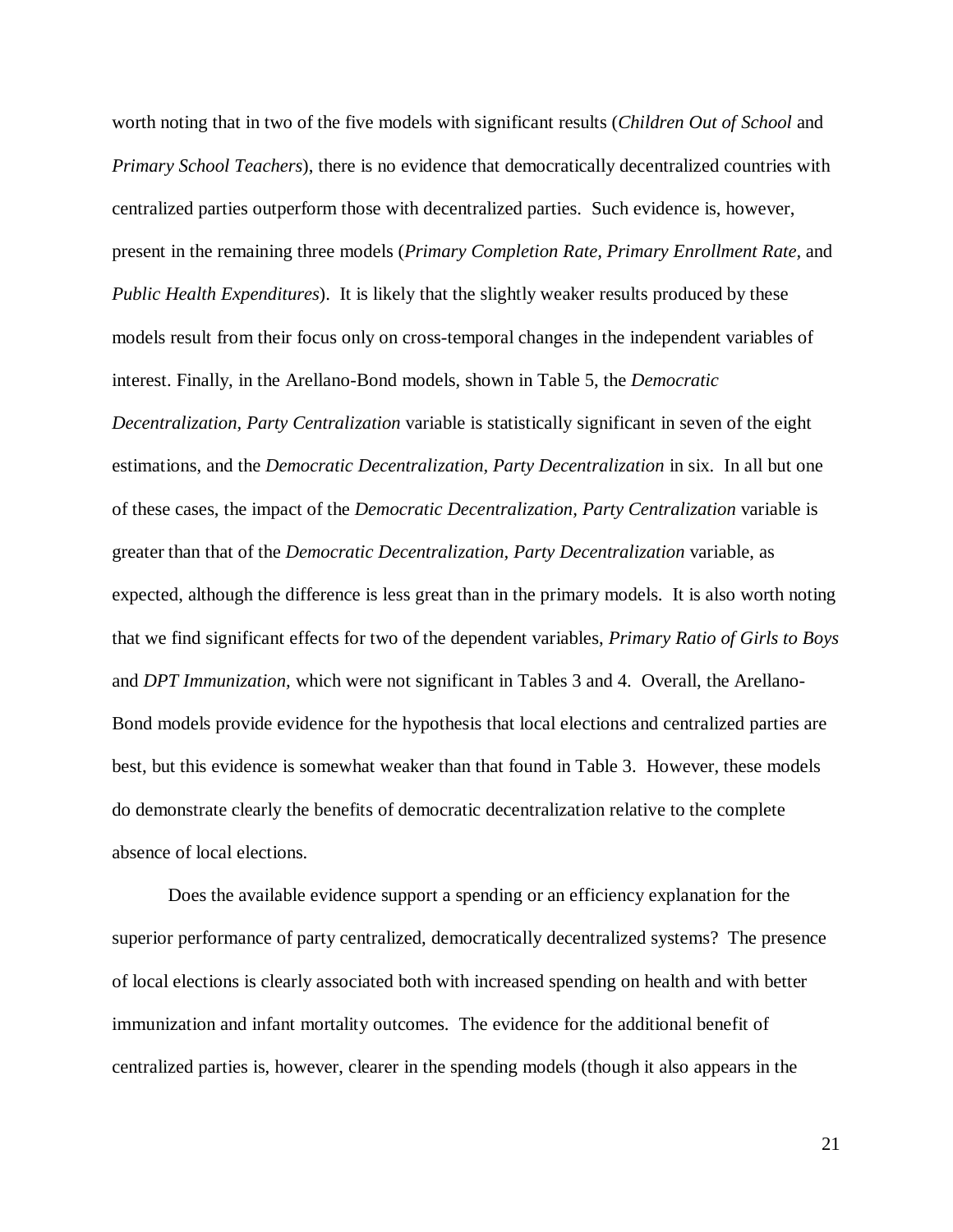infant mortality fixed effects model). So, it seems likely that local elections are incentivizing increased public good spending *and* increased efficiency of delivery, and that centralized parties are at a minimum raising spending (though they may also have an efficiency impact). Finally, note that there is strong evidence linking increased spending with best policy outputs in health.

Which control variables matter for educational and health outcomes? Perhaps the most interesting finding is that municipalities with plurality electoral systems tend to provide public service delivery that is inferior to those with proportional or multimember systems. This effect, which is consistent with previous findings related to national-level institutions, is particularly robust with respect to the number of children out of school and total health expenditures, but it also shows up elsewhere. More surprisingly, there is evidence, albeit much weaker, that systems with directly elected mayors may show inferior performance as well.

Among the economic and social control variables, perhaps the most robust finding is the strong association between low fertility and high GDP per capita on the one hand and positive health and educational outcomes on the other. The only major exception to this rule is the link between per capita income and inferior outcomes that appears in several of the Arellano-Bond models. This surprising finding is likely due to this model's incorporation of a first differences equation; countries that are already rich may see fewer improvements in health or education indicators.

Population density also tends to be associated with positive outcomes, although less universally than low fertility; countries with high density levels are likely to experience greater ease of service delivery than highly ruralized economies. The effects of total population are more mixed and tend to vary with each indicator. Perhaps the most surprising finding among the control variables, however, relates to the regional elections dummy. It is sometimes, though not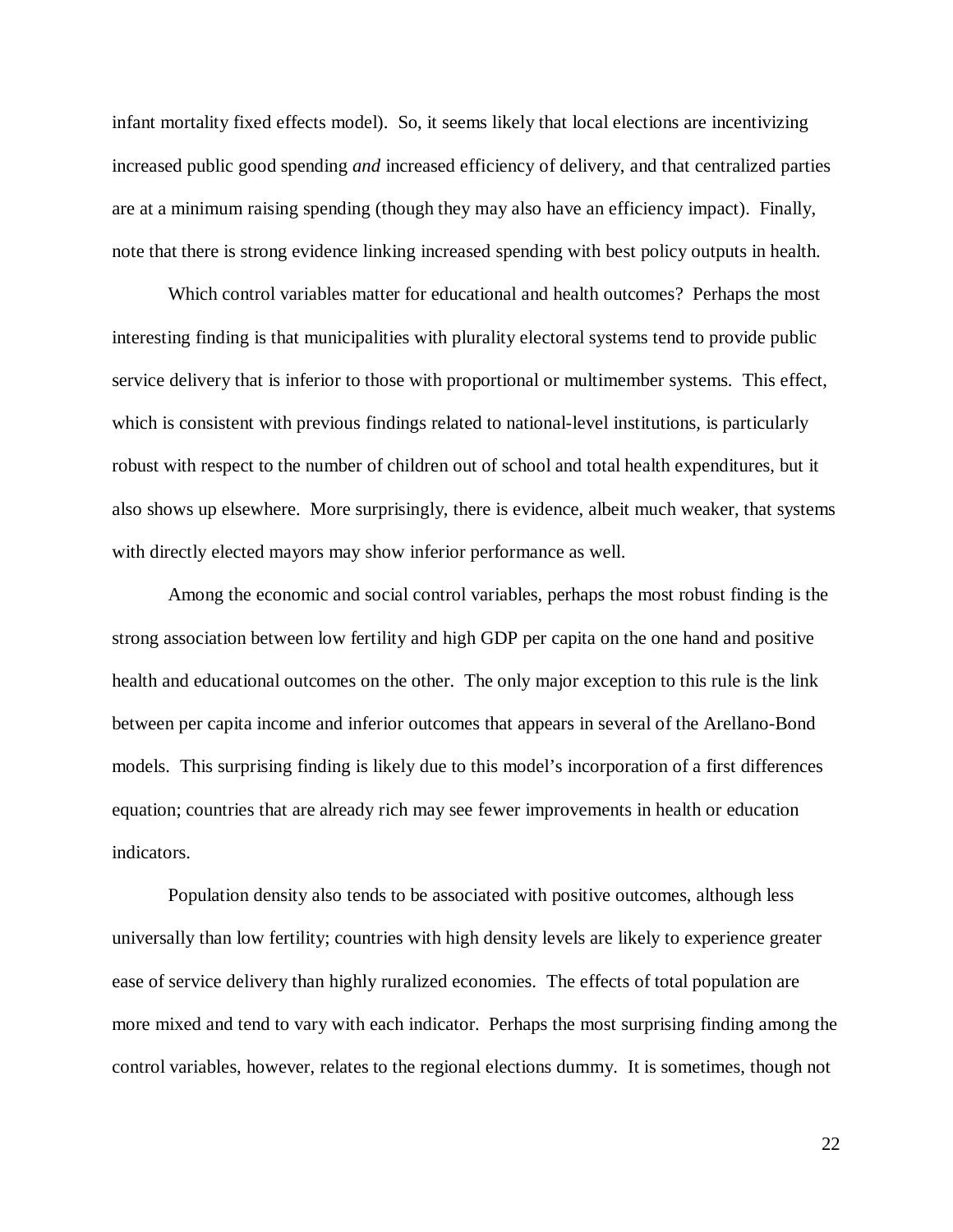always, associated with negative outcomes in the random and fixed effects models, and more robustly associated with positive outcomes (as expected) in the Arellano-Bond models. This difference indicates that the variable may be highly correlated with some of the endogenous variables in the GMM model, and that the differential treatment of these variables affects their predicted impact. In any case, the results here are too mixed to draw any definitive conclusions about the impact of regional elections on public goods delivery.

What can we say to summarize the results? The strongest implication of our theoretical model –yielding the strong decentralization theorem—is the welfare dominance of democratic decentralization with party centralization. The benefits of combining democratic decentralization with party centralization are well borne out in our empirical analyses. The *Democratic Decentralization, Party Centralization* variable is statistically significant and in the expected direction in eighteen of the twenty-four models, and it is either stronger or more statistically significant than the *Democratic Decentralization, Party Decentralization* in all but three of these eighteen. While this difference between the two variables is only sometimes statistically significant, it is highly consistent across a variety of indicators. Given the difficulty of measuring educational and health outcomes, particularly in the developing world, and given the complexity and specificity of local politics in different countries, the robustness of the results provided here is notable. With a reasonable degree of certainty, we therefore conclude that the combination of local elections and national parties is superior for public goods delivery (other things equal), and that the existence of decentralized locally elected government, even when national parties are not present, is in any case superior to a fully centralized system.

#### *6 Conclusion*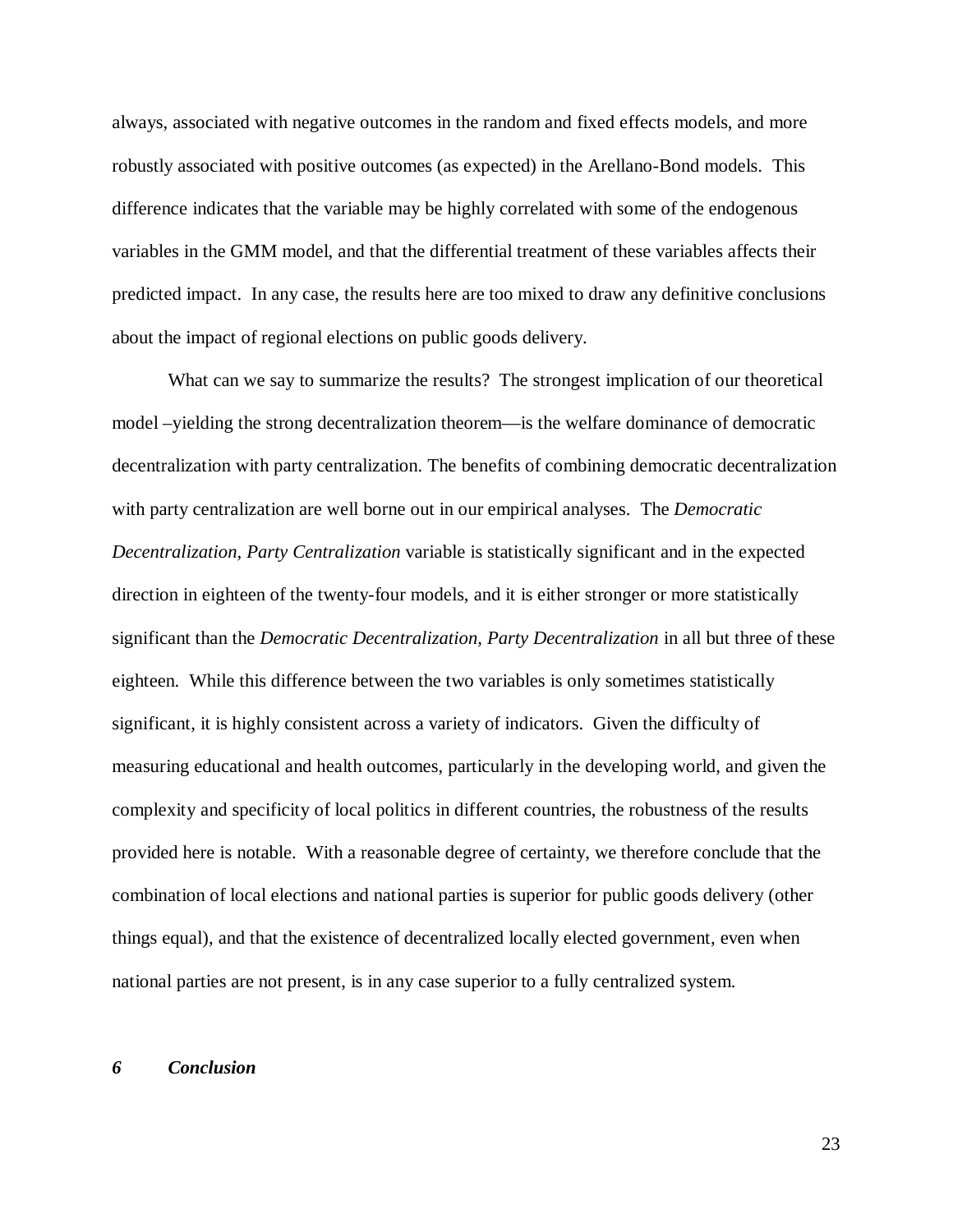In this paper, we examine which types of political institutions may be necessary to deliver the gains from decentralization predicted by much of the literature. We contend that decentralization will produce the best service delivery outcomes when centralized, national parties compete for office in locally elected governments. Democratic decentralization, we argue, provides the accountability and information necessary for the efficient creation of local public goods, while party centralization incentivizes the provision of such goods even when their benefits spill across jurisdictional boundaries.

To test our argument empirically, we create a large dataset on sub-national political institutions and use it to estimate a series of cross-national empirical analysis of educational and health outcomes. Our dataset is, to our knowledge, the first to compile measures of sub-national political institutions across a large set of countries. Our empirical findings provide strong support for our hypothesis. They show that the combination of municipal elections and party centralization tends to produce the best educational and health outcomes.

Our ultimate goal in this paper is to understand better how the growing prevalence of decentralization, mitigated by the structure of local political institutions, may impact the everyday lives of citizens around the world. We find that political institutions, which are typically ignored in the economics literature on fiscal decentralization that begins with Oates' (1972) decentralization theorem, may significantly influence the efficiency of decentralized systems. Our results also show the potential of merging political science and economics into broader approaches to explore the interconnected dynamics of decentralized governance.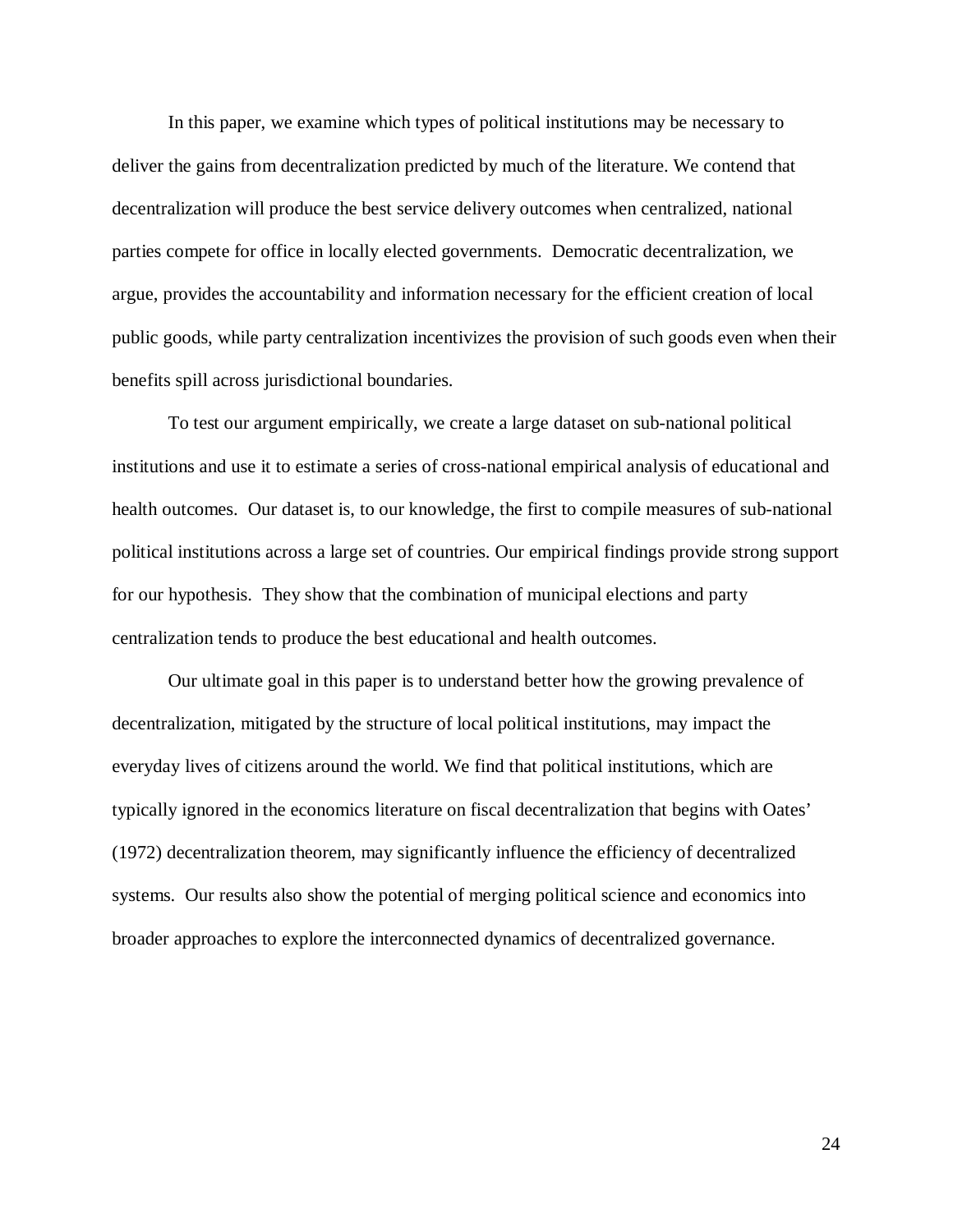### *References*

- Arze del Granado, F. Javier, Jorge Martinez-Vazquez, and Robert M. McNab. 2012. Decentralized Governance and Preferences for Public Goods. Working paper, International Center for Public Policy, Andrew Young School, Georgia State University.
- Bardhan, Pranab. 2002. Decentralization of governance and development. *Journal of Economic Perspectives* 16 (4): 185–205.
- Bardhan, Pranab and D. Mookherjee. 2000. Capture and governance at local and national levels. *The American Economic Review* 90 (2): 135-139.
- Beck, Nathaniel and Jonathan N. Katz. 2009. Modeling Dynamics in Time-Series-Cross-Section Political Economy Data. California Institute of Technology Social Science Working Paper 1304.
- Beck, Thorsten, George Clarke, Alberto Groff, Philip Keefer, and Patrick Walsh. 2001. New Tools in Comparative Political Economy: The Database of Political Institutions. *World Bank Economic Review* 15(1): 165-176.
- Besley, T., and S. Coate. 2003. Centralized versus Decentralized Provision of Local Public Goods: A Political Economy Approach. *Journal of Public Economics* 87: 2611-2637.
- Bird, Richard M. and Francois Vaillancourt. 1998. Fiscal Decentralization in Developing Countries: An Overview. In Richard M. Bird and Francois Vaillancourt, eds. *Fiscal Decentralization in Developing Countries*. New York: Cambridge University Press.
- Bird, Richard, Bernard Dafflon, Claude Jeanrenaud, and Gebhard Kirchgässner. 2003. Assignment of responsibilities and fiscal federalism. In *Federalism in a Changing World: Learning from Each Other*, ed. Raoul Blindenbacker, and Arnold Koller. Ithaca: McGill-Queens University Press.
- Brennan, G. and Buchanan J.M. (1980) *The Power to Tax: Analytical Foundations of a Fiscal Constitution.* Cambridge, UK: Cambridge University Press.
- Breton, Albert. 2002. An Introduction to Decentralization Failure. In *Managing Fiscal Decentralization*, ed. Ehtisham Ahmad, and Vito Tanzi. New York: Routledge.
- Carey, John M and Matthew Soberg Shugart. 1995. Incentives to Cultivate a Personal Vote: A Rank Ordering of Electoral Formulas. *Electoral Studies* 14(4): 417-439.
- Cerniglia, Floriana and Riccarda Longaretti. 2013. Federalism, Education-Related Public Good and Growth when Agents are Heterogeneous. *Journal of Economics* 109: 271-301.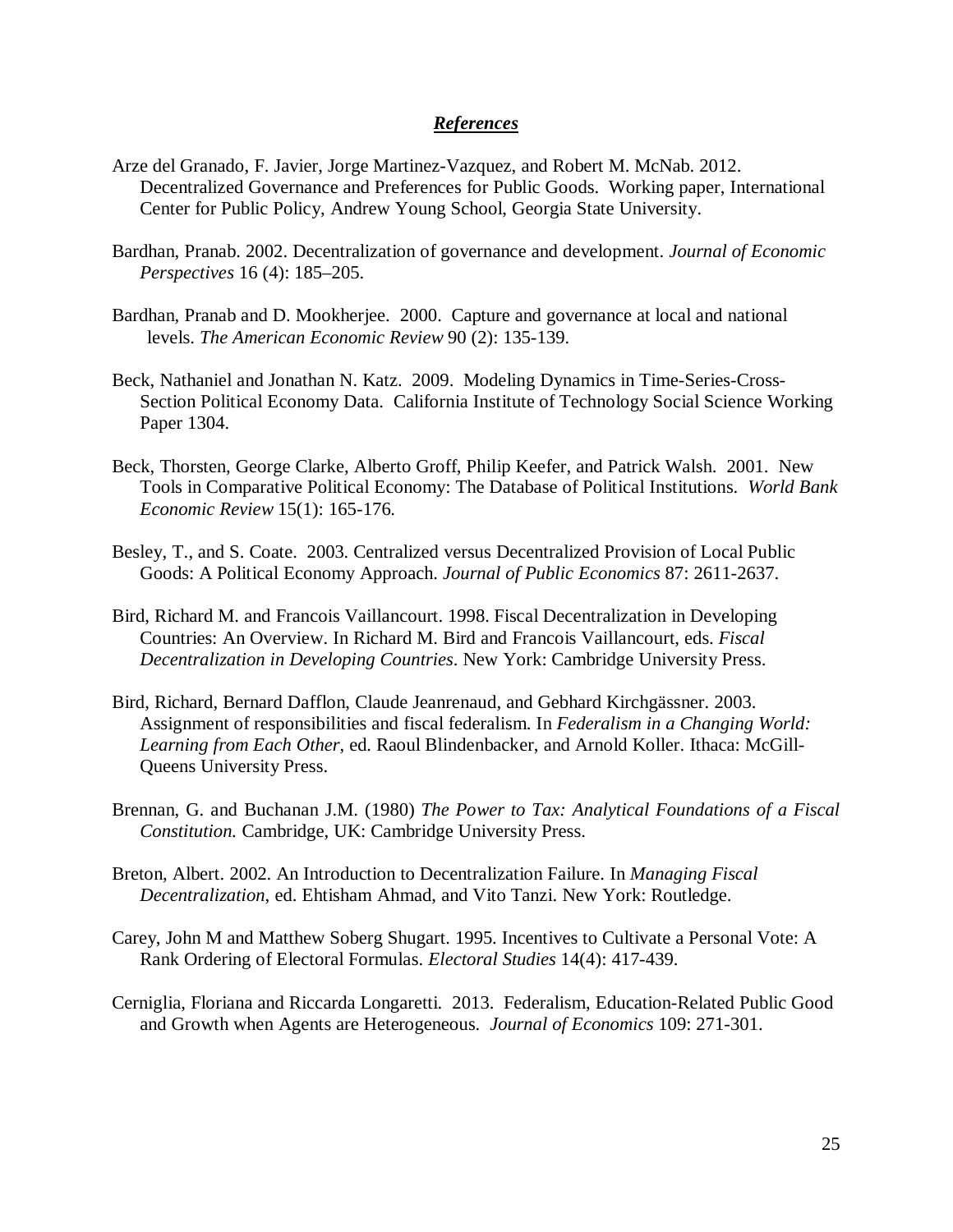- Chhibber, Pradeep and Ken Kollman. 2004. *The Formation of National Party Systems: Federalism and Party Competition in Canada, Great Britain, India, and the United States.* New York: Princeton University Press.
- Davoodi, Hamid, and Heng-fu Zou. 1998. Fiscal Decentralization and Economic Growth: A Cross-Country Study. *Journal of Urban Economics* 43: 244–257.
- Dickovick, J. Tyler. 2011. *Decentralization and Recentralization in the Developing World: Comparative Studies from Africa and Latin America.* University Park: The Pennsylvania State University Press.
- Egger, Peter, Marko Koethenbuerger, and Michael Smart. 2010. Electoral Rules and Incentive Effects of Fiscal Transfers: Evidence from Germany. Documents de Treball de l'Institut d'Economia de Barcelona 2010/44.
- Enikolopov, Ruben and Ekaterina Zhuravskaya. 2007. Decentralization and Political Institutions. *Journal of Public Economics* 91: 2261-2290.
- Faguet, Jean-Paul, and Fabio Sanchez. 2008. Decentralization's effects on educational outcomes in Bolivia and Columbia. *World Development* 36 (7): 1294-1316
- Filippov, Mikhail, Peter C. Ordeshook, and Olga Shvetsova. 2004. *Designing Federalism: A Theory of Self-Sustainable Federal Institutions*. New York: Cambridge University Press.
- Habibi, Nadir, Cindy Huang, Diego Miranda, Victoria Murillo, Gustav Ranis, Mainak Sarkar, and Frances Stewart. 2003. Decentralization and Human Development in Argentina. *Journal of Human Development and Capabilities* 4 (1): 73-101.
- Haggard, Stephan and Robert R. Kaufman. 1995. *The Political Economy of Democratic Transitions.* Princeton: Princeton University Press.
- Hallerberg, Mark and Patrik Marier. 2004. Executive Authority, the Personal Vote, and Budget Discipline in Latin American and Caribbean Countries. *American Journal of Political Science* 48 (3): 571-587.
- Hankla, Charles R. 2006. Party Strength and International Trade: A Cross-National Analysis. *Comparative Political Studies* 39 (9): 1133-1156.
- Hankla. Charles R. 2009. "When is Fiscal Decentralization Good for Governance?" *Publius: The Journal of Federalism* 39 (4): 632-650
- Hecock, R. Douglas. 2006. Electoral Competition, Globalization, and Subnational Education Spending in Mexico, 1999-2004. *American Journal of Political Science* 50 (4): 950-961.
- Heredia-Ortiz, Eunice. 2006. The Impact of Education Decentralization on Education Output: A Cross-Country Study. Dissertation, Department of Economics, Georgia State University.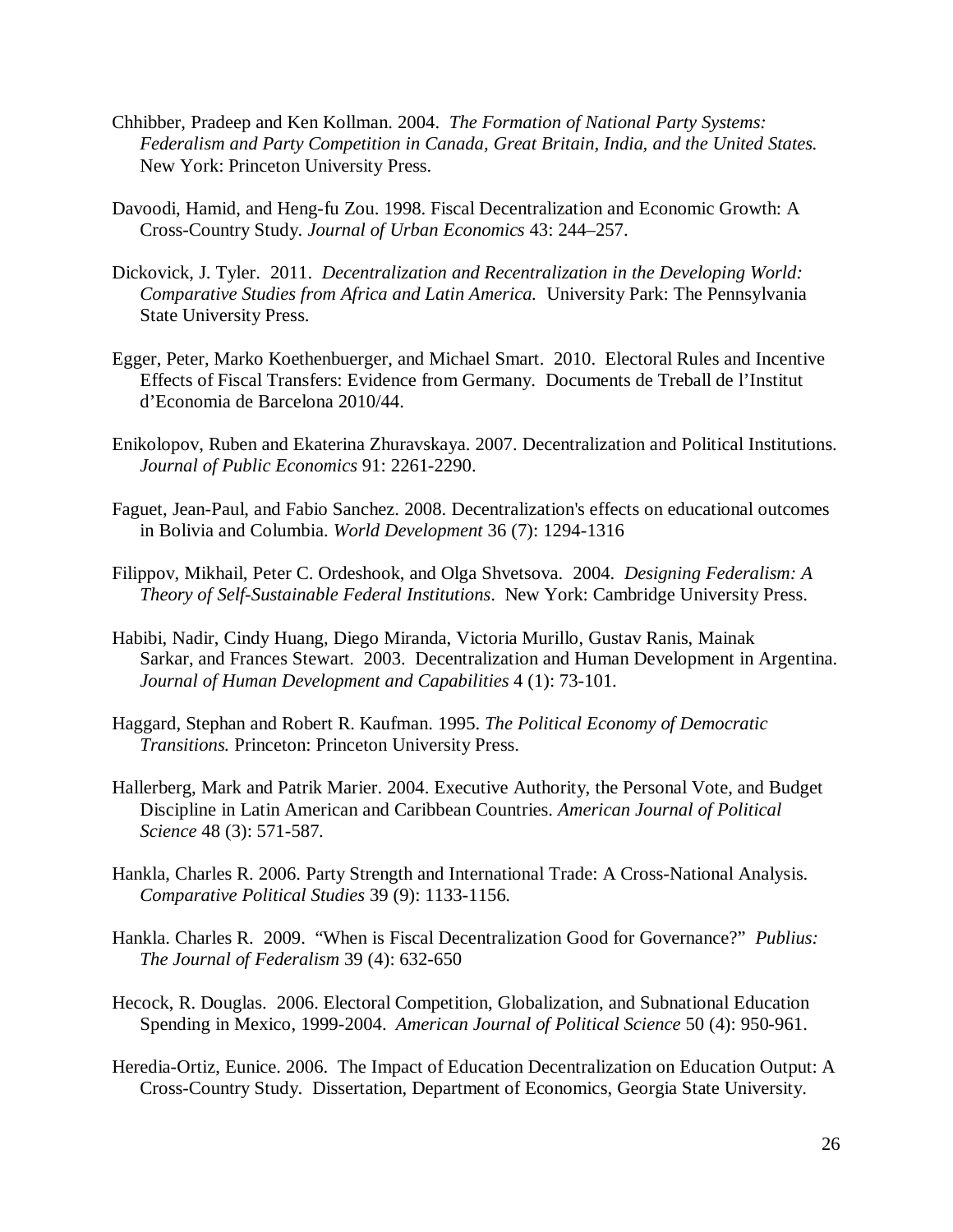Hicken, Allen and Joel W. Simmons. 2008. The Personal Vote and the Efficiency of Education Spending. *American Journal of Political Science* 52 (1): 109-124.

International Monetary Fund. 2001. *Government Financial Statistics Manual.* 

- Lewis, Blaine. 1998. The Impact of Public Infrastructure on Municipal Economic Development: Empirical Results from Kenya. *Review of Urban and Regional Development Studies* 10 (2): 142–456.
- Lijphart, Arend. 1977. *Democracy in Plural Societies*. New Haven: Yale University Press.
- Lockwood, B. 2002. Distributive Politics and the Benefits of Decentralization. *Review of Economic Studies* 69, No. 2, 313– 338.
- Malesky, Edmund J., Cuong Viet Nguyen, and Anh Tran. 2014. The Impact of Recentralization on Public Services: A Difference-in-Difference Analysis of the Abolition of Elected Councils in Vietnam. *American Political Science Review* 108 (1): 144-168.
- Manor, James. 1999. *The Political Economy of Democratic Decentralization*. Washington, DC: World Bank.
- Martinez-Vazquez, Jorge, Santiago Lago-Peñas, and Agnese Sacchi. 2015. The Impact of Fiscal Decentralization: A Survey. International Center for Public Policy Working Paper 15-02, Georgia State University.
- Myerson, Roger B. 2006. Federalism and Incentives for Success of Democracy. *Quarterly Journal of Political Science* 1: 3-23.
- Mukherjee, Bumba. 2003. Political Parties and the Size of Government in Multiparty Legislatures: Examining Cross-Country and Panel Data Evidence. *Comparative Political Studies* 36 (6): 699-728.
- Nielson, Daniel L. 2003. Supplying Trade Reform: Political Institutions and Liberalization in Middle-Income Presidential Democracies, *American Journal of Political Science* 47 (3): 470- 491.
- Oates, Wallace E. 1972. *Fiscal Federalism*. New York: Harcourt, Brace, Jovanovich.
- O'Halloran, Sharyn. 1994. *Politics, Process, and \American Trade Policy*. Ann Arbor: University of Michigan Press.
- Parry, Taryn. 1997. Achieving Balance in Decentralization: A Case Study of Education Decentralization in Chile. *World Development* 25 (2): 211–225.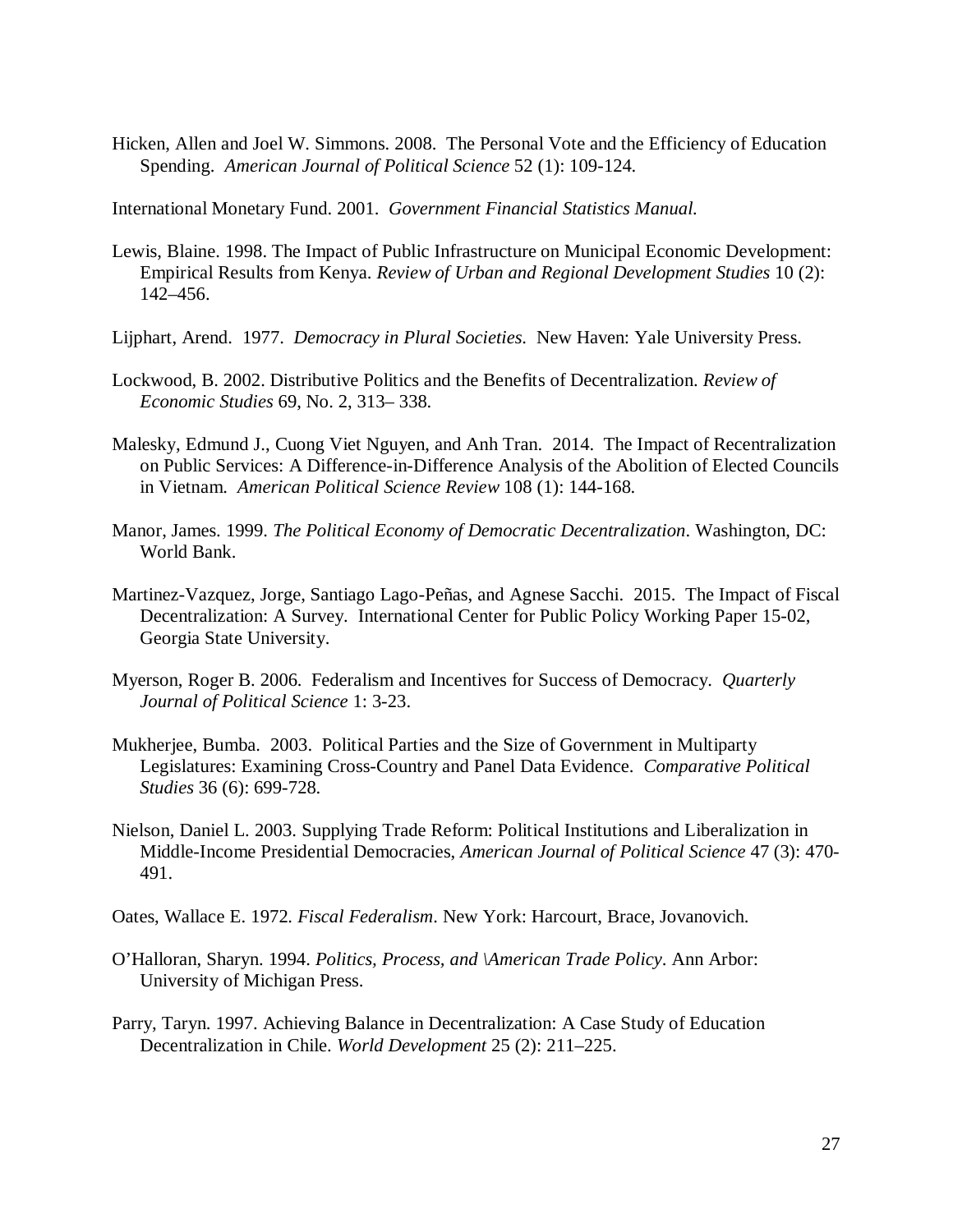- Ponce-Rodriguez, Raul, Charles R. Hankla, Jorge Martinez-Vazquez, and Eunice Heredia-Ortiz. 2015. The "Strong" Decentralization Theorem: Theorizing the Political Economy of Subnational Government. International Center for Public Policy Working Paper, Georgia State University..
- Ponce-Rodriguez, Raul, Charles R. Hankla, Jorge Martinez-Vazquez, and Eunice Heredia-Ortiz. 2015. The Provision of Local Public Goods in Proportional Electoral Systems with Closed and Open Party Lists. International Center for Public Policy Working Paper, Georgia State University.
- Prud'Homme, Rémy. 1995. The Dangers of Decentralization. *World Bank Research Observer* 10: 201–220.
- Riker, William H. 1964. *Federalism: Origin, Operation, Significance.* Boston: Little Brown.
- Roodman, David. 2009. How to do xtabond2: An Introduction to Difference and System GMM in Stata. *The Stata Journal* 9 (1): 86-136.
- Sabatini, Christopher. 2003. Decentralization and Political Parties. *Journal of Democracy* 14 (2): 138-150.
- Shah, Anwar. 2003. Fiscal Decentralization in Transition Economies and Developing Countries. In *Federalism in a Changing World: Learning From Each Other*, ed. Raoul Blindenbacker and Arnold Koller. Ithaca: McGill-Queens University Press.
- Simatupang, Renata. 2009. Evaluation of Decentralization Outcomes in Indonesia: Analysis of Health and Education Sectors. Dissertation, Department of Economics, Georgia State University.
- Solé-Ollé, A. and Esteller-Moré, A. 2005. Does Decentralization improve the efficiency in the allocation of public investment? Evidence from Spain, Working Paper 2005/5, Institut d'Economia de Barcelona.
- Tanzi, Vito. 2002. Pitfalls on the road to fiscal decentralization. In *Managing Fiscal Decentralization*, ed. Ehtisham Ahmad, and Vito Tanzi. New York: Routledge.
- Tiebout, C.M. 1956. A Pure Theory of Local Expenditure*. Journal of Political Economy* 64: 416-424.
- Treisman, Daniel. 2000. Decentralization and Inflation: Commitment, Collective Action, or Continuity? *American Political Science Review* 94(4): 837-858.
- Treisman, Daniel. 2007. *The Architecture of Government: Rethinking Political Decentralization.*  New York: Cambridge University Press.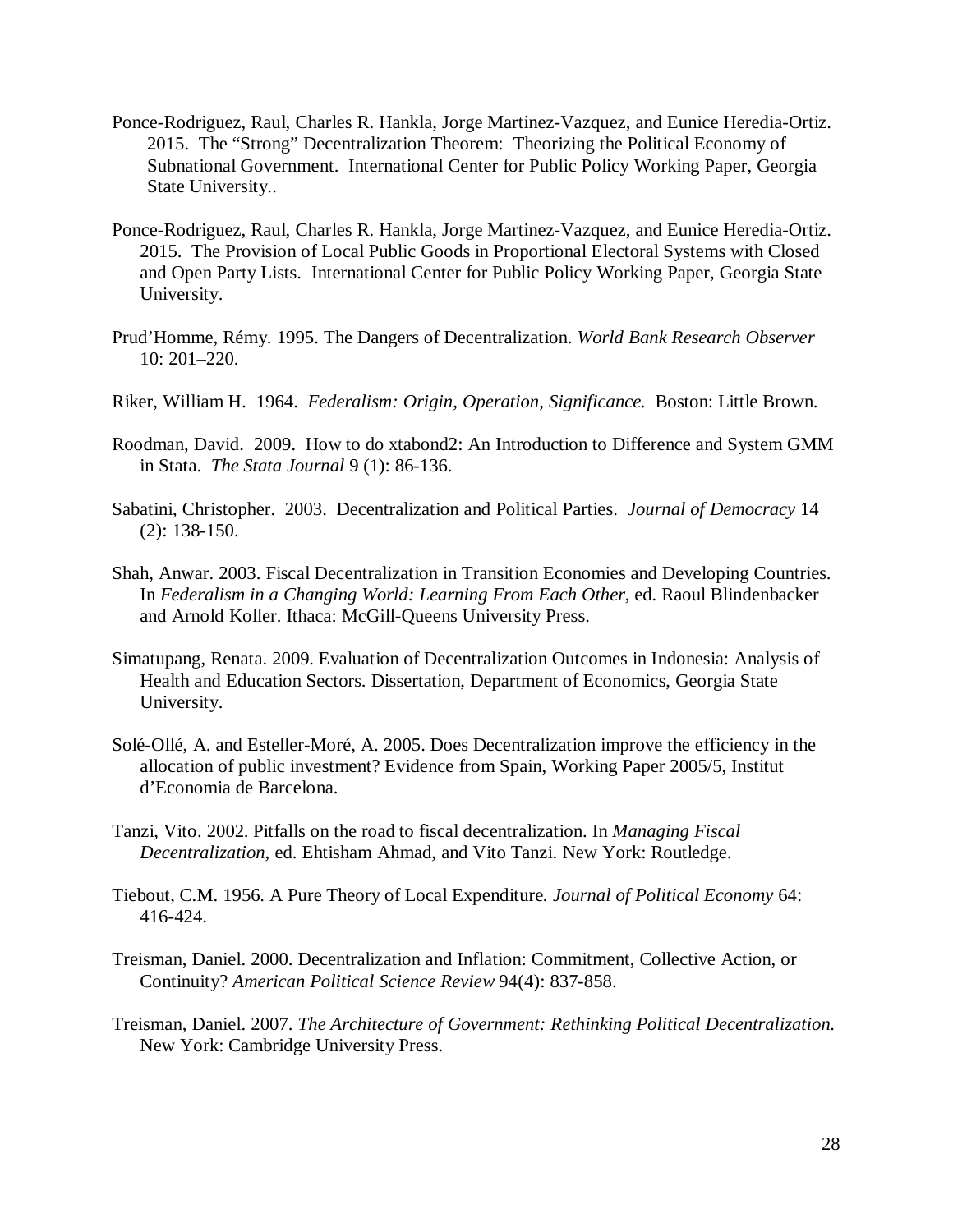- Von Braun, Joachim and Ulrike Grote. 2002. Does Decentralization Serve the Poor? In Ehtisham Ahmad and Vito Tanzi, eds. *Managing Fiscal Decentralization*. New York: Routledge.
- Weingast, Barry R. 1995. The Economic Role of Political Institutions: Market-Preserving Federalism and Economic Growth. *Journal of Law, Economics, and Organization* 11: 1–31.
- Wibbels, Erik. 2000. Federalism and the Politics of Macroeconomic Policy and Performance. *American Journal of Political Science* 44(4): 687-702.
- Wibbels, Erik. 2005. *Federalism and the Market: Intergovernmental Competition and Economic Reform in the Developing World.* New York: Cambridge University Press.

World Bank. 2010. *World Development Indicators.* Washington, DC: The World Bank.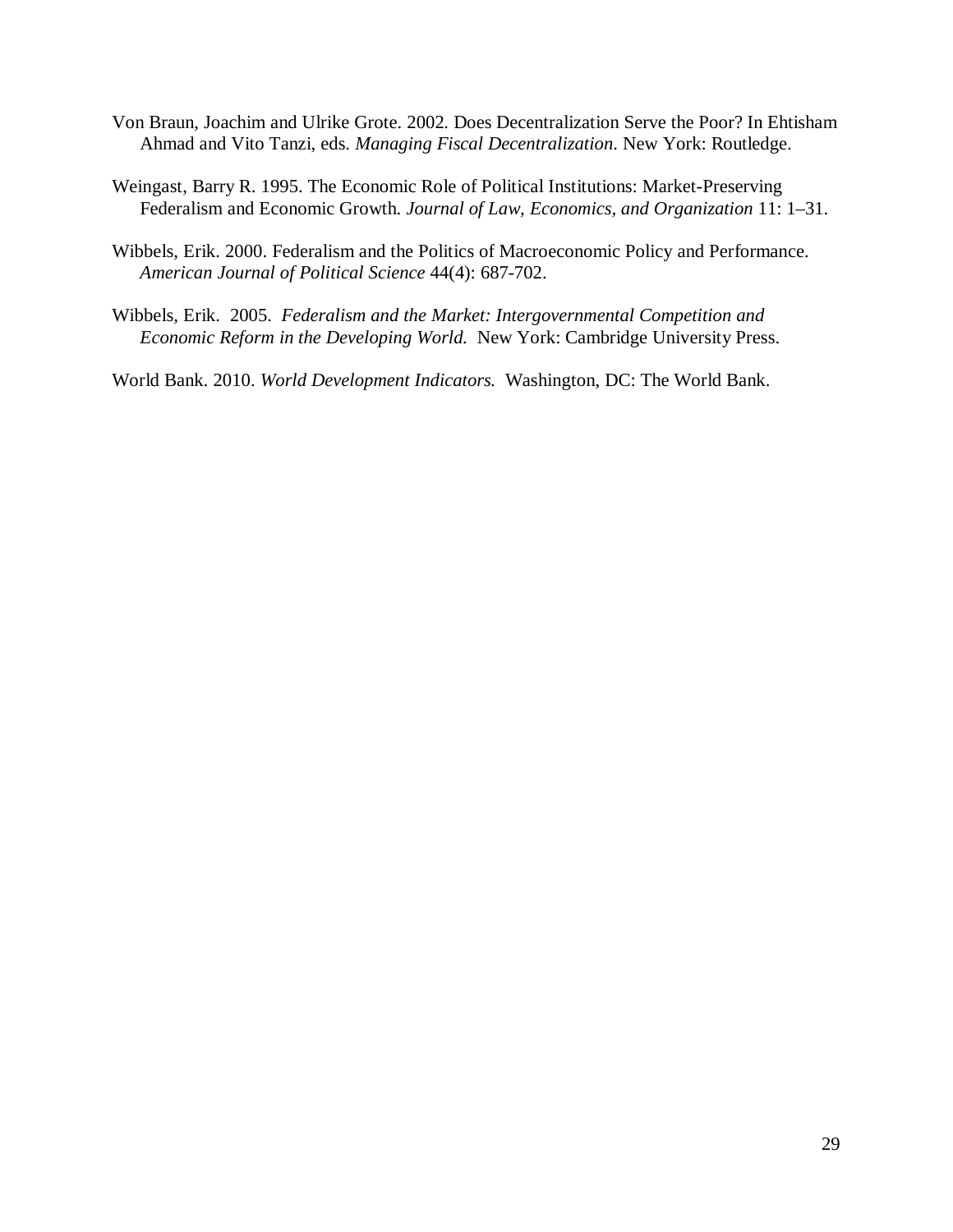| <b>Variable</b>                                                                                                                                            | <b>Computation Method and Source</b>                                                                                                                                                                                                                                | Mean                   | Range                     | <b>Expectations</b>                                                                                                                     |  |  |
|------------------------------------------------------------------------------------------------------------------------------------------------------------|---------------------------------------------------------------------------------------------------------------------------------------------------------------------------------------------------------------------------------------------------------------------|------------------------|---------------------------|-----------------------------------------------------------------------------------------------------------------------------------------|--|--|
| Primary School Completion<br>Rate                                                                                                                          | The ratio of total primary school graduates to the total<br>population of relevant age. (Source: World Bank)                                                                                                                                                        | 81.7                   | 10.0 <sub>to</sub><br>125 | Dependent Variable                                                                                                                      |  |  |
| Children Out of School                                                                                                                                     | The ratio of primary aged children not enrolled in school<br>to the total population under age 14. (Source: World<br>Bank)                                                                                                                                          | 4.36                   | 0 to 29.4                 | Dependent Variable                                                                                                                      |  |  |
| Primary School Teachers                                                                                                                                    | The ratio of primary school teachers to the total<br>population under age 14. (Source: World Bank)                                                                                                                                                                  | 1.60                   | .113 to<br>4.34           | Dependent Variable                                                                                                                      |  |  |
| Primary School Enrollment                                                                                                                                  | The ratio of total enrollment in primary school,<br>regardless of age, to the total population of primary<br>school age. (Source: World Bank)                                                                                                                       | 99.3                   | 17.9 to<br>158            | Dependent Variable                                                                                                                      |  |  |
| Primary School Ratio of Girls<br>to Boys                                                                                                                   | The ratio of girls to boys enrolled in primary school.<br>(Source: World Bank)                                                                                                                                                                                      | 48.3 to<br>95.6<br>122 |                           |                                                                                                                                         |  |  |
| Children Receiving DPT<br>Immunizations                                                                                                                    | The percentage of children aged 12 to 24 months who<br>have received adequate DPT vaccination. (Source: World<br>Bank)                                                                                                                                              | 79.3                   | $1$ to<br>99              | Dependent Variable                                                                                                                      |  |  |
| Public Health Expenditure                                                                                                                                  | Total public expenditure on health as a percentage of<br>GDP (Source: World Bank)                                                                                                                                                                                   | 3.46                   | 0 to 14.1                 | Dependent Variable                                                                                                                      |  |  |
| <b>Infant Mortality</b>                                                                                                                                    | Number of infants dying before one year of age per 1000<br>live births (Source: World Bank)                                                                                                                                                                         | 38.2                   | 2.2 to 154                | Dependent Variable                                                                                                                      |  |  |
| Democratic Decentralization,<br>Party Centralization (Lagged)                                                                                              | Coded "1" when (1) there are municipal elections, and<br>(2) more than 75% of municipal council seats are held by<br>national parties, and (3) national party leaders control<br>party nomination in municipal elections. (Source:<br>Original Dataset)             | .456                   | Dummy                     | Positive<br>(but the sign for this and all<br>variables below should be<br>reversed for Children Out of<br>School and Infant Mortality) |  |  |
| Democratic Decentralization,<br>Party Decentralization<br>(Lagged)                                                                                         | Coded "1" when (1) there are municipal elections, and<br>either (2) 75% or fewer of municipal council seats are<br>held by national parties, or (3) national party leaders do<br>not control party nomination in municipal elections.<br>(Source: Original Dataset) | .303<br>Dummy          |                           | Insignificant or Positive with<br>a smaller sign than<br>Democratic<br>Decentralization, Party<br>Centralization                        |  |  |
| Municipal Plurality (Lagged)                                                                                                                               | Coded "1" when (1) there are municipal elections, and<br>(2) a plurality system is used to elect the municipal<br>assembly. (Source: Original Dataset)                                                                                                              | .241                   | Dummy                     | Uncertain (Negative?)                                                                                                                   |  |  |
| Municipal Directly Elected<br>Executive (Lagged)                                                                                                           | Coded "1" when (1) there are municipal elections, and<br>(2) the municipal mayor or other executive is directly<br>309<br>elected and cannot be removed by the municipal council.<br>(Source: Original Dataset)                                                     |                        | Dummy                     | Uncertain<br>(Positive?)                                                                                                                |  |  |
| Fertility (Lagged)                                                                                                                                         | Lagged average births per woman<br>(Source: World Bank)                                                                                                                                                                                                             | 3.29                   | $1.08$ to<br>7.74         | Negative                                                                                                                                |  |  |
| Logged GDP per capita<br>(Lagged)                                                                                                                          | Lagged Logged GDP per capita ppp<br>(Source: World Bank)                                                                                                                                                                                                            | 8.59                   | $5.71$ to<br>10.8         | Positive                                                                                                                                |  |  |
| Logged Population Density<br>(Lagged)                                                                                                                      | Lagged logged people per square kilometer<br>(Source: World Bank)                                                                                                                                                                                                   | 4.00                   | .366 to<br>8.76           | Positive                                                                                                                                |  |  |
| <b>Regional Elections</b><br>(Lagged)                                                                                                                      | Coded "1" when competitive elections are held at the<br>regional level (Source: Original Dataset)                                                                                                                                                                   | .437                   | Dummy                     | Uncertain<br>(Positive?)                                                                                                                |  |  |
| Logged Population<br>(Lagged)                                                                                                                              | Lagged logged total population<br>(Source: World Bank)                                                                                                                                                                                                              | 16.1                   | $12.3$ to<br>20.8         | Uncertain                                                                                                                               |  |  |
| Legislative Electoral<br>Lagged Legislative Index of Electoral Competitiveness<br>Competitiveness (Lagged)<br>(Source: Database of Political Institutions) |                                                                                                                                                                                                                                                                     | N/A                    | $1$ to $7$                | Used to restrict dataset to<br>countries with multiple<br>parties in the national<br>legislature (scoring 6 or 7)                       |  |  |

## *Table 1: Summary Statistics*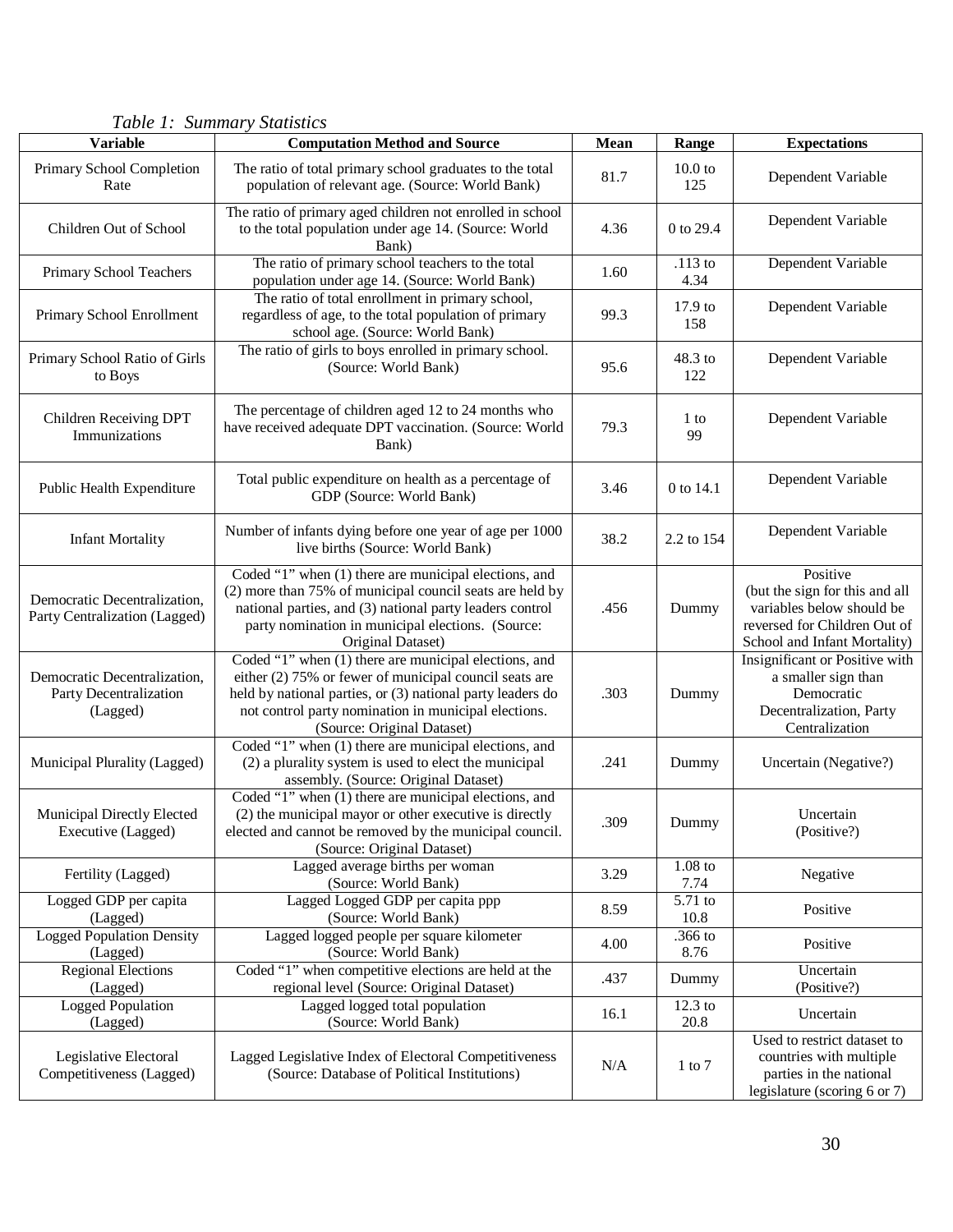*Table 2: Countries Coded "1" on Democratic Decentralization, Party Centralization (Note: Only electorally competitive country-years included; coded "1" for 1975-2006 unless otherwise stated)*

Albania (1992-2006), Argentina (1975, 1984-2006), Austria, Azerbaijan (2000-2006), Benin (2002- 2006), Bolivia (1995-2006), Bosnia (2003-2006), Botswana, Bulgaria (1991-2006), Burkina Faso (1995- 2006), Burundi (2005-2006), Cambodia (2002-2006), Cameroon (1996-2006), Republic of Congo (1994- 1997, 2003-2006), Costa Rica, Croatia (1993-2006), Denmark, Dominican Republic, Ecuador (1980-96), Egypt (1996-2006), El Salvador (1983-2006), Equatorial Guinea (2000-2006), Estonia (1993-2006), Fiji (1975-1987, 1994-1997), Finland, France, Gabon (1997-2006), Gambia (1975-1994, 1997-2006), Georgia (1993-1994, 1998-2006), Greece, Guatemala (1995-2006), Guinea (2005-2006), Guyana (1994-2006), Haiti (1991, 1995-1997, 2001-2003, 2006), Honduras (1982-2006), Hungary (1991-2006), Israel, Italy, Ivory Coast (2001-2006), Jamaica (1975-1983, 1987-2006), South Korea (1995-2006), Latvia (1994- 2006), Lebanon (1998-2006), Lesotho (2005-2006), Lithuania (1995-2006), Macedonia (1996-2006), Madagascar (1995-2006), Malawi (2000-2005), Mali (1993-2006), Mexico, Moldova (1995-2006), Mongolia (2001-2006), Morocco (1997-2006), Mozambique (1998-2006), Namibia (1992-2006), Nepal (1992-2001), Nicaragua (1990-2006), Niger (2004-2006), Panama (1985-2006), Paraguay (1991-2006), Peru (1981-2006), Portugal (1977-2006), Romania (1992-2006), Russia (2000-2006), Senegal (1990- 2006), Sierra Leone (2004-2006), Slovak Republic (1993-2006), Slovenia (1994-2006), Spain (1979- 2006), Sri Lanka (1975-1990), Sweden, Taiwan (1993-2006), Tanzania (1996-2006), Thailand (1976, 1980-2006), Trinidad, Tunisia (1995-2006), Ukraine (1998-2006), United Kingdom, Uzbekistan (2000- 2006), Venezuela, Yemen (2001-2006), Yugoslavia (1993-2001), Zambia (1992-2006), Zimbabwe (1984- 2006)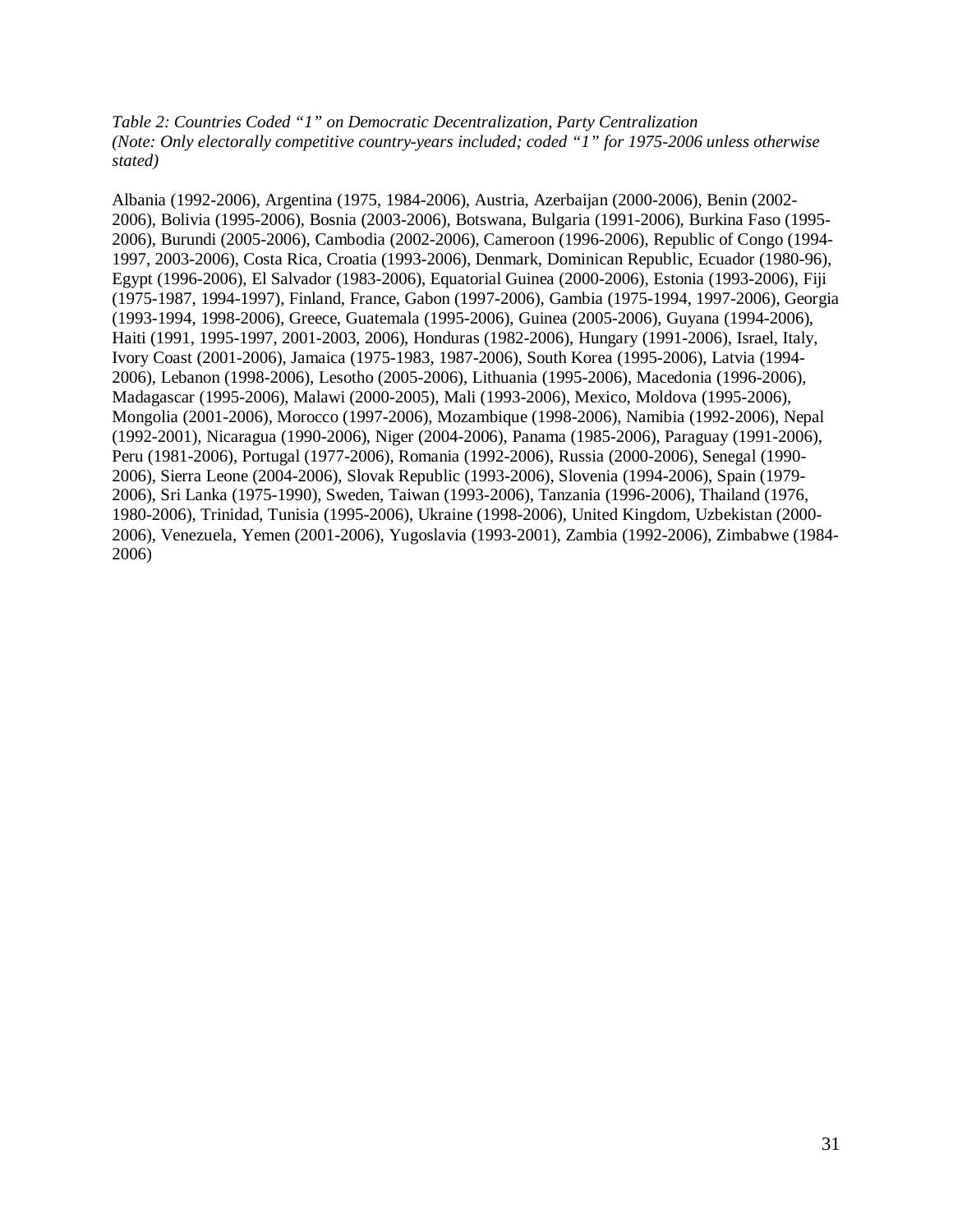| <b>Variable</b>                                                          | <b>Model 1</b>                                                            | <b>Model 2</b>                                                                        | Model 3                                                                                | <i>(Kanaom Djjecis models min rikt correction, worderlegton Dummes, and Decide Dummes)</i><br>Model 4 | Model 5                                                                                                            | Model 6                                                                                                 | Model 7                                                                                                     | Model 8                                                                                                                            |
|--------------------------------------------------------------------------|---------------------------------------------------------------------------|---------------------------------------------------------------------------------------|----------------------------------------------------------------------------------------|-------------------------------------------------------------------------------------------------------|--------------------------------------------------------------------------------------------------------------------|---------------------------------------------------------------------------------------------------------|-------------------------------------------------------------------------------------------------------------|------------------------------------------------------------------------------------------------------------------------------------|
|                                                                          | $Y=$<br>Primary<br>Completi<br>on Rate<br>$(N=1548,$<br>128<br>countries) | $Y=$<br><b>Children</b><br>Out of<br><b>School</b><br>$(N=1522,$<br>128<br>countries) | $Y=$<br>Primary<br><b>School</b><br><b>Teachers</b><br>$(N=1746,$<br>133<br>countries) | $Y = Primary$<br><b>Enrollment</b><br>Rate<br>$(N=2237,$<br>135<br>countries)                         | $Y = Ratio of$<br><b>Girls</b> to<br><b>Boys</b> in<br>Primary<br><b>School</b><br>$(N=1843,$<br>133<br>countries) | $Y = DPT$<br>Immun-<br>izations<br>$(N=1506,$<br>135<br>countries)<br><b>Efficiency</b><br><b>Model</b> | <b>Y=Infant</b><br><b>Mortality</b><br>$(N=1507,$<br>135<br>countries)<br><b>Efficiency</b><br><b>Model</b> | <b>Y=Public</b><br><b>Health</b><br><b>Expend-</b><br>itures<br>$(N=1617,$<br>135<br>countries)<br><b>Spending</b><br><b>Model</b> |
| Democratic<br>Decentralization,<br>Party<br>Centralization<br>(Lagged)   | $2.02**$<br>(.972)                                                        | $-1.13***$<br>(.254)                                                                  | $.037*$<br>(.021)                                                                      | $2.67***$<br>(.666)                                                                                   | .258<br>(.333)                                                                                                     | 1.20<br>(1.08)                                                                                          | $-.668**$<br>(.285)                                                                                         | .253***<br>(.082)                                                                                                                  |
| Democratic<br>Decentralization,<br>Party<br>Decentralization<br>(Lagged) | .677<br>(1.29)                                                            | $-.619*$<br>(.339)                                                                    | .036<br>(.029)                                                                         | .414<br>(.858)                                                                                        | .040<br>(.457)                                                                                                     | .019<br>(1.43)                                                                                          | $-.172$<br>(.402)                                                                                           | .040<br>(.119)                                                                                                                     |
| Municipal<br>Plurality<br>(Lagged)                                       | 1.31<br>(1.16)                                                            | .753**<br>(.299)                                                                      | $-0.019$<br>(.026)                                                                     | $-.079$<br>(.793)                                                                                     | $-.104$<br>(.415)                                                                                                  | 1.20<br>(1.14)                                                                                          | .204<br>(.312)                                                                                              | $-.193**$<br>(.096)                                                                                                                |
| Municipal<br><b>Directly Elected</b><br>Executive<br>(Lagged)            | $-1.98**$<br>(1.00)                                                       | .318<br>(.273)                                                                        | $-.010$<br>(.023)                                                                      | .078<br>(.728)                                                                                        | $-.625*$<br>(.376)                                                                                                 | $-0.969$<br>(1.14)                                                                                      | .264<br>(.331)                                                                                              | $-.085$<br>(.094)                                                                                                                  |
| Fertility (Lagged)                                                       | $-8.55***$<br>(.719)                                                      | $1.91***$<br>(.202)                                                                   | $-.148***$<br>(.020)                                                                   | $-5.04***$<br>(.631)                                                                                  | $-4.09***$<br>(.333)                                                                                               | $-9.01***$<br>(.834)                                                                                    | $10.2***$<br>(.417)                                                                                         | $-.155*$<br>(.084)                                                                                                                 |
| Logged GDP per<br>capita (Lagged)                                        | 4.75***<br>(1.08)                                                         | $-1.05***$<br>(.300)                                                                  | $.319***$<br>(.032)                                                                    | $3.14***$<br>(1.02)                                                                                   | $1.34**$<br>(.536)                                                                                                 | $-2.24**$<br>(.934)                                                                                     | $-7.04***$<br>(.500)                                                                                        | $.323***$<br>(.102)                                                                                                                |
| Logged<br>Population<br>Density (Lagged)                                 | .964<br>(.871)                                                            | $-.228$<br>(.239)                                                                     | .017<br>(.032)                                                                         | $3.27***$<br>(1.04)                                                                                   | .623<br>(.565)                                                                                                     | $1.56**$<br>(.690)                                                                                      | $-5.34***$<br>(.752)                                                                                        | $-.116$<br>(.093)                                                                                                                  |
| Regional<br>Elections<br>(Lagged)                                        | $-.788$<br>(.988)                                                         | $.652***$<br>(.243)                                                                   | $-.022$<br>(.019)                                                                      | $-1.82***$<br>(.629)                                                                                  | $-414$<br>(.344)                                                                                                   | .074<br>(1.05)                                                                                          | $-.238$<br>(.283)                                                                                           | .064<br>(.087)                                                                                                                     |
| Logged<br>Population<br>(Lagged)                                         | .094<br>(.745)                                                            | $-.282$<br>(.208)                                                                     | $-.018$<br>(.028)                                                                      | .772<br>(.902)                                                                                        | $-.580$<br>(.487)                                                                                                  | $-.101$<br>(.628)                                                                                       | $-1.54**$<br>(.680)                                                                                         | $-0.015$<br>(.083)                                                                                                                 |
| Public Health<br>Expenditure<br>(Lagged)                                 |                                                                           |                                                                                       |                                                                                        |                                                                                                       |                                                                                                                    | $1.13***$<br>(.287)                                                                                     | $-.342***$<br>(.079)                                                                                        |                                                                                                                                    |
| $\mathbb{R}^2$                                                           | .713                                                                      | .648                                                                                  | .637                                                                                   | .290                                                                                                  | .531                                                                                                               | .567                                                                                                    | .862                                                                                                        | .479                                                                                                                               |

*Table 3: Results of the Primary Models (Random Effects Models with AR1 Correction, World Region Dummies, and Decade Dummies)*

\*\*\*p<.01, \*\*p<.05, \*p<.10, ªp<.20. All tests are 2-tailed. Standard errors are in parenthesis.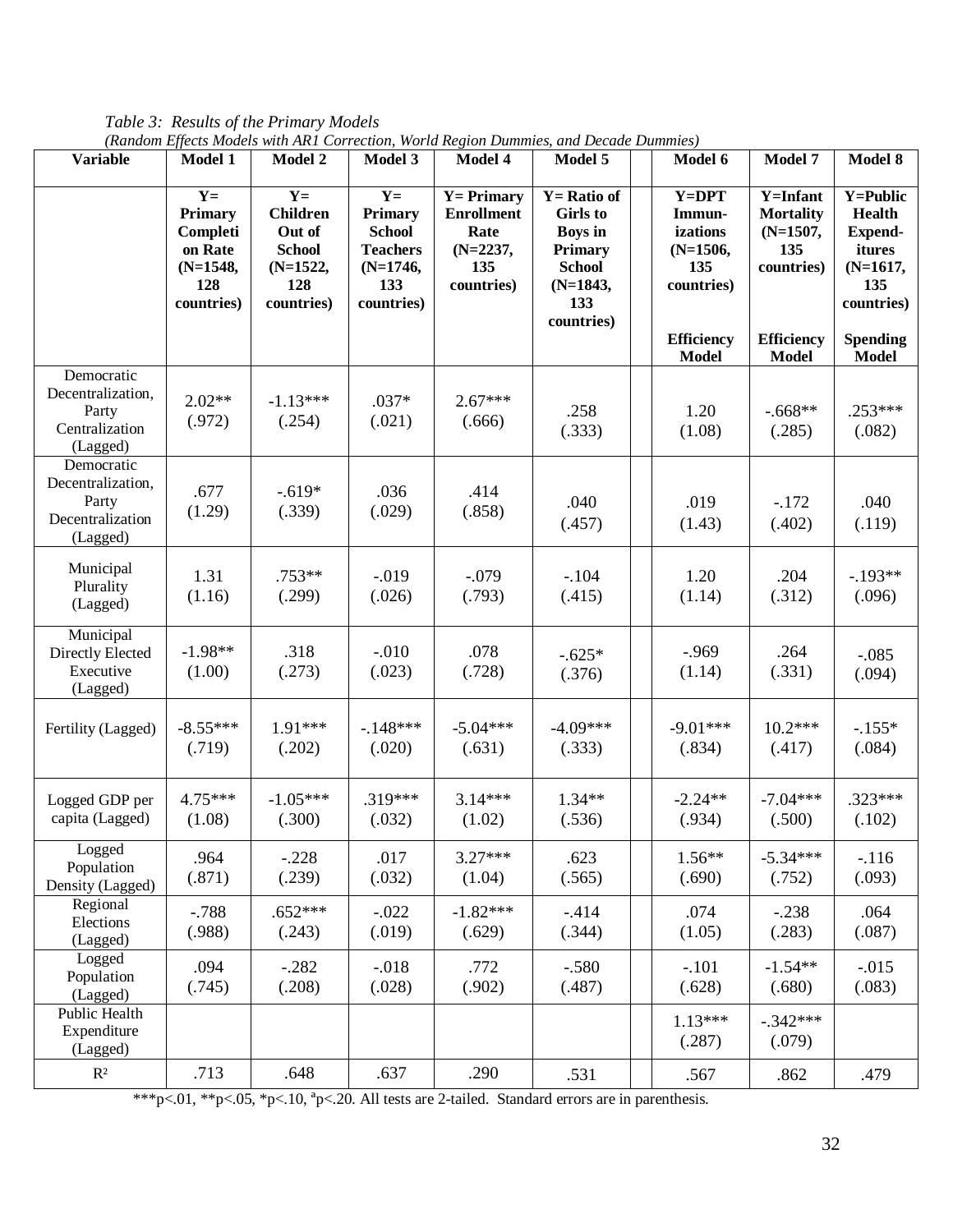**Variable Model 1 Model 2 Model 3 Model 4 Model 5 Model 6 Model 7 Model 8 Y= Primary Completio n Rate (N=1420, 122 countries) Y= Children Out of School (N=1394, 119 countries) Y= Primary School Teachers (N=1613, 129 countries) Y= Primary Enrollment Rate (N=2102, 133 countries) Y= Ratio of Girls to Boys in Primary School (N=1710, 128 countries) Y=DPT Immunizations (N=1371, 135 countries) Efficiency Model Y=Infant Mortality (N=1372, 135 countries) Efficiency Model Y=Public Health Expenditures (N=1482, 135 countries) Spending Model** Democratic Decentralization, Party Centralization (Lagged) 1.82\* (1.08)  $-.650**$ (.255) .037\* (.021) 1.99\*\*\*  $\begin{array}{c|c} 1.99*** & -0.244 \\ (0.633) & (0.301) \end{array}$ (.301) .609 (1.30) -.186 (.148) .262\*\*\* (.089) Democratic Decentralization, Party Decentralization (Lagged) 1.96ª (1.47)  $-.741**$ (.354) .054\* (.030) .743 (.819) .039 (.412) .729 (1.87) .066 (.213) .001 (.136) Municipal Plurality  $\begin{array}{c|c}\n\text{Lipai run any} & 1.07 \\
\text{(Laged)} & (1.20)\n\end{array}$ (1.29) .731\*\* (.305) -.028 (.026) .319 (.744) -.027 (.370) .865 (1.42) .056 (.163) -.159ª (.104) Municipal Directly Elected Executive (Lagged) -.351 (1.15) .114 (.287) -.023 (.024) .299 (.702) -.403  $-.403$   $-.976$ <br> $(.343)$   $(1.54)$ (1.54) .112  $\begin{array}{c|c} .112 & .071 \\ .174 & .108 \end{array}$ (.108) Fertility (Lagged)  $\left| \right. -6.61***$  $(1.05)$ 1.85\*\*\* (.314) -.095\*\*\* (.035) -4.29\*\*\* (1.02) -2.38\*\*\* (.535) -9.62\*\*\* (1.75) 1.22\*\*\* (.430) -.279\*\* (.138) Logged GDP per Logged GDP per<br>capita (Lagged)  $(1.12)$ (1.43) -.871\* (.468) .334\*\*\* (.040) 6.61\*\*\* (1.30) 1.26\*\* (.637) 1.52 (2.15)  $-2.01***$ (.400) .634\*\*\* (.173) Logged Population  $\frac{2.67^{\text{a}}}{2.67^{\text{a}}}$ <br>Density (Lagged)  $\frac{-2.67^{\text{a}}}{2.60^{\text{a}}}$ (1.89) -.736 (.663) .045 (.065) .402 (2.47) 1.73 (1.39) 5.32 (4.35) -7.19\*\*\* (2.03) .088 (.361) Regional Elections  $(Lagger$   $-1.25$ <br> $(Lagger)$   $(1.12)$ (1.12) .426\* (.239) -.021 (.020)  $-2.02***$ (.594) -.154 (.307) -1.48 (1.28) -.091 (.147) .043 (.094) Logged Population Equivalently  $3.21***$ <br>(Lagged)  $3.21***$ (.972) .625\* (.334)  $-.071**$ (.029) 3.33\*\*\* (1.02) 5.09 (.524) 4.80\*\*\* (1.70) 4.59\*\*\*  $(.565)$ -.109 (.138) Public Health Expenditure (Lagged) .517 (.366) -.051 (.042) 346. | 233. | 162. | 162. | 162. | 162. | 163. | .233. | .607. | .496. | .346

*Table 4: Results of the First Robustness Checks (Fixed Effects Models with AR1 Correction and Decade Dummies)*

\*\*\*p<.01, \*\*p<.05, \*p<.10,  ${}^{a}p$  <.20. All tests are 2-tailed. Standard errors are in parenthesis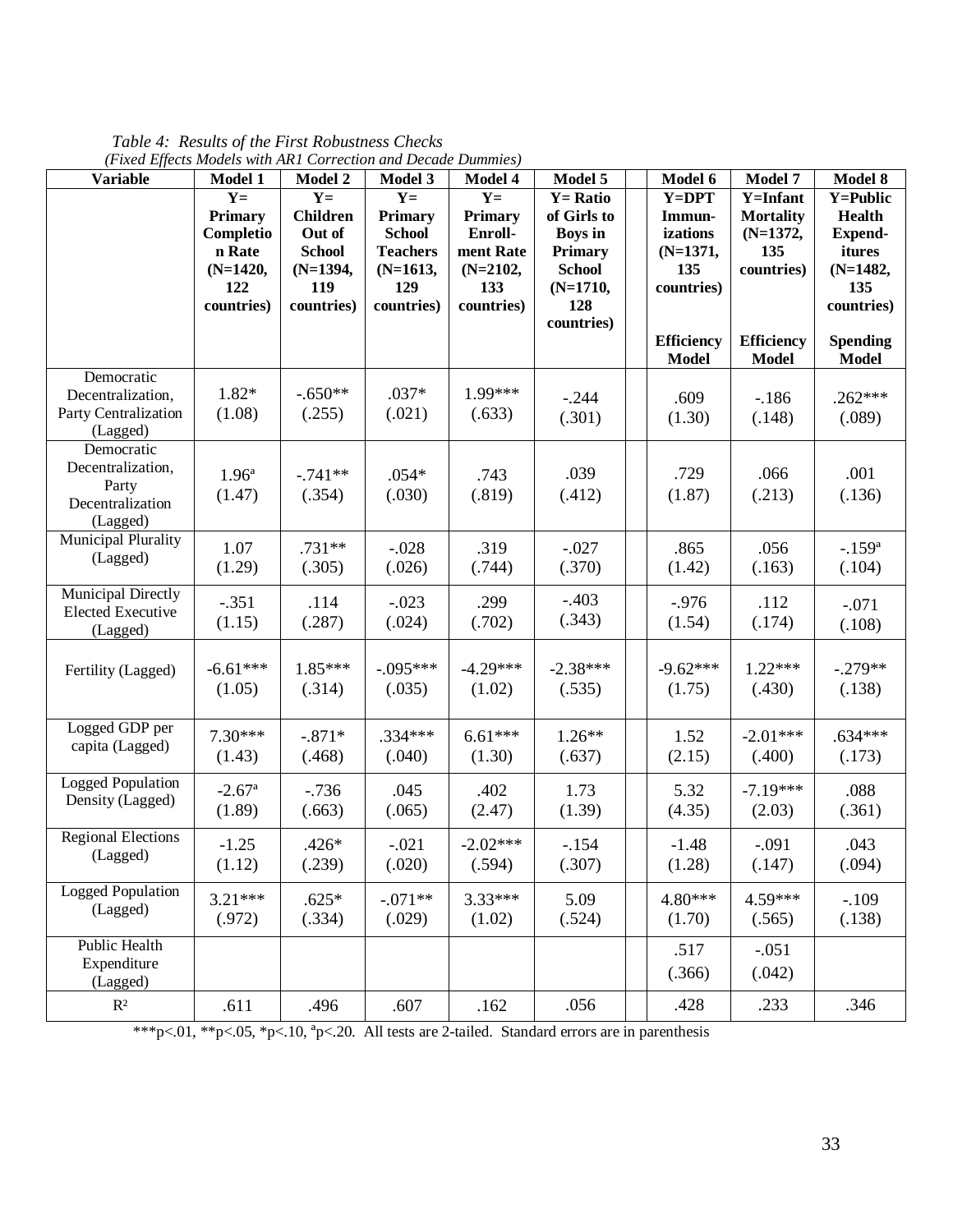*Table 5: Results of the Second Robustness Checks (Arellano-Bond System GMM Models with Robust Standard Errors and Decade Dummies)*

| <b>Variable</b>                                                          | <i><u><b>PH</b> Chano Dona Dysicht Ginni inoucle min Robhst Standard Divols and Deceme Diminities</u></i><br><b>Model 1</b> | <b>Model 2</b>                                                                        | Model 3                                                                                | Model 4                                                                              | Model 5                                                                                                            | Model 6                                                                                                 | Model 7                                                                                                     | Model 8                                                                                                                     |
|--------------------------------------------------------------------------|-----------------------------------------------------------------------------------------------------------------------------|---------------------------------------------------------------------------------------|----------------------------------------------------------------------------------------|--------------------------------------------------------------------------------------|--------------------------------------------------------------------------------------------------------------------|---------------------------------------------------------------------------------------------------------|-------------------------------------------------------------------------------------------------------------|-----------------------------------------------------------------------------------------------------------------------------|
|                                                                          | $Y=$<br>Primary<br>Completion<br>Rate<br>$(N=1303,$<br>120<br>countries)                                                    | $Y=$<br><b>Children</b><br>Out of<br><b>School</b><br>$(N=1303,$<br>117<br>countries) | $Y=$<br>Primary<br><b>School</b><br><b>Teachers</b><br>$(N=1533,$<br>130<br>countries) | $Y=$<br><b>Primary</b><br>Enroll-<br>ment<br>Rate<br>$(N=2103,$<br>133<br>countries) | $Y = Ratio$<br>of Girls to<br><b>Boys</b> in<br><b>Primary</b><br><b>School</b><br>$(N=1647,$<br>127<br>countries) | $Y = DPT$<br>Immun-<br>izations<br>$(N=1504,$<br>135<br>countries)<br><b>Efficiency</b><br><b>Model</b> | <b>Y=Infant</b><br><b>Mortality</b><br>$(N=1507,$<br>135<br>countries)<br><b>Efficiency</b><br><b>Model</b> | Y=Public<br><b>Health</b><br><b>Expend-</b><br>itures<br>$(N=1507,$<br>135<br>countries)<br><b>Spending</b><br><b>Model</b> |
| Democratic<br>Decentralization,<br>Party Centralization<br>(Lagged)      | $2.41***$<br>(.907)                                                                                                         | $-.770***$<br>(.279)                                                                  | .003<br>(.009)                                                                         | 3.58***<br>(.915)                                                                    | $1.02***$<br>(.312)                                                                                                | 3.86***<br>(1.45)                                                                                       | $-.853***$<br>(.283)                                                                                        | $.162**$<br>(.066)                                                                                                          |
| Democratic<br>Decentralization,<br>Party<br>Decentralization<br>(Lagged) | 1.99*<br>(1.08)                                                                                                             | $-716**$<br>(.288)                                                                    | $-.009$<br>(.012)                                                                      | $3.10***$<br>(1.07)                                                                  | .893***<br>(.330)                                                                                                  | $3.03*$<br>(1.75)                                                                                       | $-938***$<br>(.314)                                                                                         | $.140*$<br>(.080)                                                                                                           |
| <b>Municipal Plurality</b><br>(Lagged)                                   | $-.076$<br>(.875)                                                                                                           | .117<br>(.110)                                                                        | $-.004$<br>(.006)                                                                      | $-2.19***$<br>(.809)                                                                 | $-.343*$<br>(.198)                                                                                                 | $-.085$<br>(1.04)                                                                                       | .166<br>(.167)                                                                                              | $-.058a$<br>(.042)                                                                                                          |
| Municipal Directly<br><b>Elected Executive</b><br>(Lagged)               | $-.552$<br>(.540)                                                                                                           | .046<br>(.099)                                                                        | $-.001$<br>(.007)                                                                      | .248<br>(.579)                                                                       | $-.171$<br>(.155)                                                                                                  | $-0.994$<br>(.909)                                                                                      | .030<br>(.147)                                                                                              | $-.022$<br>(.042)                                                                                                           |
| Fertility (Lagged)                                                       | $-2.18***$<br>(.742)                                                                                                        | .339**<br>(.136)                                                                      | $-.007a$<br>(.005)                                                                     | $-.516$<br>(.454)                                                                    | $-.229$<br>(.200)                                                                                                  | $-4.52***$<br>(.718)                                                                                    | $.410***$<br>(.138)                                                                                         | $.131***$<br>(.042)                                                                                                         |
| Logged GDP per<br>capita (Lagged)                                        | $-1.37**$<br>(.582)                                                                                                         | $.283**$<br>(.129)                                                                    | .023 <sup>a</sup><br>(.014)                                                            | $-1.65***$<br>(.614)                                                                 | $-.103$<br>(.215)                                                                                                  | $-4.95***$<br>(.982)                                                                                    | $.700***$<br>(.146)                                                                                         | .238***<br>(.074)                                                                                                           |
| <b>Logged Population</b><br>Density (Lagged)                             | $-.061$<br>(.293)                                                                                                           | $-.030$<br>(.035)                                                                     | $-.003$<br>(.003)                                                                      | .071<br>(.250)                                                                       | .014<br>(.074)                                                                                                     | $.724*$<br>(.432)                                                                                       | $-.121*$<br>(.068)                                                                                          | .014<br>(.024)                                                                                                              |
| <b>Regional Elections</b><br>(Lagged)                                    | .908 <sup>a</sup><br>(.612)                                                                                                 | $-.225**$<br>(.114)                                                                   | $-.004$<br>(.010)                                                                      | $1.06*$<br>(.599)                                                                    | .259 <sup>a</sup><br>(.180)                                                                                        | .830<br>(.975)                                                                                          | $-174$<br>(.156)                                                                                            | $.073*$<br>(.041)                                                                                                           |
| <b>Logged Population</b><br>(Lagged)                                     | .170<br>(.209)                                                                                                              | $-.038$<br>(.052)                                                                     | .001<br>(.003)                                                                         | .136<br>(.235)                                                                       | $-.155**$<br>(.073)                                                                                                | .007<br>(.360)                                                                                          | $-0.025$<br>(.054)                                                                                          | $-.017$<br>(.018)                                                                                                           |
| <b>Public Health</b><br>Expenditure<br>(Lagged)                          |                                                                                                                             |                                                                                       |                                                                                        |                                                                                      |                                                                                                                    | $1.75***$<br>(.531)                                                                                     | $-.127a$<br>(.081)                                                                                          |                                                                                                                             |

\*\*\*p<.01, \*\*p<.05, \*p<.10, ªp<.20. All tests are 2-tailed. Robust standard errors are in parenthesis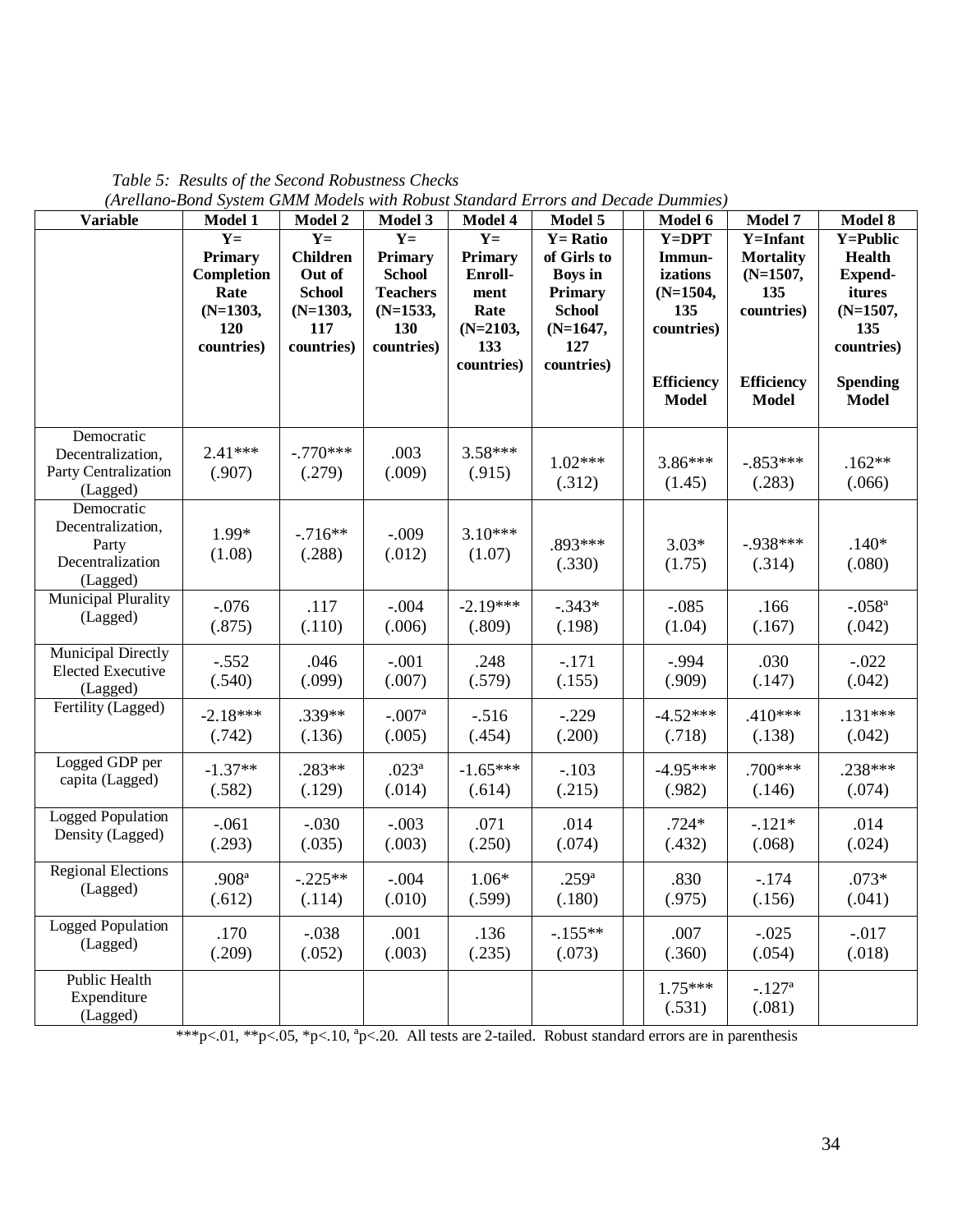# **Appendix – For Online Publication**

# **Rethinking the Political Economy of Decentralization: How Elections and Parties Shape the Provision of Local Public Goods**

**Raúl A. Ponce-Rodríguez** Department of Economics Universidad Autónoma de Ciudad Juárez

> **Charles R. Hankla** Department of Political Science Georgia State University

> > **Jorge Martinez-Vazquez** Department of Economics Georgia State University

**Eunice Heredia-Ortiz** Development Alternatives Inc., DAI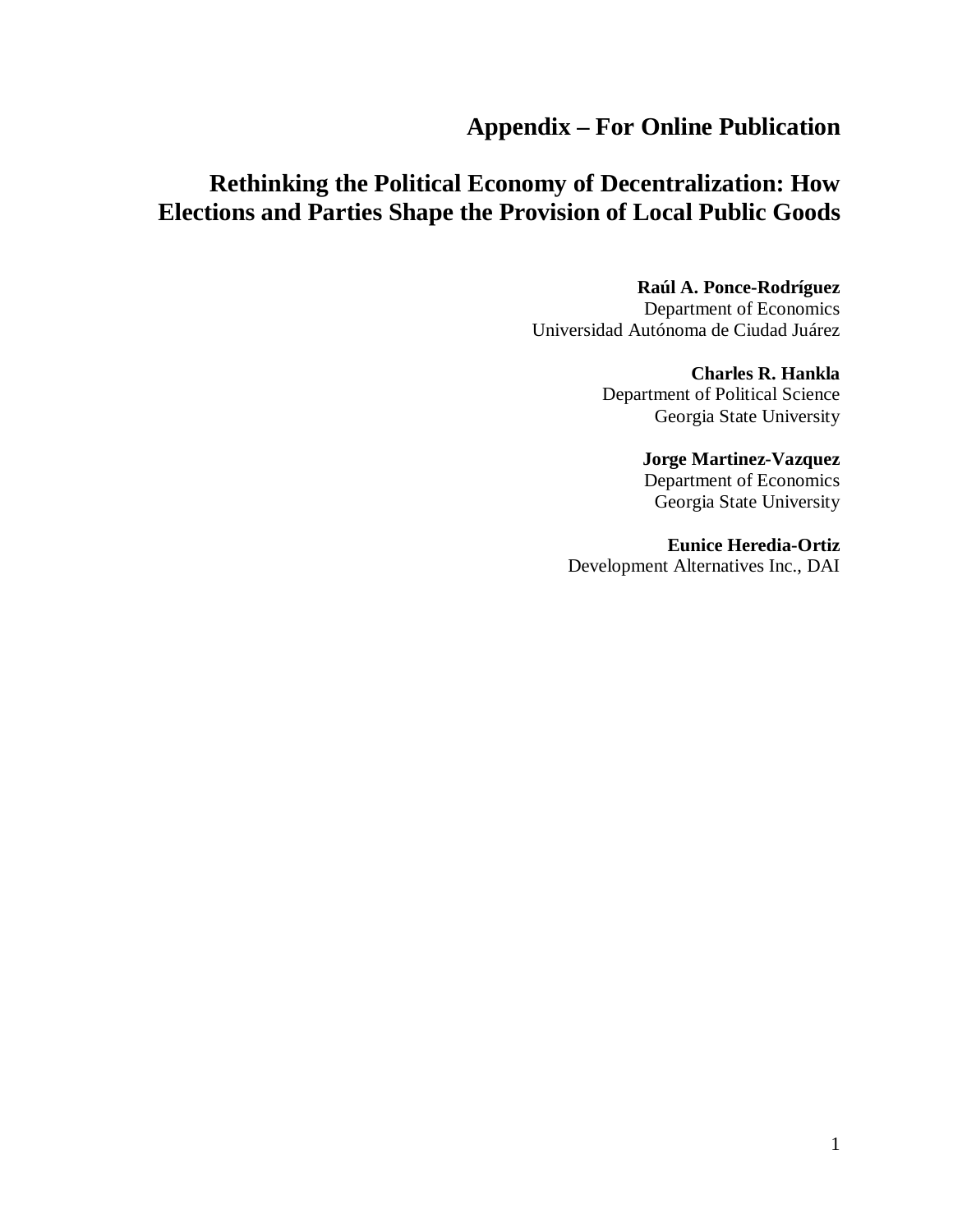**Lemma 1** *Local public goods with and without spillovers are Pareto efficient for an economy with a majoritarian electoral system, single member districts, a democratically centralized government, and a centralized party system. All parties converge in providing a uniform local public good across districts,*  $g_c^{*zi} = g_c^{*z,-i} = g_c^* \forall z$  *satisfying* 

$$
\int_{\forall e^{i}} h^{i}(e^{i}) \frac{\partial \mu^{i}}{\partial G^{i}} de^{i} + k^{i} \int_{\forall e^{-i}} h^{-i}(e^{-i}) \frac{\partial \mu^{-i}}{\partial G^{-i}} de^{-i} = \left\{ \frac{1}{N} \right\} \sum_{\forall i, -i} \int_{\forall e^{i}} h^{i}(e^{i}) \frac{\partial \mu^{i}}{\partial x^{i}} de^{i} \qquad (A.1)
$$

#### **Proof**

The parties' problem is  $Max \delta_c^z(g_c^z, \xi_c^z) = \pi_c^z(\rho_c^z)$  subject to  $g_c^{zi} = g_c^{z,-i} = g_c^z$ . We impose the equality restriction in the objective function of party z. The first order conditions is  $\frac{\partial \delta^z_c}{\partial q^z_c}$  $\frac{\partial \delta_{c}^{z}}{\partial g_{c}^{z}} = \frac{\partial \phi_{c}^{z}}{g_{c}^{z}}$  $\frac{r}{g_c^z} =$  $\sum_{\forall\;i,-i}\,\int_{\forall\;e^{\,i}}h^i\bigl(e^{\,i}\bigr)\frac{\partial F^{Z\iota}_{\mathcal{C}}(\Psi^{Z\iota}_{\mathcal{C}})}{\partial \Psi^{Z\iota}_{\mathcal{C}}}$  $∂Ψ<sup>Z</sup>$  $\partial v^z$  $\partial G^Z$  $\partial G^Z$  $\forall i, -i$   $\int_{\forall e^{i}} h^{i}(e^{i}) \frac{\partial^{i} c}{\partial \psi^{z}} \frac{\partial^{i} c}{\partial \psi^{z}} \frac{\partial^{i} d}{\partial \psi^{z}}$   $de^{i} = 0$   $\forall g^{*z}_{c} > 0$ . The parties' policies converge,  $g^{*z}_{c} = 0$  $g_c^{*,-z} = g_c^*$ , in probabilistic voting models with homogeneous parties (see Coughlin 1992) hence  $f_c^{zi}(0) = f_c^{z,-i}(0) \in \mathbb{R}_+$   $\forall i, \forall z$ . Therefore the first order condition becomes  $\sum_{\forall\;i,-i}\,\int_{\forall\;e^{\,i}}h^i\bigl(e^{\,i}\bigr)\frac{\partial\,v^i}{\partial\,a^{\,i}}$  $\partial G^l$  $\partial G^l$  $\forall i, -i$   $\int_{\forall e} i h^{i}(e^{i}) \frac{\partial v^{i}}{\partial G^{i}} \frac{\partial G^{i}}{\partial g_{c}} de^{i} = 0$ . Use  $\frac{\partial v^{i}}{\partial G^{i}}$  $\partial G^l$  $\frac{\partial G^l}{\partial g_c} = \left(1 + k^{-i}\right) \frac{\partial \mu^l}{\partial G^i} - \left(\frac{1}{N}\right) \frac{\partial \mu^l}{\partial x^i}$  and  $\frac{\partial v^l}{\partial G^{-i}}$  $\partial G^{-1}$  $\frac{1}{\partial g_c} = (1 +$  $k^{i}$ ) $\frac{\partial \mu^{-i}}{\partial g^{-i}} - \left(\frac{1}{N}\right) \frac{\partial \mu^{-i}}{\partial x^{-i}}$  to show that the uniform local public good  $g_c^*$  satisfies  $\mid h^{\iota}(e^{\iota})$  $\sigma$  $\mu$  $\partial G$  $\forall e^l$  $de^l + k^l$  |  $h^{-l}(e^{-l})$  $\partial \mu^ \partial G^ \forall e^{-l}$  $de^{-i} = \left\{\frac{1}{N}\right\}$  $\overline{N}$   $\sum_{\forall i=1}^{\mathfrak{p}} \int_{\mathfrak{p}} h^{i}(e^{i})$  $\forall e^{i}$  $\sigma$  $\mu$  $\overline{\partial x^i}$ de ∀ ,−  $(A. 2)$ 

**Lemma 2** *Party centralization in a system of local governments leads to a set of Pareto efficient local public goods with and without spillovers*  $\mathbf{g}_{\text{cL}}^* = [g_{cL}^{*t}, g_{cL}^{*-t}]$ . At the political equilibrium,  $g_{cL}^{*l}$  ∀*i*, ∀z satisfies the following:

$$
\int_{\forall e^{i}} h^{i}(e^{i}) \frac{\partial \mu^{i}}{\partial G^{i}} de^{i} + k^{-i} \int_{\forall e^{-i}} h^{-i}(e^{-i}) \frac{\partial \mu^{-i}}{\partial G^{-i}} de^{-i} = \left\{ \frac{1}{N} \right\} \int_{\forall e^{i}} h^{i}(e^{i}) \frac{\partial \mu^{i}}{\partial x^{i}} de^{i} \qquad (A.3)
$$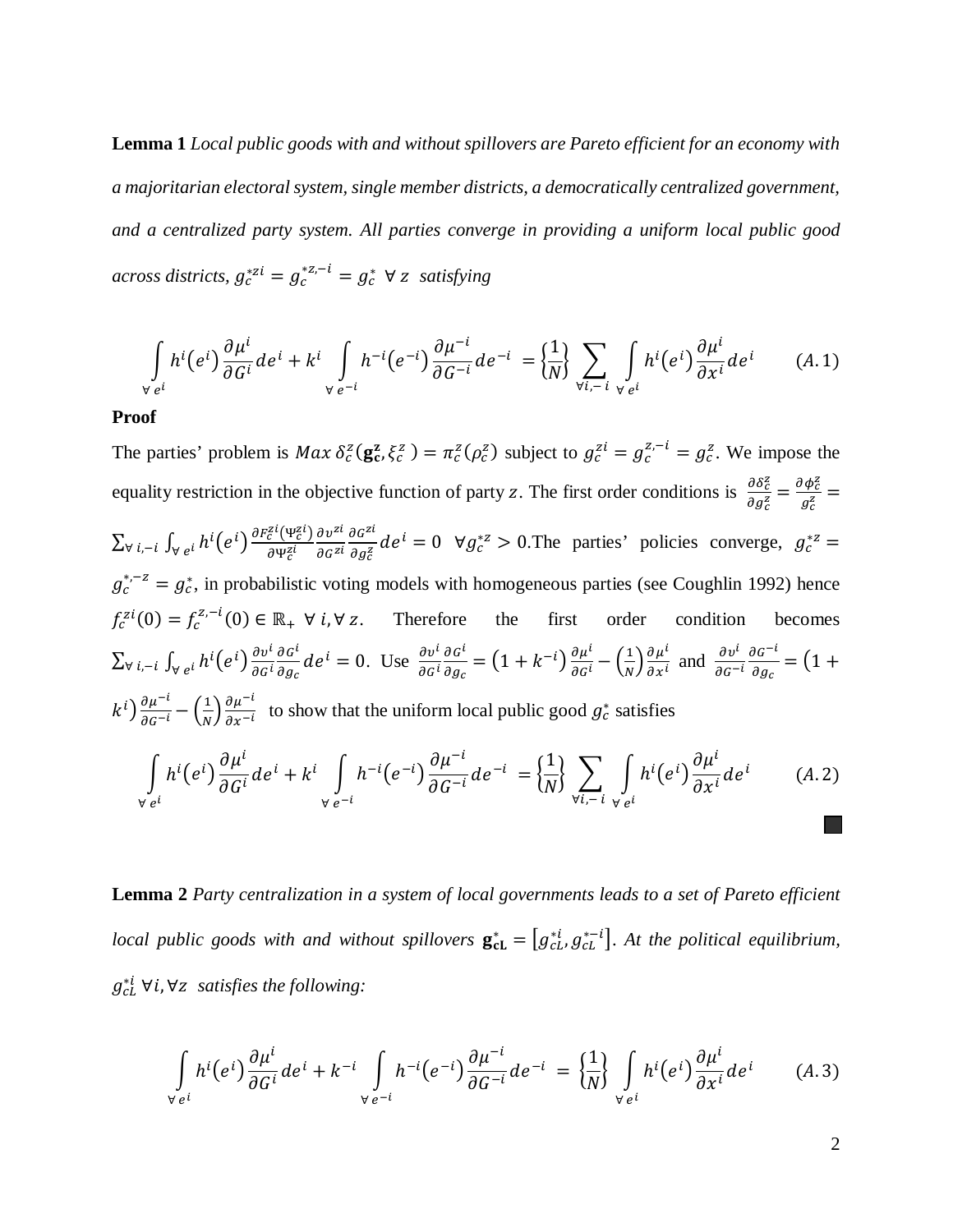#### **Proof**

In the local election of district *i* party *z* selects  $g_{cL}^{*zi} \in \arg \max \pi_{cL}^z = \pi_{cL}^z (\rho_{cL}^{zi}, \rho_{cL}^{z,-i})$ . The first order condition for an interior maximizer with  $g_{cL}^{*zi} > 0$  is  $\frac{\partial \pi_{cL}^2}{\partial \rho z_i^2}$  $\frac{\partial \pi^Z_{\mathit{CL}}}{\partial \rho^{Zl}_{\mathit{CL}}} \frac{\partial \rho^{Zl}_{\mathit{CL}}}{\partial g^{Zl}_{\mathit{CL}}}$  $\frac{\partial \rho_{cL}^{zl}}{\partial g_{cL}^{zi}} + \frac{\partial \pi_{cL}^{z}}{\partial \rho_{cL}^{z,-}}$  $\frac{\partial \pi_{cL}^Z}{\partial \rho_{cL}^{z,-i}} \frac{\partial \rho_{cL}^{z,-i}}{\partial g_{cL}^{zi}}$  $\frac{\partial \rho_{CL}}{\partial g_{CL}^{zi}} = 0$ . By definition  $\rho_{cL}^{z_1} = \phi_{cL}^{z_1} - \phi_{cL}^{-z_1}$  and the sum of the expected proportion of the votes for parties z and  $-z$  is 1, that is,  $\phi_{c}^{zi} + \phi_{c}^{-zi} = 1 \ \forall i$  therefore  $\frac{\partial \rho_{c}^{zi}}{\partial q_{ci}^{zi}}$  $\frac{\partial \rho_{cL}^{z_l}}{\partial g_{cL}^{zi}} = 2 \frac{\partial \phi_{cL}^{z_l}}{\partial g_{cL}^{zi}}$  $\frac{\partial \phi_{CL}^{z_l}}{\partial g_{CL}^{z_l}}$  for  $g_{cL}^{*zi}$   $\forall i, \forall z$ . Then  $\frac{\partial \phi_{CL}^{zi}}{\partial g_{CL}^{z_l}}$  $\frac{\partial g_{cl}^{z}}{\partial g_{cl}^{z}} =$  $\int_{\forall e^i} h^i(e^i) f_{cL}^{zi} \left\{ \frac{\partial \mu^i}{\partial g^i} - \left( \frac{1}{N} \right) \frac{\partial \mu^i}{\partial x^i} \right\} de^i$  and  $\frac{\partial \phi_{cL}^{z_i - 1}}{\partial g_{cL}^{zi}}$  $\frac{\partial \phi_{cL}^{z,-i}}{\partial g_{cL}^{zi}} = k^i \int_{\forall e^{-i}} h^{-i} (e^{-i}) f_{cL}^{z,-i} \frac{\partial \mu^{z,-i}}{\partial G^{zi}} d e^{-i}$ . The convergence of the parties' policies  $g_{cL}^{*z_1} = g_{cL}^{*-z_1} = g_{cL}^{*l}$ ,  $\forall z, -z \in i$  implies  $f_{cL}^{z_1}(0) =$  $f_{cL}^{z,-i}(0) \in \mathbb{R}_+$ ,  $\rho_{cL}^{zi} = \rho_{cL}^{z,-i} = 0 \ \forall \ i, \forall \ z$ . Define  $\Theta^i = \frac{\partial \pi_{cL}^z(0)}{\partial \rho_{cL}^{z,-i}}$  $\frac{\partial \pi_{CL}^Z(0)}{\partial \rho_{CL}^{z,-i}} \bigg/ \frac{\partial \pi_{CL}^Z(0)}{\partial \rho_{CL}^{zi}}$  $\frac{\partial n_{cL}(v)}{\partial \rho_{cL}^{zi}} = 1, \forall i$  therefore  $\partial \pi_{cL}^z$  $\frac{\partial \pi^Z_{\scriptscriptstyle CL}}{\partial \rho^{Zl}_{\scriptscriptstyle CL}} \frac{\partial \rho^{Zl}_{\scriptscriptstyle CL}}{\partial g^{Zl}_{\scriptscriptstyle CL}}$  $\frac{\partial \rho_{cL}^{zl}}{\partial g_{cL}^{zi}} + \frac{\partial \pi_{cL}^Z}{\partial \rho_{cL}^{z,-}}$  $\frac{\partial \pi_{cL}^Z}{\partial \rho_{cL}^{z,-i}} \frac{\partial \rho_{cL}^{z,-i}}{\partial g_{cL}^{zi}}$  $\frac{\partial \rho_{CL}}{\partial g_{CL}^{zi}} = 0$  is equivalent to  $\mid h^{\iota}(e^{\iota})$  $\sigma$  $\mu$  $\partial G$  $\forall e^l$  $de^{l} + k^{-l}$  |  $h^{-l}(e^{-l})$  $\partial \mu^ \partial G^ \forall e^{-l}$  $de^{-i} = \frac{1}{N}$  $\overline{N}$   $\Big\}$   $\Big\}$   $h^{i}(e^{i})$  $\forall e^{i}$  $\sigma$  $\mu$  $\partial x$  $(A.4)$ 

**Theorem 1** *"Strong Decentralization Theorem". The provision of local public goods with and without inter-regional spillovers by a system of local governments welfare-dominates their centralized provision when party systems are centralized.*

#### **Proof**

It is simple to verify that conditions (2), (4) and (6) imply  $\hat{\mathbf{g}}^* = \mathbf{g}_{cL}^* \neq \mathbf{g}_c^*$  for  $\hat{\mathbf{g}}^*$ ,  $\mathbf{g}_{cL}^*$ ,  $\mathbf{g}_c^* \in \mathbb{R}$  $\mathbb{R}^2$ :  $\hat{\mathbf{g}}^* = [\hat{g}^{*i}, \hat{g}^{*,-i}]$ ,  $\mathbf{g}_{cL}^* = [g_{cL}^{*i}, g_{cL}^{*i}]$  and  $\mathbf{g}_c^* = [g_c^{*i}, g_c^{*-i}]$ . By the strict concavity of  $NSW =$  $\sum_{\forall i, -i} \int_{\forall e^i} h^i(e^i) v^i(e^i, G^i) de^i$  on the constrained policy space ∃ feasible  $\mathbf{g}^{\mathbf{0}} = [g^{i\mathbf{0}}, g^{-i\mathbf{0}}], \mathbf{g}^{\mathbf{1}} =$  $[g^{i1}, g^{-i1}], \Omega \in [0,1]: \Omega = \frac{1}{g^{i1} - g^{i0}} = \frac{1}{g^{-i1} - g^{-i0}}$  and  $\mathbf{g}^{\Omega} = \Omega \mathbf{g}^{\mathbf{1}} + (1 - \Omega) \mathbf{g}^{\mathbf{0}}$  such that  $NSW(\mathbf{g}^{\Omega}) > \{ \Omega NSW(\mathbf{g}^1) + (1 - \Omega)NSW(\mathbf{g}^0) \}.$  Note  $\Omega NSW(\mathbf{g}^1) + (1 - \Omega)NSW(\mathbf{g}^0) =$  $NSW(\mathbf{g}^0) + \Omega\{NSW(\mathbf{g}^1) - NSW(\mathbf{g}^0)\}\$  which implies  $NSW(\mathbf{g}^0) - NSW(\mathbf{g}^0) > \Omega\{NSW(\mathbf{g}^1) -$ NSW( $\mathbf{g}^{\mathbf{0}}$ )}. We take  $Lim_{\{g^{i\mathbf{1}}-g^{i\mathbf{0}}\}_{\forall i}\to 0}$   $\Omega\{NSW(\mathbf{g}^{\mathbf{1}})-NSW(\mathbf{g}^{\mathbf{0}})\}=\frac{\partial NSW(\mathbf{g})}{\partial g^{i}}+\frac{\partial NSW(\mathbf{g})}{\partial g^{-i}}$  to show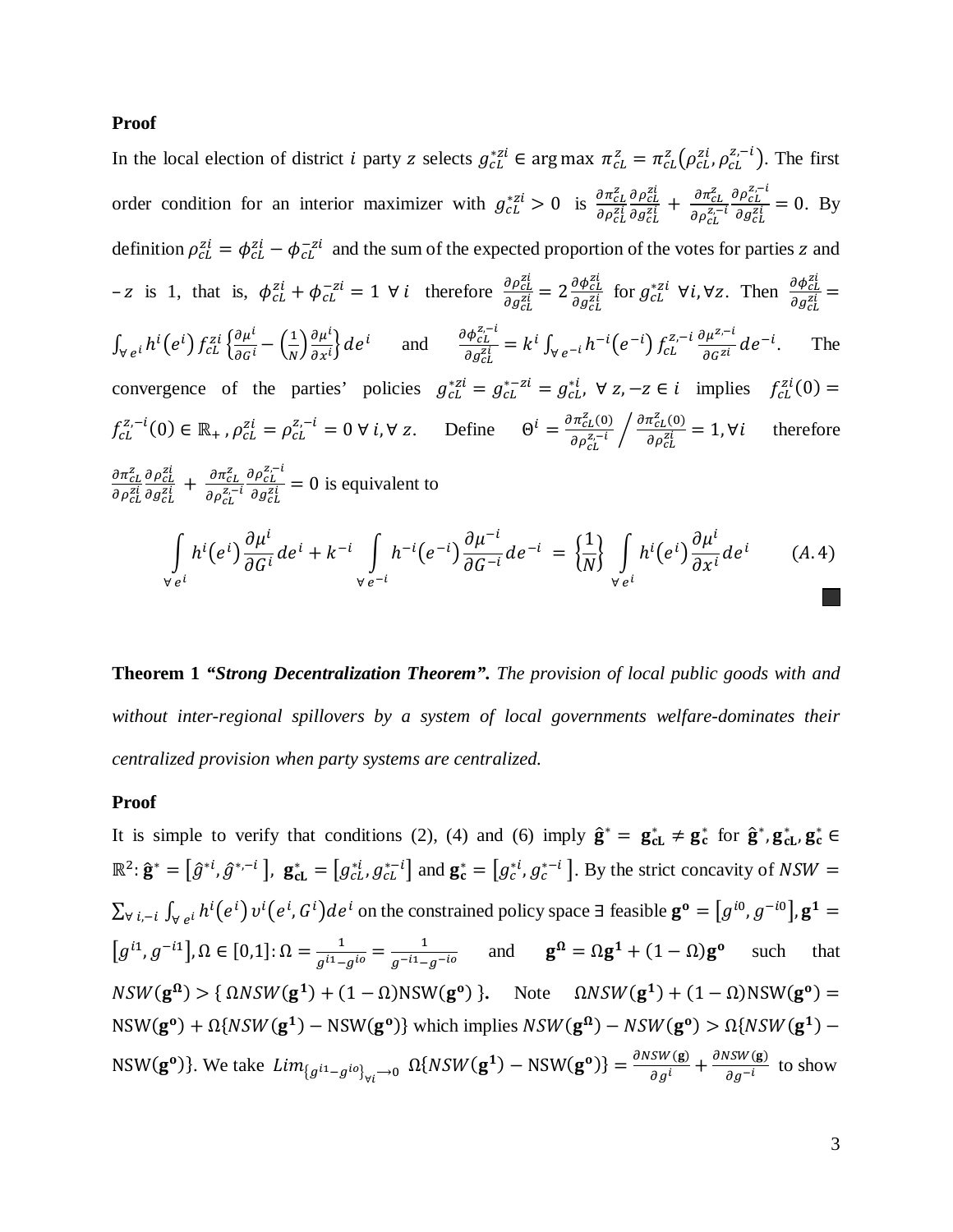$$
NSW(\hat{\mathbf{g}}^*) - NSW(\mathbf{g}) > \frac{\partial NSW(\mathbf{g})}{\partial g^i} + \frac{\partial NSW(\mathbf{g})}{\partial g^{-i}} \tag{A.5}
$$

Without of loss of generality, set  $\mathbf{g}^{\Omega} = \hat{\mathbf{g}}^* = [\hat{g}^{*i}, \hat{g}^{*,-i}]$ , where  $\hat{g}^{*i}$  and  $\hat{g}^{*,-i}$  are global maximizers of NSW and  $\mathbf{g}^{\circ}$  is some feasible  $\mathbf{g} = [g^{i}, g^{-i}]$ :  $\mathbf{g} \neq \hat{\mathbf{g}}^*$  then it is satisfied that  $\frac{\partial NSW(\hat{\mathbf{g}}^*)}{\partial g^i} = \frac{\partial NSW(\hat{\mathbf{g}}^*)}{\partial g^{-i}} = 0 \ \ \forall \ \hat{g}^{*i} > 0 \ \forall i \ \ \Rightarrow \ NSW(\hat{\mathbf{g}}^*) > NSW(\mathbf{g}) \ \ \ \forall \ \ g^i \neq \hat{g}^{*i}, \forall i.$  Therefore conditions (2), (4) and (6) mean  $\mathbf{g}_{cL}^* = \hat{\mathbf{g}}^*$  and  $\mathbf{g}_c^* \neq \hat{\mathbf{g}}^*$  and hence  $NSW(\mathbf{g}_{cL}^*) > NSW(\mathbf{g}_c^*)$ . ٠

**Lemma 3** *For economies with a decentralized party system and democratic centralization a*   $u$ *niform and Pareto efficient local public good*  $g^i = g^{-i} = g_d^{*z}$   $\forall$  z is provided such that it *satisfies the following:[1](#page-38-0)*

$$
\sum_{\forall i, -i} \alpha^{zi} \int_{\forall e^i} h^i(e^i) v^{zi}_g(g^{*z}_d) de^i
$$
\n
$$
= -\gamma^z \left( \sum_{\forall i, -i} \int_{\forall e^i} \tilde{h}^i(\tilde{e}^i) \frac{\partial \tilde{F}_0^{zi}}{\partial \tilde{\Psi}_0^{zi}} \tilde{v}_g^{zi}(g^{*z}_d) d\tilde{e}^i \right) - \sigma_{\omega}^z \tag{A.6}
$$

*Where*  $v_g^{zi} = \left\{\partial \mu^{zi} / \partial G^i\right\} - \left\{\frac{1}{N}\right\} \left\{\partial \mu^{zi} / \partial x^i\right\}$   $\forall$ zi. *Moreover*,  $\alpha^{zi} \in (0,1)$ :

$$
\alpha^{zi} = \sum_{l=\{1,2\}} \frac{\partial \Pi_d^z}{\partial \rho_l^z} \int_{\forall e^i} h^i(e^i) \frac{\partial F_l^{zi}}{\partial \Psi_l^{zi}} de^i / \sum_{\forall i,-i} \sum_{l=\{1,2\}} \frac{\partial \Pi_d^z}{\partial \rho_l^z} \int_{\forall e^i} h^i(e^i) \frac{\partial F_l^{zi}}{\partial \Psi_l^{zi}} de^i \qquad (A.7)
$$

$$
\gamma^z = \frac{\partial \Pi_d^z}{\partial \tilde{\rho}_0^z} / \sum_{\forall i, -i} \sum_{l=\{1,2\}} \frac{\partial \Pi_d^z}{\partial \rho_l^z} \int_{\forall e^l} h^i(e^i) \frac{\partial F_l^{zi}}{\partial \Psi_l^{zi}} de^i \tag{A.8}
$$

 $\gamma^z$  is a weighted rate of substitution between marginal changes in the parties' plurality in the *primary and the general election, and*

$$
\sigma_{\omega}^{z} = \sum_{\forall i, -i} \sum_{l=\{1,2\}} \frac{\partial \Pi_{d}^{z}}{\partial \rho_{l}^{z}} \sigma_{l}^{zi} \left( \frac{\partial F_{l}^{zi}}{\partial \Psi_{l}^{zi}}, \frac{\partial \Psi_{l}^{zi}}{\partial g_{d}^{z}} \right) / \sum_{\forall i, -i} \sum_{l=\{1,2\}} \frac{\partial \Pi_{d}^{z}}{\partial \rho_{l}^{z}} \int_{\forall e^{i}} h^{i}(e^{i}) \frac{\partial F_{l}^{zi}}{\partial \Psi_{l}^{zi}} de^{i} \qquad (A.9)
$$

<span id="page-38-0"></span><sup>&</sup>lt;sup>1</sup> Note that equations (A.6) to (A.9) are conditions (8) to (11) in the paper.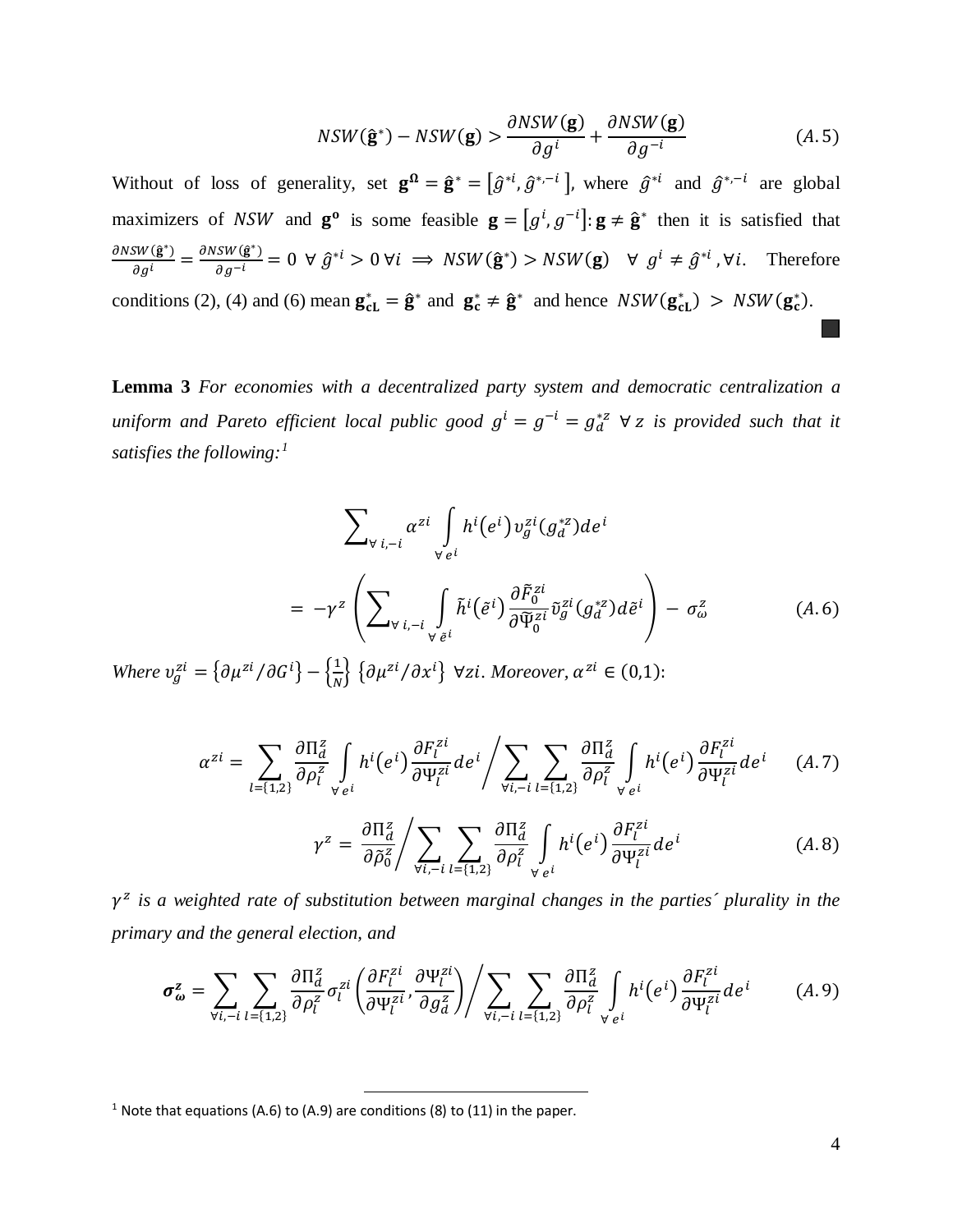Where  $\sigma_w^z$  is a weighted covariance between the marginal probability of voting for party  $z$  in the *nationwide general election,*   $\frac{\partial P_l}{\partial \Psi_l^{\text{Z}}}$ , and the change in well being of voters from an increase in the *provision of the local public good*  $\frac{\partial \Psi_l^{Zl}}{\partial g^z}$ .

### **Proof**

For an economy with party decentralization and a single government, party z designs public spending to maximize  $\Pi_d^{Jz}(\tilde{\rho}_0^{Jz}, \rho_l^{Jz})$  subject to  $g_d^{zi} = g_d^{z,-i} = g_d^z$ . We impose the equality restriction in the objective function of party z. The first order condition for the party's problem is

$$
\frac{\partial \Pi_d^z}{\partial \tilde{\rho}_0^z} \frac{\partial \tilde{\phi}_0^z}{\partial g_d^z} + \sum_{l=\{1,2\}} \frac{\partial \Pi_d^z}{\partial \rho_l^z} \frac{\partial \phi_l^z}{\partial g_d^z} = 0 \quad \forall g_d^{*z} > 0, \forall z, \forall i
$$
\n(A. 10)

By definition  $\tilde{\phi}_0^z = \sum_{\forall i, -i} \tilde{\phi}_0^{z_i}, \phi_l^z = \sum_{\forall i, -i} \phi_l^{z_i}$  for  $l = 1,2$ . The sum of the expected votes for parties z and  $-z$  in both the primary and the general election is one then  $\tilde{\phi}_0^z + \tilde{\phi}_0^{-z} = 1$ , and  $\phi_l^z +$  $\phi_l^{-z} = 1$  ∀l. Since  $g_d^{*zi} = g_d^{*z} - i = g_d^{*z}$  then  $\frac{\partial \widetilde{\phi}_0^z}{\partial g_d^z}$  $\frac{\partial \varphi_0}{\partial g_d^z} = \int_{\forall \tilde{e}^i} \tilde{h}^i(\tilde{e}^i)$  $\partial \tilde{F}^Z_0$  $\frac{\partial \tilde{F}_0^{Zl}}{\partial \widetilde{\Psi}_0^{Zl}} \frac{\partial \widetilde{\Psi}_0^{Z}}{\partial g_d^Z}$  $\frac{\partial \widetilde{\Psi}_{0}^{zi}}{\partial g_{d}^{z}}de^{i}$   $\forall i$  and  $\frac{\partial \phi_{l}^{z}}{\partial g_{d}^{z}}$  $\frac{\partial}{\partial g_d^z} =$  $\int_{\forall\; e^{\,i}}h^i\!\left(e^{\,i}\right)\!\frac{\partial F^{\text{z}}_l}{\partial \Psi^{\text{z}}_l}$  $\frac{\partial F^{Zl}_l}{\partial \Psi^{Zl}_l}\frac{\partial \Psi^{Z}_l}{\partial g^Z_d}$  $\frac{\partial^2 I}{\partial g_d^2}$  de<sup>*i*</sup> for  $l = 1,2, \forall i$ . It follows that the first order condition is given by

$$
\sum_{l=\{1,2\}} \frac{\partial \Pi_d^z}{\partial \rho_l^z} \left\{ \sum_{\forall i,-i} \int_{\gamma e^i} h^i(e^i) \frac{\partial F_l^{zi}}{\partial \Psi_l^{zi}} \frac{\partial \Psi_l^{zi}}{\partial g_d^z} de^i \right\} = -\frac{\partial \Pi_d^z}{\partial \tilde{\rho}_0^z} \left\{ \sum_{\forall i,-i} \int_{\gamma e^i} \tilde{h}^i(\tilde{e}^i) \frac{\partial \tilde{F}_0^{zi}}{\partial \tilde{\Psi}_0^{zi}} \frac{\partial \tilde{\Psi}_0^{zi}}{\partial g_d^z} de^i \right\} (A.11)
$$

From the definition of the covariance between A and B,  $\sigma(A, B) = E[AB] - E[A]E[B]$ . Re-define  $A=\Big\{\frac{\partial \tilde{F}^z_0}{\partial \widetilde{\Psi}^z_s}$  $\frac{\partial \tilde{F}_0^{Z\dot{t}}}{\partial \widetilde{\Psi}_0^{Z\dot{t}}}$ ,  $\frac{\partial F_l^{Z}}{\partial \Psi_l^{Z}}$  $\frac{\partial F_l^{z_l}}{\partial \Psi_l^{zi}}$  and  $B = \begin{cases} \frac{\partial \widetilde{\Psi}_0^z}{\partial g_d^z} \end{cases}$  $\frac{\partial \widetilde{\Psi}^{Zl}_0}{\partial g^Z_d}$  ,  $\frac{\partial \Psi^Z_l}{\partial g^Z_d}$  $\frac{\partial^2 I_l}{\partial g_d^2}$  for  $l = 1,2$  to find:

$$
\int_{\forall e^{i}} h^{i}(e^{i}) \frac{\partial F_{l}^{zi}}{\partial \Psi_{l}^{zi}} \frac{\partial \Psi_{l}^{zi}}{\partial g_{d}^{z}} de^{i} =
$$
\n
$$
\sigma_{l}^{zi} \left( \frac{\partial F_{l}^{zi}}{\partial \Psi_{l}^{zi}}, \frac{\partial \Psi_{l}^{zi}}{\partial g_{d}^{z}} \right) + \left\{ \int_{\forall e^{i}} h^{i}(e^{i}) \frac{\partial F_{l}^{zi}}{\partial \Psi_{l}^{zi}} de^{i} \right\} \left\{ \int_{\forall e^{i}} h^{i}(e^{i}) \frac{\partial \Psi_{l}^{zi}}{\partial g_{d}^{z}} de^{i} \right\} \qquad (A. 12)
$$

Define  $\frac{\partial \widetilde{\Psi}_0^z}{\partial z^z}$  $\frac{\partial \widetilde{\Psi}_{0}^{zi}}{\partial g_{d}^{z}} = \widetilde{v}_{g}^{zi} = \frac{\partial \widetilde{\mu}^{zi}}{\partial c_{d}^{z}} - \frac{\partial \widetilde{\mu}^{zi}}{\partial \widetilde{x}^{zi}} \left(\frac{1}{N}\right)$  and  $\frac{\partial \Psi_{l}^{z}}{\partial g_{d}^{z}}$  $\frac{\partial \Psi_l^{Zl}}{\partial g_d^z} = v_g^{zi} = \frac{\partial \mu^{Zl}}{\partial g^z} - \frac{\partial \mu^{Zl}}{\partial x^{zi}} \left(\frac{1}{N}\right) \forall l$  and use (A.12) into  $(A.11)$  to show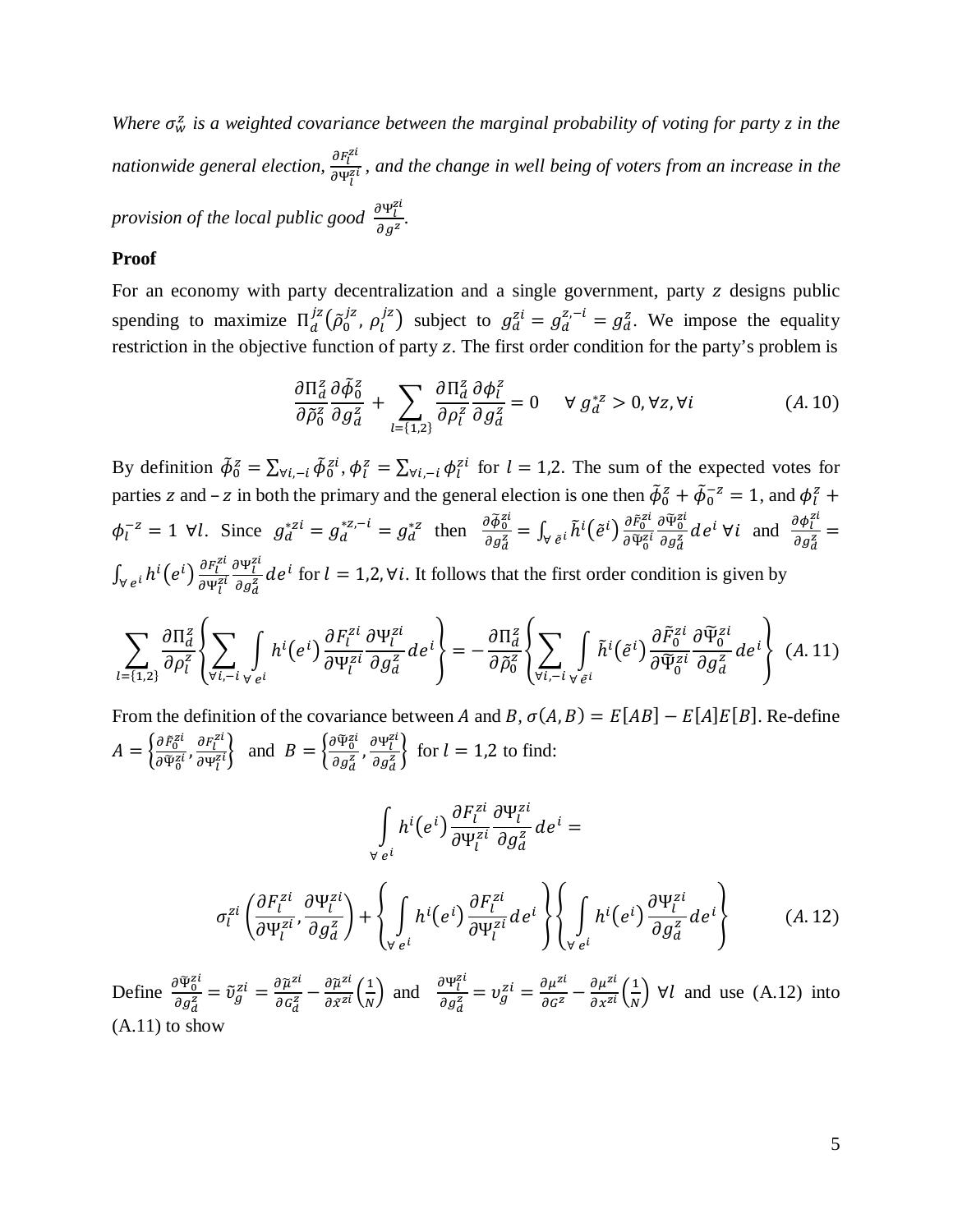$$
\sum_{\forall i,-i} \left\{ \sum_{l=\{1,2\}} \frac{\partial \Pi_d^z}{\partial \rho_l^z} \int_{\forall e^l} h^i(e^i) \frac{\partial F_l^{zi}}{\partial \Psi_l^{zi}} de^i \int_{\forall e^l} h^i(e^i) \frac{\partial \Psi_l^{zi}}{\partial g_d^z} de^i \right\} =
$$
  

$$
-\sum_{\forall i,-i} \sum_{l=\{1,2\}} \frac{\partial \Pi_d^z}{\partial \rho_l^z} \sigma_l^{zi} \left( \frac{\partial F_l^{zi}}{\partial \Psi_l^{zi}} \frac{\partial \Psi_l^{zi}}{\partial g_d^z} \right) - \frac{\partial \Pi_d^z}{\partial \tilde{\rho}_0^z} \left\{ \sum_{\forall i,-i} \int_{\forall e^i} \tilde{h}^i(\tilde{e}^i) \frac{\partial \tilde{F}_0^{zi}}{\partial \tilde{\Psi}_0^{zi}} \tilde{v}_g^{zi} de^i \right\} \quad (A.13)
$$

Define  $\alpha^{zi} \in (0,1)$ :  $\sum_{\forall i,-i} \alpha^{zi} = 1$  where

$$
\alpha^{zi} = \sum_{l=\{1,2\}} \frac{\partial \Pi_d^z}{\partial \rho_l^z} \int_{\forall e^i} h^i(e^i) \frac{\partial F_l^{zi}}{\partial \Psi_l^{zi}} de^i / \sum_{\forall i,-i} \sum_{l=\{1,2\}} \frac{\partial \Pi_d^z}{\partial \rho_l^z} \int_{\forall e^i} h^i(e^i) \frac{\partial F_l^{zi}}{\partial \Psi_l^{zi}} de^i \qquad (A.14)
$$

And

$$
\gamma^z = \frac{\partial \Pi_d^z}{\partial \tilde{\rho}_0^z} / \sum_{\forall i, -i} \sum_{l = \{1, 2\}} \frac{\partial \Pi_d^z}{\partial \rho_l^z} \int_{\forall e^l} h^i(e^i) \frac{\partial F_l^{zi}}{\partial \Psi_l^{zi}} de^i \tag{A.15}
$$

And

$$
\sigma_{\omega}^{z} = \sum_{\forall i, -i} \sum_{l=\{1,2\}} \frac{\partial \Pi_{d}^{z}}{\partial \rho_{l}^{z}} \sigma_{l}^{zi} \left( \frac{\partial F_{l}^{zi}}{\partial \Psi_{l}^{zi}}, \frac{\partial \Psi_{l}^{zi}}{\partial g_{d}^{z}} \right) / \sum_{\forall i, -i} \sum_{l=\{1,2\}} \frac{\partial \Pi_{d}^{z}}{\partial \rho_{l}^{z}} \int_{\forall e^{i}} h^{i}(e^{i}) \frac{\partial F_{l}^{zi}}{\partial \Psi_{l}^{zi}} de^{i} \qquad (A.16)
$$

Use (A.14), (A.15), and (A.16) into (A.13) to obtain the expression in  $(A.6)^2$ 

$$
\sum_{\forall i, -i} \alpha^{zi} \int_{\forall e^{i}} h^{i}(e^{i}) \nu_{g}^{zi}(g_{d}^{*z}) de^{i}
$$
\n
$$
= -\gamma^{z} \left( \sum_{\forall i, -i} \int_{\forall e^{i}} \tilde{h}^{i}(\tilde{e}^{i}) \frac{\partial \tilde{F}_{0}^{zi}}{\partial \tilde{\Psi}_{0}^{zi}} \tilde{\nu}_{g}^{zi}(g_{d}^{*z}) d\tilde{e}^{i} \right) - \sigma_{\omega}^{z}
$$
\n(A. 17)

<span id="page-40-0"></span><sup>&</sup>lt;sup>2</sup> This is equivalent to expression (8) of Lemma 3 in the paper.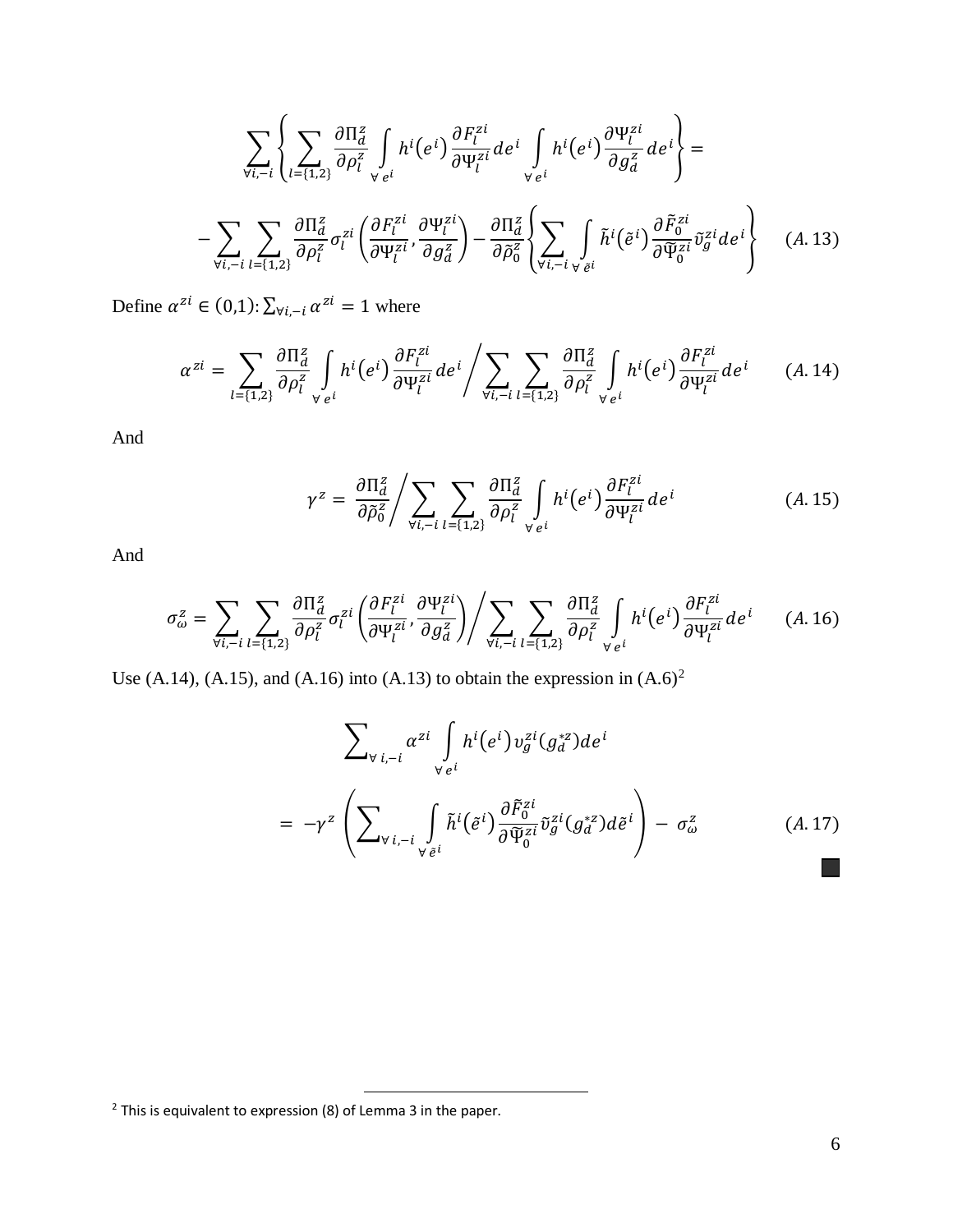**Lemma 4** *For economies with a decentralized party system and democratic decentralization, local public goods*  $g_{dL}^{*z_l}$  ∀ *i*,  $-i$  *are provided such that*  $g_{dL}^{*z_l}$  *satisfies the following:* 

$$
\int_{\forall e^{i}} h^{i}(e^{i}) \nu_{g_{dL}}^{zi}(g_{dL}^{*zi}) de^{i} = -\chi^{zi} \left( \int_{\forall \hat{e}^{i}} \tilde{h}^{i}(\tilde{e}^{i}) \frac{\partial \tilde{F}_{0}^{zi}}{\partial \widetilde{\Psi}_{0}^{zi}} \tilde{\nu}_{g_{dL}}^{zi}(g_{dL}^{*zi}) d\tilde{e}^{i} \right) - \sigma_{\omega}^{zi} \qquad (A.18)
$$

*Where*

$$
\chi^{zi} = \frac{\partial \pi_{dL}^{zi}}{\partial \tilde{\rho}_0^{zi}} / \sum_{l=\{1,2\}} \frac{\partial \pi_{dL}^{zi}}{\partial \rho_l^{zi}} \int_{\forall e^l} h^i(e^i) \frac{\partial F_l^{zi}}{\partial \Psi_l^{zi}} de^i \tag{A.19}
$$

*Where*  $\chi^{zi}$  *is a weighted rate of substitution between marginal changes in the party's plurality in the district´s primary and the general local election, and*

$$
\sigma_{\omega}^{zi} = \sum_{l=\{1,2\}} \frac{\partial \pi_{dL}^{zi}}{\partial \rho_l^{zi}} \sigma_l^{zi} \left( \frac{\partial F_l^{zi}}{\partial \Psi_l^{zi}} , \frac{\partial \Psi_l^{zi}}{\partial g_{dL}^{zi}} \right) / \sum_{l=\{1,2\}} \frac{\partial \pi_{dL}^{zi}}{\partial \rho_l^{zi}} \int_{\forall e^l} h^i(e^i) \frac{\partial F_l^{zi}}{\partial \Psi_l^{zi}} de^i \qquad (A.20)
$$

Where  $\sigma_{\omega}^{z_1}$  is a weighted covariance between the marginal probability that voter type  $e^{\iota}$  votes for *party z in the local general election in district i,*  $\frac{\partial F_l^2}{\partial m^2}$  $\frac{\partial P_l}{\partial \Psi_l^{zi}}$ , and the change in the well being of voters *from an increase in the provision of the local public good*  $\frac{\partial \Psi_l^2}{\partial z^2}$  $\frac{\partial \mathbf{q}_l}{\partial g_{dL}^{zi}}$ .

#### **Proof**

In a federation with party decentralization, the spending policy of party *z* in district *i* is  $g_{dL}^{*z_1} \in$ rgmax  $\pi_{dL}^{zi}$  ( $\tilde{\rho}_0^{zi}$ ,  $\rho_l^{zi}$ )  $\forall$   $l = \{1,2\}$ .<sup>[3](#page-41-0)</sup> The first order condition of the party's problem is

$$
\frac{\partial \pi_{dL}^{zi}}{\partial \tilde{\rho}_0^{zi}} \frac{\partial \tilde{\phi}_0^{zi}}{\partial g_{dL}^{zi}} + \sum_{l=\{1,2\}} \frac{\partial \pi_{dL}^{zi}}{\partial \rho_l^{zi}} \frac{\partial \phi_l^{zi}}{\partial g_{dL}^{zi}} = 0
$$
\n(A.21)

From definition,  $\phi_0^{z_l} = \int_{\forall \tilde{e}^l} h^i(\tilde{e}^i) \tilde{F}_0^{z_l}(\Psi_0^{z_l}) d\tilde{e}^i$  and  $\phi_l^{z_l} = \int_{\forall e^l} h^i(e^i) F_l^{z_l}(\Psi_l^{z_l}) d e^i$  for  $l =$ {1,2}. Obtain  $\partial \phi_0^{z_l} / \partial g_{dL}^{z_l}$ ,  $\partial \phi_l^{z_l} / \partial g_{dL}^{z_l}$   $\forall l$ , and re-arrange terms to re-express (A.21) as follows

$$
\sum_{l=\{1,2\}} \frac{\partial \pi_{dL}^{zi}}{\partial \rho_l^{zi}} \int_{\forall e^l} h^i(e^i) \frac{\partial F_l^{zi}}{\partial \Psi_l^{zi}} \frac{\partial \Psi_l^{zi}}{\partial g_{dL}^{zi}} de^i = -\frac{\partial \pi_{dL}^{zi}}{\partial \tilde{\rho}_0^{zi}} \int_{\forall \tilde{e}^l} \tilde{h}^i(\tilde{e}^i) \frac{\partial \tilde{F}_0^{zi}}{\partial \tilde{\Psi}_0^{zi}} \frac{\partial \tilde{\Psi}_0^{zi}}{\partial g_{dL}^{zi}} de^i \qquad (A.22)
$$

<span id="page-41-0"></span>3 Since the policies of candidates  $j \in zi$  and  $j' \in zi$  converge, we re-define  $g_{dL}^{*jzi} = g_{dL}^{*jizi} = g_{dL}^{*zi}$ .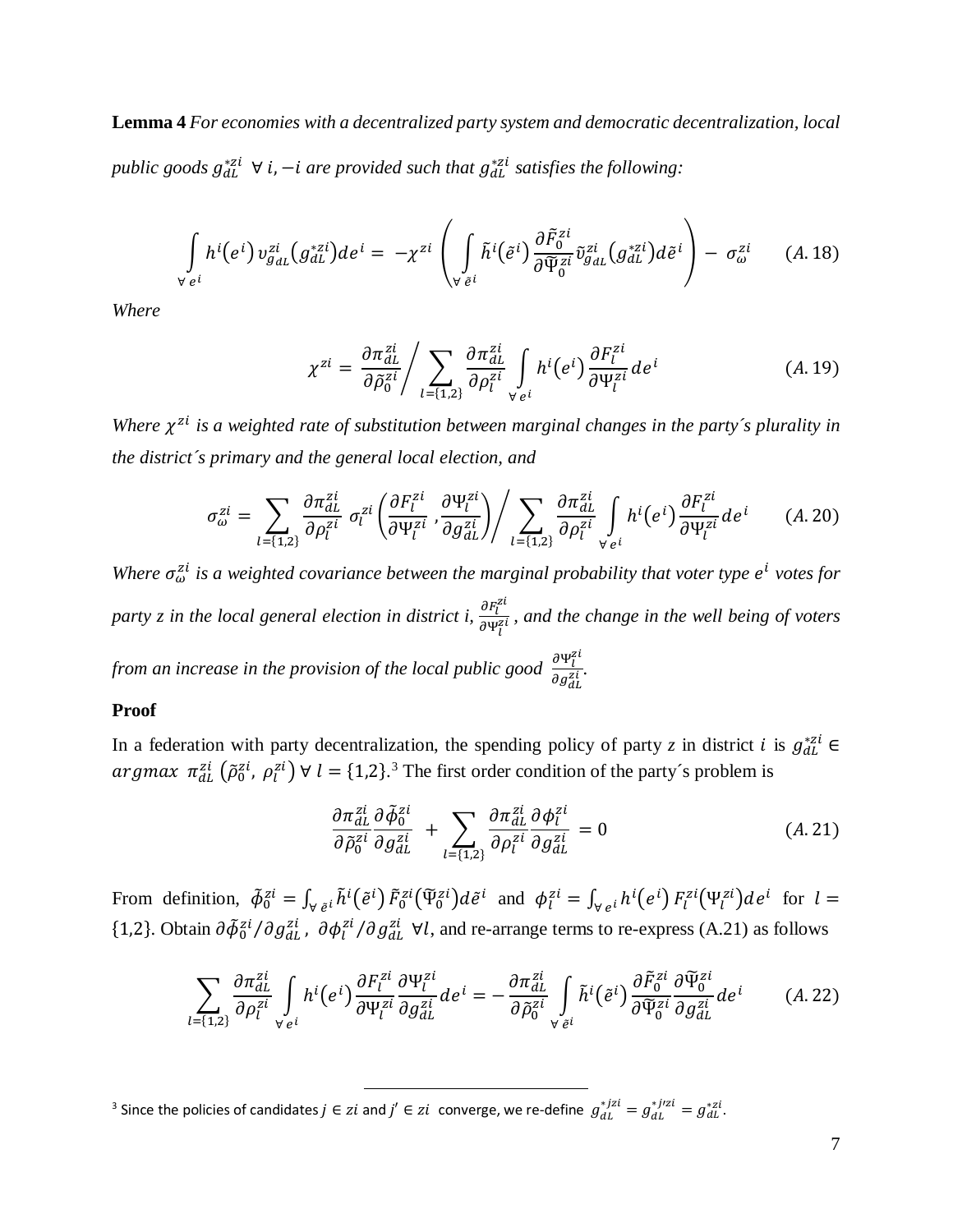From the definition of the covariance between A and B,  $\sigma(A, B) = E[AB] - E[A]E[B]$ . Re-define  $A = \left\{ \frac{\partial \tilde{F}_0^{zi}}{\partial \tilde{\Psi}_0^{zi}}, \frac{\partial F_l^{zi}}{\partial \Psi_l^{zi}} \right\}$  and  $B = \left\{ \frac{\partial \tilde{\Psi}_0^{zi}}{\partial g_{di}} \right\}$ ,  $\frac{\partial \Psi_l^{zi}}{\partial g_{di}}$  for  $l = 1,2$  to express the following

$$
\int_{\forall e^{i}} h^{i}(e^{i}) \frac{\partial F_{l}^{zi}}{\partial \Psi_{l}^{zi}} \frac{\partial \Psi_{l}^{zi}}{\partial g_{dL}^{zi}} de^{i} =
$$
\n
$$
\sigma_{l}^{zi} \left( \frac{\partial F_{l}^{zi}}{\partial \Psi_{l}^{zi}} \frac{\partial \Psi_{l}^{zi}}{\partial g_{dL}^{zi}} \right) + \left\{ \int_{\forall e^{i}} h^{i}(e^{i}) \frac{\partial F_{l}^{zi}}{\partial \Psi_{l}^{zi}} de^{i} \right\} \left\{ \int_{\forall e^{i}} h^{i}(e^{i}) \frac{\partial \Psi_{l}^{zi}}{\partial g_{dL}^{zi}} de^{i} \right\} \qquad (A. 23)
$$

Where  $\sigma_l^{zi} \left( \frac{\partial F_l^{zi}}{\partial \Psi_l^{zi}} \right)$ , is the covariance between  $\partial F_l^{zi} / \partial \Psi_l^{zi}$  and the voter's marginal wellbeing,  $\frac{\partial \Psi_l^{zi}}{\partial g_{dL}^{zi}}$ , due to a change in the provision of the local public good in district *i*. Use conditions  $\frac{\partial \tilde{\Psi}_{0}^{zi}}{\partial g_{dL}^{zi}} = \tilde{v}_{g}^{zi} = \frac{\partial \tilde{\mu}^{zi}}{\partial g_{dL}^{zi}} - \frac{\partial \tilde{\mu}^{zi}}{\partial \tilde{x}^{zi}} \left(\frac{1}{N}\right)$  and  $\frac{\partial \Psi_{l}^{zi}}{\partial g_{dL}^{zi}} = v_{g_{dL}}^{zi} = \frac{\partial \mu^{zi}}{\partial g_{dL}^{zi}} - \frac{\partial \mu^{zi}}{\partial x^{zi}} \left(\frac{1}{N}\right) \forall l$  and substitute (A.23) into  $(A.22)$  to establish

$$
\int_{\forall e^{i}} h^{i}(e^{i}) \, v_{g_{dL}}^{zi} de^{i} = \frac{-\frac{\partial \pi_{dL}^{zi}}{\partial \tilde{\rho}_{0}^{zi}} \int_{\forall e^{i}} \tilde{h}^{i}(\tilde{e}^{i}) \frac{\partial \tilde{F}_{0}^{zi}}{\partial \tilde{\Psi}_{0}^{zi}} \frac{\partial \tilde{\Psi}_{0}^{zi}}{\partial g_{dL}^{zi}} de^{i} - \sum_{l=\{1,2\}} \frac{\partial \pi_{dL}^{zi}}{\partial \rho_{l}^{zi}} \sigma_{l}^{zi}}{\frac{\partial \pi_{dL}^{zi}}{\partial \rho_{l}^{zi}} \int_{\forall e^{i}} h^{i}(e^{i}) \frac{\partial F_{l}^{zi}}{\partial \Psi_{l}^{zi}} de^{i}} \qquad (A. 24)
$$

Define

$$
\chi^{zi} = \frac{\partial \pi_{dL}^{zi}}{\partial \tilde{\rho}_0^{zi}} / \sum_{l=\{1,2\}} \frac{\partial \pi_{dL}^{zi}}{\partial \rho_l^{zi}} \int_{\forall e^l} h^i(e^i) \frac{\partial F_l^{zi}}{\partial \Psi_l^{zi}} de^i \tag{A.25}
$$

And

$$
\sigma_{\omega}^{zi} = \sum_{l=\{1,2\}} \frac{\partial \pi_{dL}^{zi}}{\partial \rho_l^{zi}} \sigma_l^{zi} \left( \frac{\partial F_l^{zi}}{\partial \Psi_l^{zi}} , \frac{\partial \Psi_l^{zi}}{\partial g_{dL}^{zi}} \right) / \sum_{l=\{1,2\}} \frac{\partial \pi_{dL}^{zi}}{\partial \rho_l^{zi}} \int_{\forall e^l} h^i(e^i) \frac{\partial F_l^{zi}}{\partial \Psi_l^{zi}} de^i \qquad (A.26)
$$

To express condition (A.24) as follows

$$
\int_{\forall e^{i}} h^{i}(e^{i}) \nu_{g_{dL}}^{zi}(g_{dL}^{*zi}) de^{i} = -\chi^{zi} \left( \int_{\forall \tilde{e}^{i}} \tilde{h}^{i}(\tilde{e}^{i}) \frac{\partial \tilde{F}_{0}^{zi}}{\partial \tilde{\Psi}_{0}^{zi}} \tilde{\nu}_{g_{dL}}^{zi}(g_{dL}^{*zi}) d\tilde{e}^{i} \right) - \sigma_{\omega}^{zi} \qquad (A. 27)
$$

 $\mathcal{L}_{\mathcal{A}}$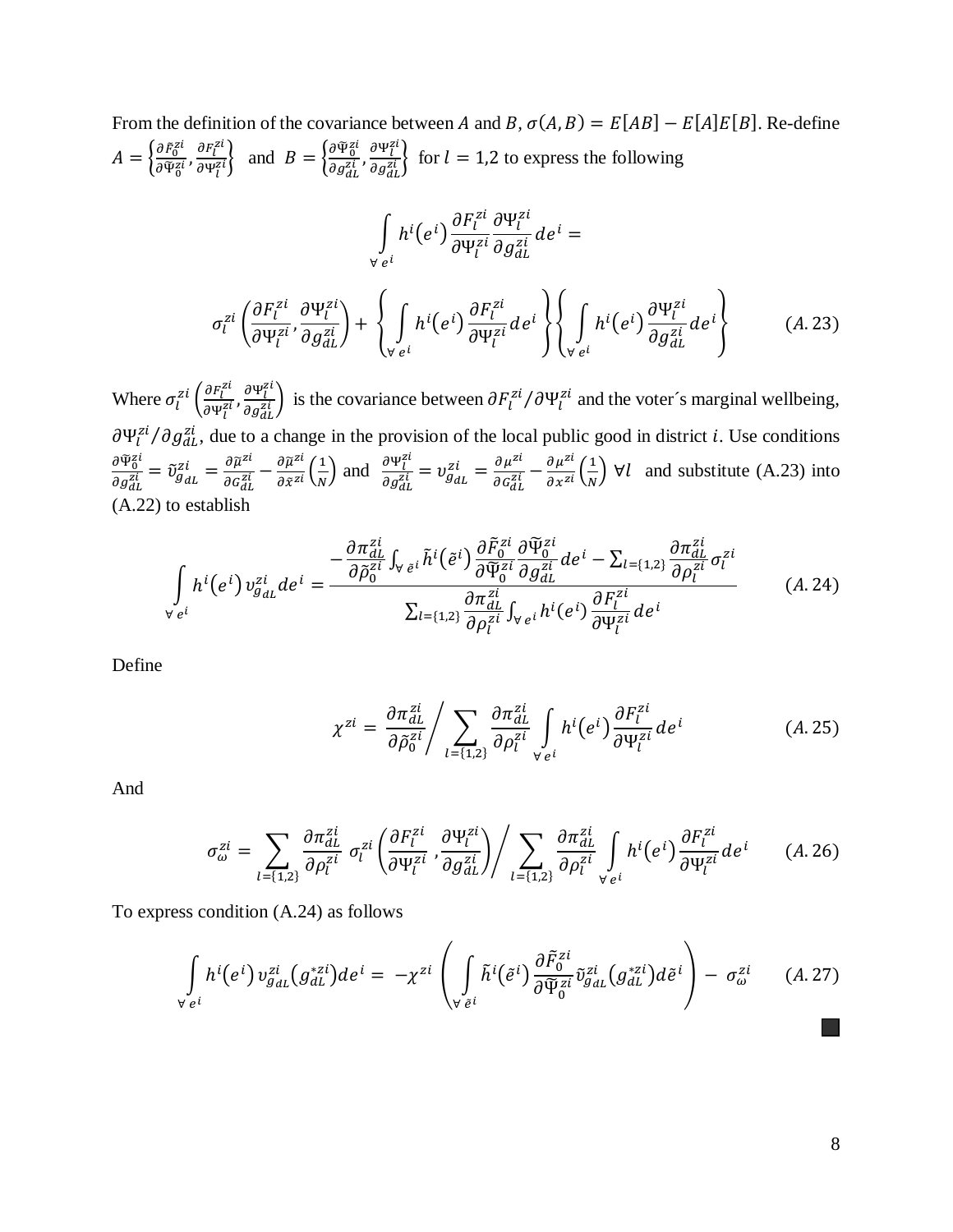**Theorem 2** *In majoritarian democracies with a decentralized party system and open primaries, the strong decentralization theorem does not hold but the conventional decentralization theorem holds.*

#### **Proof**

For the economy with party decentralization and a system of local governments, the politically optimal policy for party z in each district is  $g_{dL}^{*z} > 0 \forall i, -i$  satisfying:

$$
\int_{\forall e^{i}} h^{i}(e^{i}) \, v_{g}^{zi}(g_{dL}^{*zi}) de^{i} = -\chi^{zi} \left( \int_{\forall \tilde{e}^{i}} \tilde{h}^{i}(\tilde{e}^{i}) \frac{\partial \tilde{F}_{0}^{zi}}{\partial \tilde{\Psi}_{0}^{zi}} \tilde{v}_{g}^{zi}(g_{dL}^{*zi}) d\tilde{e}^{i} \right) - \sigma_{\omega}^{zi} \qquad (A.28)
$$

Under open primaries, the distribution of preferences over policy of voters voting in the primary is the same as the distribution of preferences of voters voting in the general election. Therefore,  $h^{i}(e^{i}) = h^{i}(\tilde{e}^{i})$  and  $v_{gal}^{zi}(g_{dL}^{*z}) = \tilde{v}_{gal}^{zi}(g_{dL}^{*z}) \forall z$ . In this case, the parties' policies converge, therefore  $\widetilde{\Psi}_0^{zi} = \widetilde{\Psi}_0^{-zi} = 0$ ,  $\Psi_l^{zi} = \Psi_l^{-zi} = 0$   $\forall z, \forall l$ ,  $\frac{\partial \widetilde{F}_0^{zi}(0)}{\partial \widetilde{\Psi}_0^{zi}}$  $\frac{\tilde{F}_0^{Zl}(0)}{\partial \tilde{\Psi}_0^{Zi}} = c_0$  and  $\frac{\partial F_l^Z(0)}{\partial \Psi_l^{Zi}}$  $rac{v_1(\theta)}{\partial \Psi_l^{zi}} = c_1 \; \forall z, \forall l$  where  $c_0, c_1$  are positive constants. Hence  $\sigma_l^{zi} \left( \frac{\partial F_l^z}{\partial \Psi_l^z} \right)$  $\frac{\partial F_l^{z_l}}{\partial \Psi_l^{zi}}, \frac{\partial \Psi_l^{z}}{\partial g_{dl}^{zi}}$  $\left(\frac{\partial \mathbf{r}_l}{\partial g_{dL}^{zi}}\right) = 0 \ \forall \ l \Rightarrow \sigma_{\omega}^{zi} = 0 \text{ and}$  $\int_{\forall \tilde{e}^i} h^i(\tilde{e}^i)$  $\partial \tilde{F}^Z_0$  $\frac{\partial F_0}{\partial \tilde{\psi}_0^{z_1}} \tilde{v}_g^{z_1}(g_{dL}^{z_2}) d\tilde{e}^i = \int_{\forall e_i} h^i(e^i) \tilde{v}_{g_{dL}}^{z_1}(g_{dL}^{z_2}) d e^i$ . Moreover,  $\tilde{\rho}_0^{z_1} = 0$  and  $\rho_l^{z_1} = 0$  for  $l = \{1,2\}$  leading to  $\frac{\partial \pi_{dL}^{zl}(0)}{\partial \delta^{zl}_n}$  $rac{\sigma_{dL}^{z_l}(0)}{\partial \widetilde{\rho}_0^{zi}} = \frac{\partial \pi_{dL}^{z_l}(0)}{\partial \rho_l^{zi}}$  $\frac{c_{dL}(v)}{\partial \rho_l^{zi}} = c_2 \in \mathbb{R}_+$   $\forall z$  and the following conditions hold:  $\int h^{i}(e^{i}) \frac{\partial F_{l}^{z}}{\partial \mathbf{w}^{z}}$  $\frac{\partial \Psi_{\ell}^{zi}}{\partial \Psi_{\ell}^{zi}}de^{\iota} = c_1 \int_{\forall e_i} h^{\iota}(e^{\iota}) de^{\iota} = c_1 \in \mathbb{R}_+ \forall z,$  (A. 29)

$$
\forall e^{i} \qquad \forall i
$$

Since  $\int_{\forall e^i} h^i(e^i) de^i = 1$  measures the proportion of voters in the local election, and

$$
\chi^{zi} = \frac{\partial \pi_{dL}^{zi}}{\partial \tilde{\rho}_0^{zi}} / \sum_{l=\{1,2\}} \frac{\partial \pi_{dL}^{zi}}{\partial \rho_l^{zi}} \int_{\forall e^l} h^i(e^i) \frac{\partial F_l^{zi}}{\partial \Psi_l^{zi}} de^i = c_2 / 2c_2 c_1 = constant \qquad (A.30)
$$

Use (A.29) and (A.30) into (A.28) and re-arrange terms to show that the first order condition for  $g_{dL}^{*Zt}$   $\forall i, -i$  satisfies the following condition:

$$
\int_{\forall e^{i}} h^{i}(e^{i}) \, v_{g}^{zi}(g_{dL}^{*i}) de^{i} = 0 \implies g_{dL}^{*zi} = g_{dL}^{*i} \ \forall \ z, \forall i
$$
\n(A.31)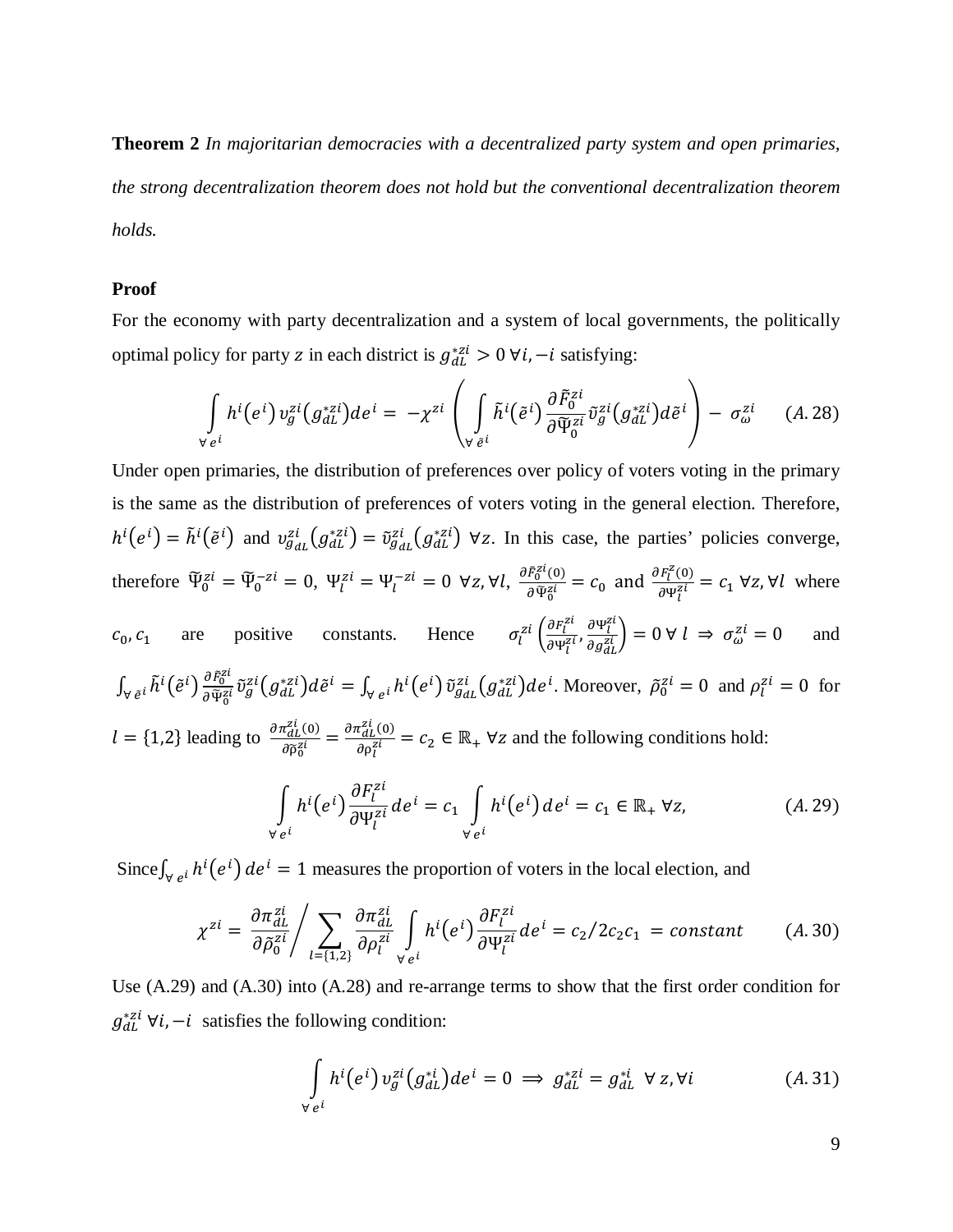Now consider an economy with party decentralization in open primaries and a nationwide government. By (A.4) in Lemma 3, the characterization of the first order condition for this economy with  $g_d^{*z} > 0$  is given by:

$$
\sum_{\forall i,-i} \alpha^{zi} \int_{\forall e^i} h^i(e^i) v_g^{zi}(g_d^{*z}) de^i
$$
\n
$$
= -\gamma^z \left( \sum_{\forall i,-i} \int_{\forall e^i} \tilde{h}^i(\tilde{e}^i) \frac{\partial \tilde{F}_0^{zi}}{\partial \tilde{\Psi}_0^{zi}} \tilde{v}_g^{zi}(g_d^{*z}) d\tilde{e}^i \right) - \sigma_\omega^z \qquad (A.32)
$$

In this equilibrium, the parties' policies also converge then  $g_d^* = g_d^*$  and following similar steps as those shown above imply that the first order condition in (A.32) can be expressed as follows:

$$
\int_{\forall e^{i}} h^{i}(e^{i}) \, v_{g}^{zi}(g_{d}^{*}) de^{i} = - \int_{\forall e^{-i}} h^{-i}(e^{-i}) \, v_{g}^{z, -i}(g_{d}^{*}) de^{-i} \tag{A.33}
$$

Moreover, recall from condition (2) that  $\hat{g}^{*i} > 0$   $\forall i: \hat{g}^{*i} \in \arg \max \int_{\forall e^i} h^i(e^i) v^i(e^i, G^i) de^i$  is the global maximizer of the aggregate well-being of residents of district  $i$  such that it is satisfied<sup>[4](#page-44-0)</sup>

$$
\int_{\forall e^{i}} h^{i}(e^{i}) v_{g}^{i}(\hat{g}^{*i}) d e^{i} = 0 \quad \forall i \ \hat{g}^{*i} > 0
$$
\n(A.34)

Therefore

$$
\int_{\forall e^{i}} h^{i}(e^{i}) v^{i}(\hat{g}^{*i}) de^{i} \geq \int_{\forall e^{i}} h^{i}(e^{i}) v^{i}(g^{i}) de^{i} \quad \forall g^{i} \neq \hat{g}^{*i}
$$
 (A. 35)

Without loss of generality, the heterogeneity of preferences of voters for public goods means  $g^{i} \geq$  $g^{*-i}$ .<sup>[5](#page-44-1)</sup> Moreover, condition (A.31) of Theorem 2 and condition (2) of proposition 1 imply that  $g_{dL}^{*l} = \hat{g}^{*l}$   $\forall i$ , and the expressions in (A.33) and (A.34) imply  $g_{dL}^{*l} \leq g_d^* \leq g_{dL}^{*l}$ . These outcomes and condition (A.35) means

$$
\int_{\forall e^{i}} h^{i}(e^{i}) v^{i}(g_{dL}^{*i}) de^{i} + \int_{\forall e^{-i}} h^{-i}(e^{-i}) v^{-i}(g_{dL}^{*-i}) de^{-i} \ge \sum_{\forall i, -i} \int_{\forall e^{i}} h^{i}(e^{i}) v^{i}(g_{d}^{*}) de^{i} \quad (A. 36)
$$

<span id="page-44-1"></span><span id="page-44-0"></span> <sup>4</sup> See that condition (A.34) is equivalent to condition (2).

<sup>&</sup>lt;sup>5</sup> The heterogeneity of preferences means that, in general,  $g^{*i} \geq g^{*-i}$  or  $g^{*i} \leq g^{*-i}$ . For the purpose of our analysis, and without loss of generality, we assume  $g^{*i} \geq g^{*-i}$ .